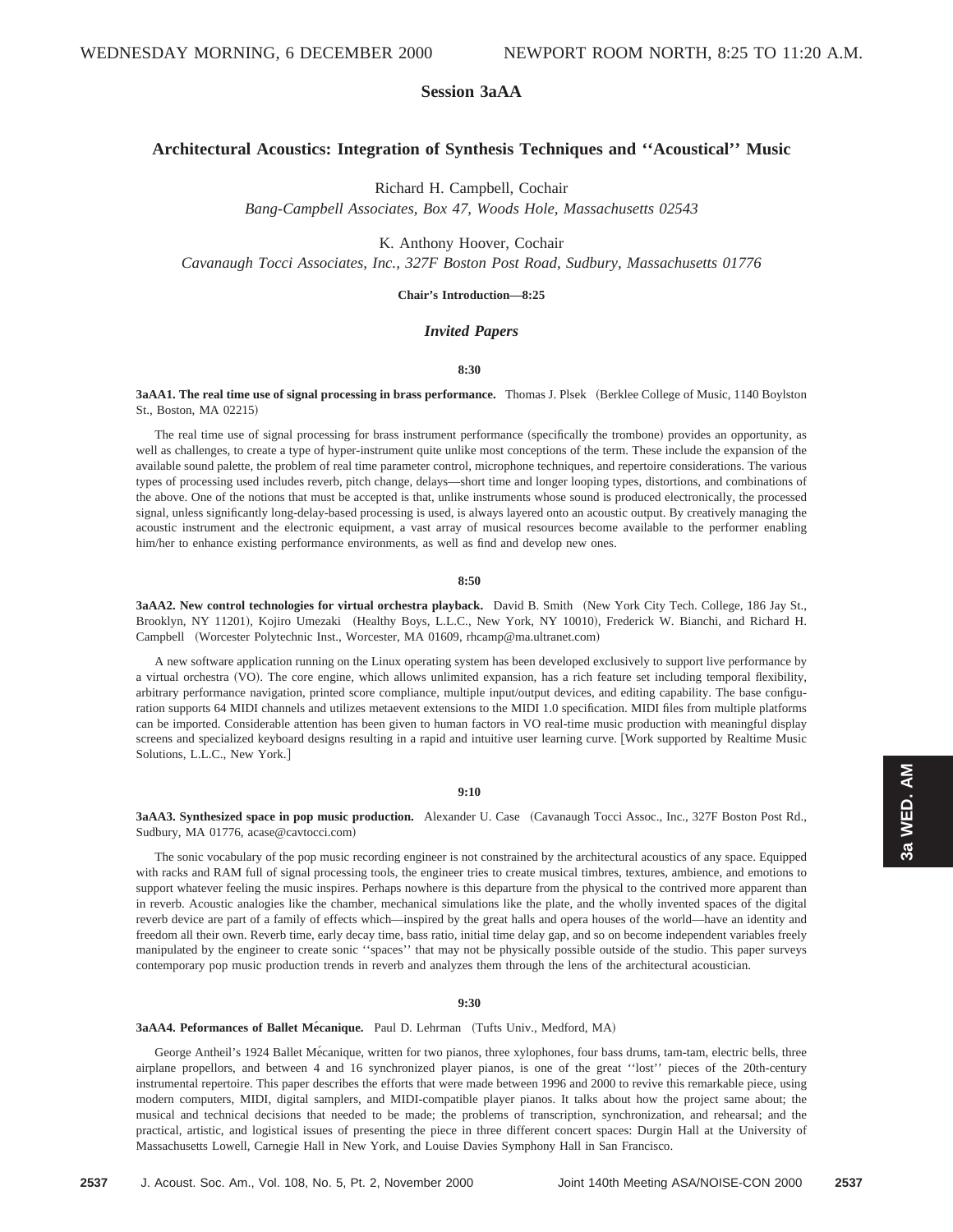#### **9:50–10:05 Break**

#### **10:05**

**3aAA5. Quantitative practice for students at the Digital Conducting Laboratory.** Teresa Marrin Nakra ~Immersion Music and Worcester Polytech. Inst., 381 Farrwood Dr., Ward Hill, MA 01835, teresa@immersionmusic.org) and Gary Hill (Arizona State Univ.)

Students of conducting and conducting pedagogy at Arizona State University's School of Music now have the opportunity to enhance their skills as performers and teachers with the assistance of a unique technology housed in the Digital Conducting Laboratory. Utilizing a Digital Conducting Feedback System designed by Dr. Teresa Marrin Nakra of Immersion Music, Inc., the laboratory has the capability to simulate many of the behaviors of a live orchestra rehearsal setting. The system's unobtrusive sensor interface and interactive program recreates several fundamental ensemble-conductor interactions, particularly by reacting to the tempo, articulation, and dynamic line generated by the conductor. In addition to immediate aural feedback, the system allows conductors to review their performances via sound files, video playback, and analysis of muscle-tension profiles. The musical materials consist of a set of etudes that systematically take a conductor through a review of basic conducting gestures. Compiled and arranged by the laboratory's founder and director, ASU Professor Gary W. Hill, the etudes are principally derived from familiar classical music, freeing the user to focus primarily on his or her conducting and the concomitant response.

#### **10:25**

#### 3aAA6. Interactions among acoustics, digital signal processing, and movement. Seth Cluett (64 Beacon St., Boston, MA 02108, sethcluett@yahoo.com)

A team of architects, electronic artists, and acousticians designed a system for manipulating acoustic, haptic, and spatial information based on the motion of dancers through space. The dance structure was designed to inspire physical exploration and interaction, to sense and process resultant sounds based on this dance, and to present an immersive sound field to the dancers and observers which complemented the visual impact of the movement. A microphone system captured the sounds of the dancers' contact with the system. An electronic sensor system tracked the location and action of the dancers. A set of digital signal processing algorithms analyzed, modified, and spatialized in real time the information collected from the environment, integrating sensory cues arriving simultaneously and rapidly via multiple modalities. A multichannel speaker system re-presented the natural and modified sounds to the acoustic environment, which in turn affected the dancers' movements. The nature of movement through physical space, the localization of movement in both vision and audition, and the abstraction, support, and deconstruction of both modalities were studied. The results were used to design a performance by a dance ensemble that explored the synergy between movement, multimodal sensory information, and sound.

#### **10:45**

3aAA7. Alternative voices for electronic sound. Dan Trueman (Computer Music Ctr., Columbia Univ., New York, NY 10027), Curtis Bahn (iEAR Studios, Rensselaer Polytechnic Inst., Troy, NY 12180), and Perry Cook (Princeton Univ., Princeton, NJ 08544)

Through the design and construction of unique sound diffusion structures, the nature of electronic sound can be reinvented. When allied with new sensor technologies, these structures offer alternative modes of interaction with techniques of sonic computation. This paper describes several recent applications of Geosonic Speakers (multichannel, outward-radiating geodesic speaker arrays) and Sensor-Speaker-Arrays (SenSAs: combinations of various sensor devices with outward-radiating multichannel speaker arrays). Geosonic Speakers, building on previous studies of the directivity of acoustic instruments (the NBody Project), attempt to reproduce some of the diffusion characteristics of conventional acoustic instruments; they engage the reverberant qualities of performance spaces, and allow electronic and acoustic instruments to blend more readily. In collaboration with the U.S. Enclosure Company, over a dozen Geosonic Speakers were produced, varying in size from 8 to 14 in. Their use in the performance and recording of two major new works by composer Steven Mackey is detailed. The electronic improvisation ensemble ''Interface'' has integrated a family of these Geosonic Speakers into their standard setup, completely replacing their previous P.A. diffusion model; this has encouraged them to substantially reinvent their approach to the performance of live interactive computer music.

# *Contributed Paper*

# **11:05**

**3aAA8. Spectro-temporal control parameters for synthetic orchestra** applications. James W. Beauchamp (School of Music and Dept. of Elec. and Computer Eng., Univ. of Illinois at Urbana-Champaign, Urbana, IL 61801, j-beauch@uiuc.edu)

Several spectral properties can be exploited for control of individual voices in a synthetic orchestra. Sounds can be synthesized from their spectral representations using time-varying additive synthesis, inverse Fourier transform, or, more efficiently, using multiple wavetable synthesis. Primary parameters to be controlled are amplitude and spectral centroid versus time envelopes, spectral envelope, spectral irregularity, vibrato, noise content, and inharmonicity. These parameters can be further resolved into subparameters. For example, amplitude versus time curves can be partitioned into attack, steady-state, and decay segments which can be manipulated separately. For sustained sounds, it is also important to consider how these parameters vary with fundamental frequency and intensity. In the case of percussion sounds, the density of partials as well as their spectral evolution are important. In all cases, detailed management of parameters is necessary to maintain timbral clarity, uniqueness, and naturalness. Examples of synthetic orchestral instruments will be played.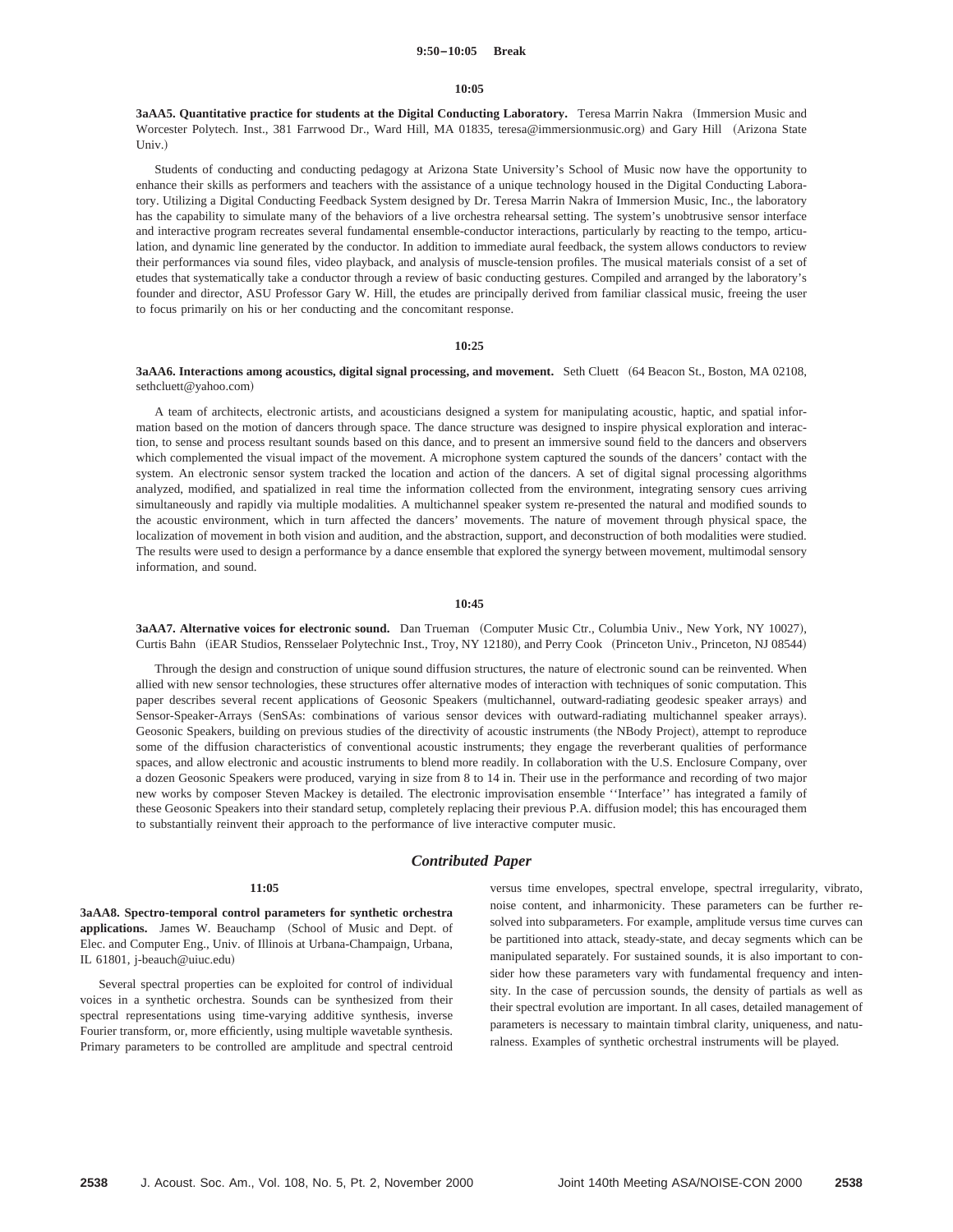# **Session 3aABa**

# **Animal Bioacoustics: Use of Acoustics for Wild Animal Surveys**

# David K. Mellinger, Chair

*Cooperative Institute for Marine Resources Studies, Oregon State University, 2030 SE OSU Drive, Newport, Oregon 97365*

## **Chair's Introduction—7:30**

# *Invited Papers*

## **7:35**

**3aABa1. Acoustic detection distances of sperm whales in the Gulf of Mexico.** David K. Mellinger ~Cooperative Inst. for Marine Resources Studies, Oregon State Univ., 2030 SE OSU Dr., Newport, OR 97365), Aaron M. Thode (MIT, Cambridge, MA 02139), Anthony Martinez, Keith Mullin (Southeast Fisheries Sci. Ctr., Miami, FL 33149), and Sarah Stienessen (Texas A&M Univ., Galveston, TX 77551)

During a cruise in June–July 2000 in the north-central Gulf of Mexico, sperm whales were acoustically detected, located, and tracked using a small-aperture hydrophone array towed at a depth of 20–100 m. Water depth was 800–2000 m. Detection ranges to groups of sperm whales were estimated on several occasions by determining the location of a calling whale or group of whales, then moving away in a straight line until the group was undetectable. The range at which sperm whales could no longer be detected, either aurally with headphones or visually in a spectrogram, was found to be 4–6 km, significantly less than the 11 km that had been estimated previously in the Gulf [Norris et al., Minerals Management Service Report 1996-0027]. To investigate this result, acoustic propagation models were run. Results from the models are shown and are used to explain the short detection distances present. In addition, propagation models are used to evaluate the effects of water depth, sensor depth, and bottom composition on detection range, which will be most useful for future attempts to predict detection ranges of sperm whale sounds. [Work supported by ONR, MMS, and NMFS.1

#### **7:55**

**3aABa2. Using one or two hydrophones for marine animal surveys.** Douglas H. Cato (Defence Sci. and Technol. Organisation, P.O. Box 44, Pyrmont, NSW 2009, Australia) and Robert D. McCauley (Curtin Univ. of Technol., Bentley, Western Australia)

Acoustic surveying of marine animals requires the ability to localize the sources or at least determine their distances, if the density of the animals is to be determined. Precisely placed multiple-element arrays will provide this information, but there are logistically simple techniques using one or two hydrophones that are effective under certain conditions. If the propagation conditions are known, the differences in the times of arrival and the received levels on two hydrophones provide the distance of the source and the source level, for sources significantly closer to one hydrophone than to the other. The positions of the hydrophones do not need to be known, but if they are, the sources can be localized with left–right ambiguity. An example is the use of sonobuoys deployed from a ship in transit. One hydrophone is sufficient if the direct and surface reflected paths can be separated, since the surface image can be used in place of the second hydrophone. Some examples of this applied to movement of fish sources will be presented. Complex propagation causes difficulties but these may also be exploited to improve the estimates.

## **8:15**

**3aABa3. Multi-modal surveys of fin whales in the Sea of Cortez, Mexico.** Christopher W. Clark, Don A. Croll, Alejandro Acevedo, and Jorge Urban-Ramirez (Cornell Lab. of Ornithology, Bioacoustics Res. Prog., 159 Sapsucker Woods Rd., Ithaca, NY 14850, cwc2@cornell.edu)

A population of fin whales (Balaenoptera physalus), resident to the Gulf of California, Mexico, was studied over two seasons using an integrated approach. Systematic vessel-based visual survey and photo-ID efforts were conducted every 5–7 days to independently estimate the number and distribution of whales within a  $10\times30$  mi<sup>2</sup> study area. Some whales were tagged with timedepth-recorders. Sets of 5–6 distributed autonomous seafloor acoustic recorders, operating continuously during each season's research period, were used to detect, locate, and track vocalizing whales. A 16-element towed array tracked individual vocal whales in real-time concurrently with visual observations, allowing biopsy samples of known vocal animals. Active acoustics was used to collect data on the density and distribution of krill so as to place measured variation in whale numbers, distribution, and behavior within an ecological context. The primary whale activity was feeding. Whale feeding patterns and survey distribution followed prey distribution. Vocal whale distribution followed dial feeding patterns and prey distribution. All biopsied vocal animals were males. Numbers of whales estimated by vessel survey, photo-ID, and passive acoustics were correlated. Results suggest that under certain conditions, vocal activity is a reliable measure of distribution and relative abundance. [Work supported by ONR.]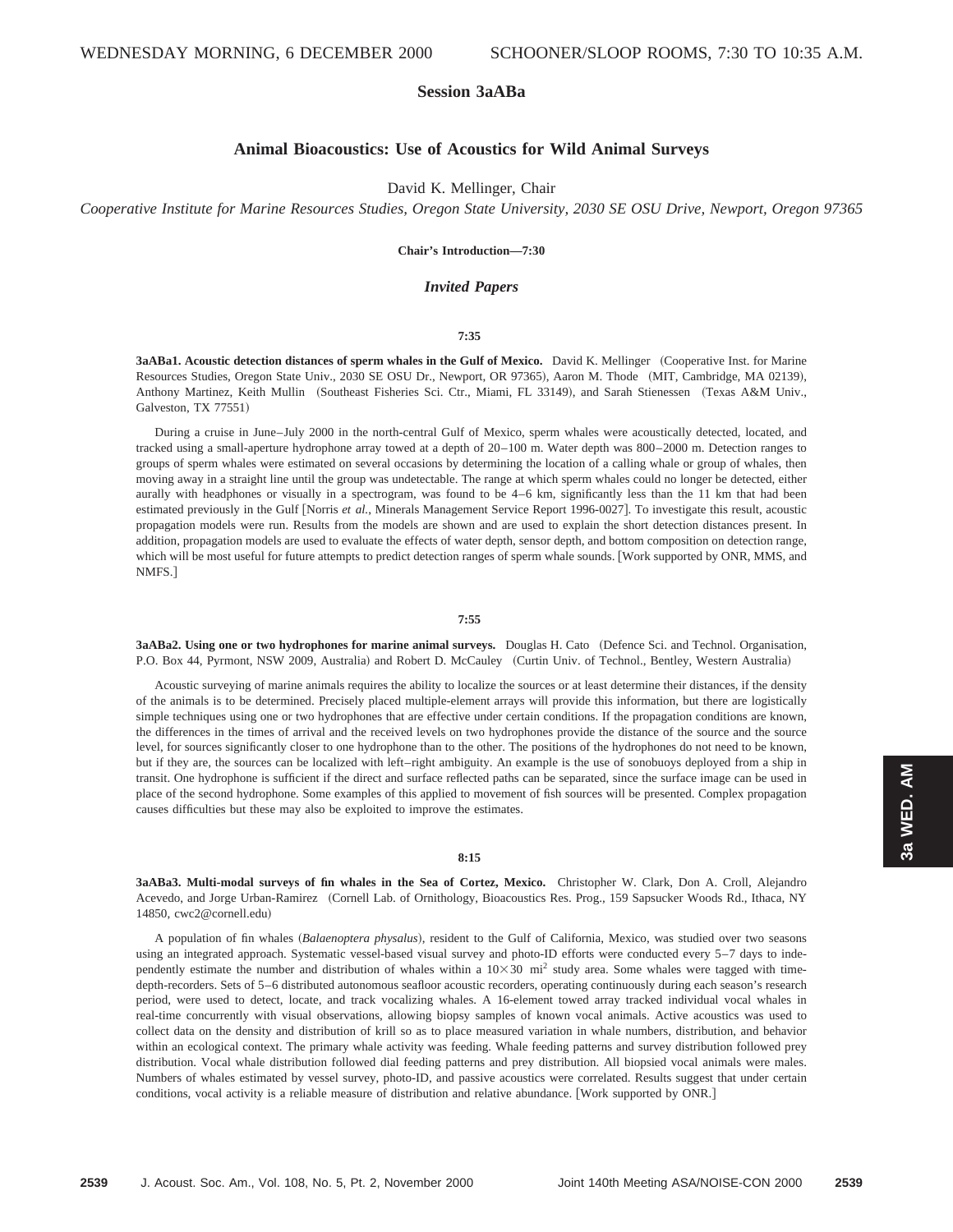#### **8:35**

**3aABa4. Locating and enumerating endangered humpback whales in the eastern Caribbean with directional** "**DIFAR**… **sonobuoys.** Steven Swartz, Phillip Clapham, Tim Cole, Jay Barlow (U.S. Dept. of Commerce, NOAA, Natl. Marine Fisheries Service, 75 Virginia Beach Dr., Miami, FL 33149, steven.swartz@noaa.gov), Mark McDonald (Whale Acoust., Laramie, WY), Erin Oleson, and John Hildebrand (Scripps Inst. of Oceanogr., San Diego, CA)

Visual surveys for whales are limited by visibility conditions at sea and whale diving behavior. Male humpback whales (Megaptera novaean*gliae*! sing complex ''songs'' during their winter breeding season, and low-frequency song components lend themselves to acoustic detection. A visual and acoustic survey was conducted during the peak breeding season to evaluate passive acoustic methods to assess endangered humpback whales in the Eastern Caribbean, a region where they were exploited to depletion. Directional (DIFAR) sonobuoys were used to detect singing whales. Bearing angles from the sonobuoys to singing whales were calculated in real-time, and locations determined by crossing two or more bearings. A total of 4331 km of ''on-effort'' visual survey resulted in 9 whale sightings compared to 74 acoustic detections. Acoustic detections from 350 h of monitoring resulted in an abundance estimate of 116 (95% CI: 72 293) whales in February, and 123 (95% CI:  $77$  313) whales in March. The paucity of visual sightings is attributed to the prevailing high winds and the brief periods that whales spend at the surface. These results demonstrate the advantage of acoustic survey methods over visual methods for detecting whales in areas with poor visibility conditions such as the Eastern Caribbean.

## **8:50**

**3aABa5. Acoustic and visual monitoring for marine mammals at** Cortez and Tanner Banks. Erin M. Oleson, John A. Hildebrand (Univ. of California San Diego, Scripps Inst. of Oceanogr., La Jolla, CA 92093), Mark A. McDonald (Whale Acoust., Laramie, WY), and John Calambokidis (Cascadia Res. Collective, Olympia, WA)

We have implemented continuous acoustic monitoring for baleen whales in the region surrounding Cortez and Tanner Banks, offshore of Southern California, complemented by bimonthly ship-based visual and acoustic observations. Our objective is to develop methods for acoustic monitoring of baleen whales using seafloor acoustic recording packages, the results of which will be used to produce abundance estimates. The joint acoustic and visual effort will answer questions regarding the probability for acoustic detections of individual animals, the quantitative association of calls with a particular species, and how well the number of animals in an area can be assessed acoustically. These findings can then be used to generate a detectability curve for each baleen whale species, from which the seafloor recorder data can be translated into absolute abundance estimates. The use of continuous acoustic monitoring with seafloor recording packages offers the potential for efficient and economical monitoring of marine mammals. The continuous acoustic census approach will be discussed, and compared to opportunistic visual and acoustic survey methods.

#### **9:05**

**3aABa6. Simple methods for locating, counting, and tracking sperm** whales underwater in three dimensions. Duncan E. McGehee (BAE Systems, 4669 Murphy Canyon Rd., Ste. 102, San Diego, CA 92123, duncan.mcgehee@baesystems.com) and John A. Hildebrand (Scripps Inst. of Oceanogr., La Jolla, CA 92037-0205!

Sperm whales' clicks can be used to locate source animals in three dimensions using volumetric arrays of four or more sonobuoys. Clicks are detected using algorithms that depend on gender. Males are easier to track: their clicks are loud and distinctive, and there is usually only one male nearby. A simple envelope detector suffices. Females click more quietly, at a higher rate, and they often occur in large groups, resulting in a continuous barrage of clicks. Using a single click as a matched filter detector enhances the detection of clicks coming from a particular animal. Arrival time differences between the different sonobuoys are used to locate the source in three dimensions. A particular animal can be tracked by determining its location over time. An estimate of the number of phonating animals can be made by locating all the source animals during a particular time interval. During NOAAs SWAPS97 sperm whale survey, arrays of four sonobuoys each were placed around groups of diving sperm whales. Clicks from the animals were recorded at 48ksamples/s. Analyses of these data will be presented. [Work sponsored by NOAA and ONR.]

#### **9:20**

**3aABa7. Three-dimensional localization of diving sperm whales using a short-aperture towed horizontal array.** Aaron M. Thode (MIT, 77) Massachusetts Ave., Cambridge, MA 02139), David K. Mellinger (Oregon State Univ., Newport, OR 97365), Sarah Stienessen (North Seattle, WA 98103), Anthony Martinez (Natl. Marine Fisheries Service, Key Biscayne, FL 33149), and Keith D. Mullin (Natl. Marine Fisheries Service, Pascagoula, MS 39568)

Three-dimensional sperm whale localizations are typically obtained via recording their ''clicks'' on widely distributed hydrophones. Here, an alternative 3D localization method is investigated, using data collected by an 8-m aperture, five-element horizontal towed array deployed from the NOAA ship GORDON GUNTER in the Gulf of Mexico, as part of a recent sperm whale pilot study. During the night of 3 July 2000, the GUNTER towed the array at a steady 1-kn speed and 60-m depth through a pod of sperm whales, in 1000-m-deep water. During that time, surface and bottom reflections from a single sperm whale click were often recorded. By measuring the bearings and relative arrival times of the direct arrival and reflections, the whale location, array depth, and array tilt could be computed. The latter results were checked against measurements obtained from a time-depth recorder attached to the array. Assuming that the speed of the ship remained fixed and the prevailing currents did not change, subsequent positions could then be obtained using only a surface reflection. This method may provide a convenient way for observing dive profiles of animals within a few kilometers of a survey ship. [Work supported by Minerals Management Service, National Marine Fisheries Service, and ONR<sub>1</sub>

#### **9:35**

**3aABa8. Comparison of acoustic and visual surveying of humpback** whales off East Australia. Michael J. Noad (Dept. of Veterinary Anatomy and Pathol., Univ. of Sydney, NSW 2006, Australia) and Douglas H. Cato (Defence Sci. and Technol. Organisation, Pyrmont, NSW 2009, Australia)

Many species of whales produce intense sounds that are audible to substantial distances and thus may be useful in censusing, especially in conditions where visual methods have limited effectiveness. Acoustic methods of surveying, however, have their own limitations and are relatively untried compared with visual surveying. This paper describes the results of an experiment to test the effectiveness of acoustic surveying, by applying it to the East Australian humpback whale population, which has been well-surveyed visually. At the experimental site in southeast Queensland, most of this stock passes within visual range of the coast during migrations. Whales were tracked visually using a theodolite on a hill near shore and acoustically using three buoy systems which received the sounds and transmitted the signals to shore. Almost all whales within 10 km could be tracked visually, thus providing a benchmark for the acoustic surveying. Although only a proportion of the stock is vocalizing at any time, the result tests how representative this is of the total stock. The results show that acoustic surveying can be useful for censusing.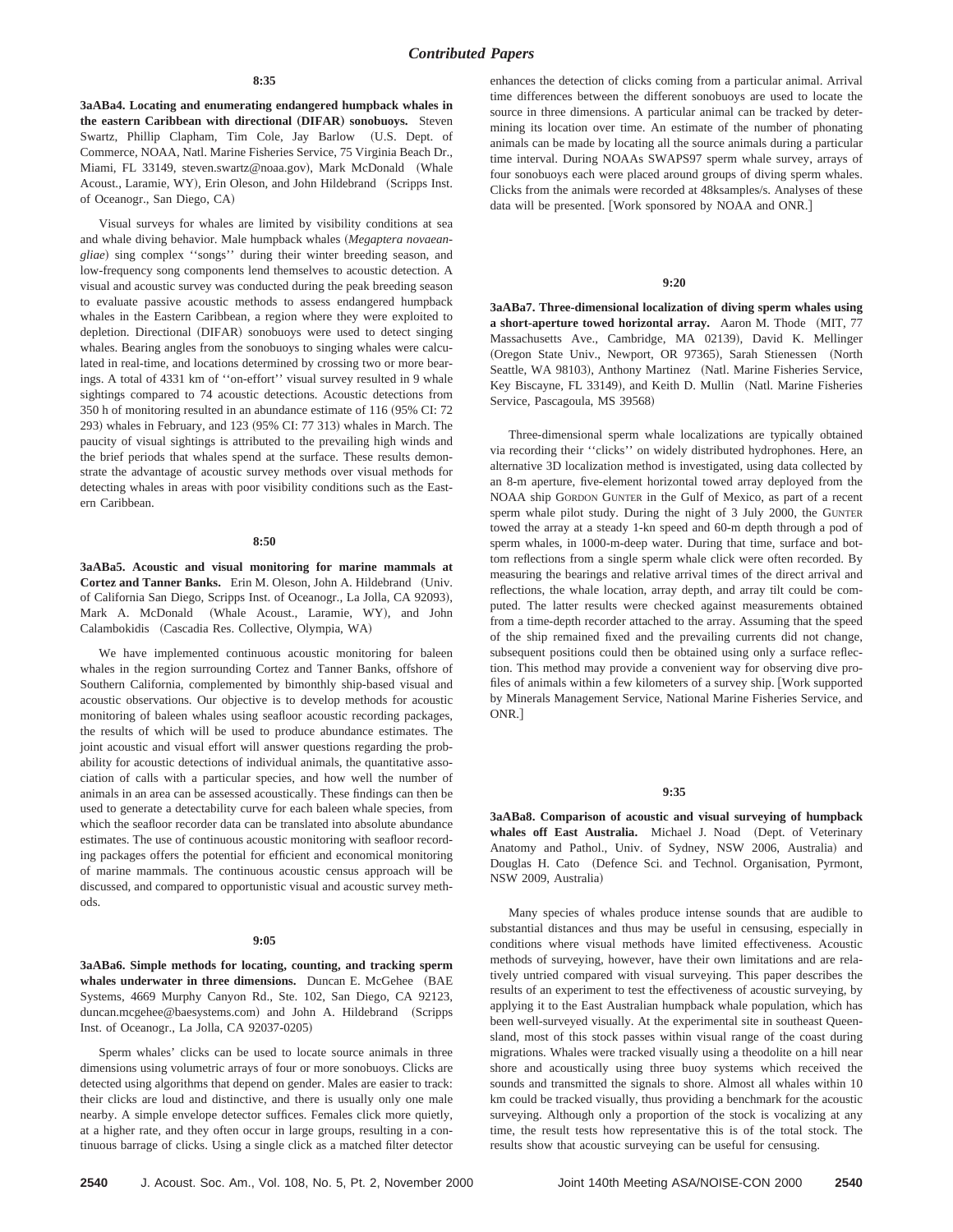**3aABa9. Planning for a pilot census of marine life in the Gulf of** Maine: The role of acoustics. Kenneth G. Foote (Woods Hole Oceanogr. Inst., Woods Hole, MA 02543, kfoote@whoi.edu)

Preparations are being made for a pilot census of marine life in the Gulf of Maine ecosystem. The role of acoustics as a rapid, remote sensing tool is elaborated. Potential target organisms for acoustic surveying range from mesozooplankton and macrozooplankton to fish and cetaceans. A number of methodological problems must be addressed. These are illustrated for the echo integration method as applied to a stock of Atlantic herring (Clupea harengus) [J. Acoust. Soc. Am. 105, 995 (1999)]. Particular problems of determining target strength and compensating for possible behavioral effects are also general to the method. [Work supported by the Alfred P. Sloan Foundation.]

#### **10:05**

**3aABa10. Localizing marine animals and how marine animals might localize sound.** Gerald L. D'Spain and Paul A. Lepper (Marine Physical Lab., Scripps Inst. of Oceanogr., La Jolla, CA 92093-0704)

We can locate vocalizing marine animals, and the animals themselves might locate sound sources, in one of several ways. Time-of-arrival (phase) differences and amplitude differences of a single arrival between spatially separated ''ears'' are well-known techniques. However, they become ineffective in multipath environments and as the frequency of the sound and/or spatial separation between ears decreases. Another approach is to sense properties of the acoustic field in addition to acoustic pressure. This approach, based on a simple Taylor series expansion of the field and  $'$ f = *ma*," apparently is exploited by fish, making them biological equivalents of DIFAR sonobuoys. However, do they also measure acoustic strain rate? An additional method, used by humans, is to take advantage of

## **10:20**

**3aABa11. Acoustic identification of female Steller sea lions.** Gregory S. Campbell (Cetacean Behavior Lab., San Diego State Univ., San Diego, CA 92182-4611), Robert Gisner (Code 342, Office of Naval Res., Arlington, VA 22217), and David A. Helweg (Code D351, SPAWARSYSCEN San Diego, San Diego, CA 92152!

Steller sea lions (*Eumetopias jubatus*) breed and rear their young in coastal rookeries dispersed along the northern tier of the North Pacific. Population densities are high and no allomaternal behavior occurs, providing strong selection pressure for mother–pup recognition processes. Mothers and pups establish and maintain contact with individually distinctive vocalizations. Our objective is to understand the acoustic features that serve to identify individual females, and develop a ruggedized computer system to perform acoustic recognition of females in the field. We have cataloged almost 2000 contact calls from 46 females in 1998 and 25 in 1999. Each female is visually identified by marking patterns, which provides the ground truth for acoustic identification. Acoustic properties of the calls were measured and presented to several statistical classifiers. Representations of the calls had to be robust with respect to acoustical variability introduced by motivational changes as the mother and pup regained proximity. The calls, classifiers, and results of generalization tests will be described, and a concept for the field system will be discussed. [Research supported by ONR Research Opportunities for Program Officers award N00014-00-1-0114 to R. H. DeFran, Cetacean Behavior Laboratory, SDSU.]

# WEDNESDAY MORNING, 6 DECEMBER 2000 SCHOONER/SLOOP ROOMS, 10:50 TO 11:55 A.M.

# **Session 3aABb**

# **Animal Bioacoustics: General Topics in Bioacoustics**

Lawrence F. Wolski, Chair

*Hubbs-Sea World Research Institute, 2595 Ingraham Street, San Diego, California 92109*

## **Chair's Introduction—10:50**

## *Contributed Papers*

## **10:55**

**3aABb1. Infrasonic and low-frequency vocalizations from Siberian** and Bengal tigers. Elizabeth von Muggenthaler (Fauna Communications Res. Inst.)

Tigers have many vocalizations including chuffling, growling, prusten, gurgling, grunting, and roaring. It has been well documented that the tiger's high-amplitude, low-frequency roars, which are thought to be territorial in nature [C. Packer and A. E. Pusey, Sci. Am. 276, 52-59 (1997)] transmit for miles. It has been suggested that because some tigers inhabit dense jungles with limited visiblity, the capacity to hear low frequency may be beneficial for sensing and locating prey [G. T. Huang, J. J. Rosowski, and W. T. Peake, J. Comp. Physiol. A  $(2000)$ . In an effort to understand more about these low-frequency vocalizations and to provide data to other researchers testing hearing in anesthetized felids, 22 tigers, both Siberian and Bengal, are being recorded. A portable system can record from 3 Hz to 22 kHz. On-site real-time analysis of vocalizations is performed using a portable computer. Real-time and edited playback of sonic and infrasonic tiger vocalizations is facilitated by car audio speakers

capable of producing frequencies from 10 Hz–22 kHz. Initial findings have documented fundamental frequencies of some roars at 17.50 Hz. Other vocalizations, including chuffling, have fundamental frequencies of 35 Hz  $\pm$  5. Playback of both real-time and edited vocalizations appear to illicit behavioral responses, such as roaring, from male tigers.

# **11:10**

**3aABb2. On the sound of snapping shrimp: The collapse of a** cavitation bubble. Michel Versluis, Anna von der Heydt,<sup>a)</sup> Detlef Lohse (Dept. of Appl. Phys. and J. M. Burgers Res. Ctr. for Fluid Dynam., Univ. of Twente, P.O. Box 217, 7500 AE Enschede, The Netherlands), and Barbara Schmitz (TU Munchen, 85747 Garching, Germany)

Snapping shrimp produce a snapping sound by an extremely rapid closure of their snapper claw. They usually occur in large numbers providing a permanent crackling background noise, thereby severely limiting the use of underwater acoustics for active and passive sonar, both in scientific and naval applications. Source levels reported for *Alpheus hetero-*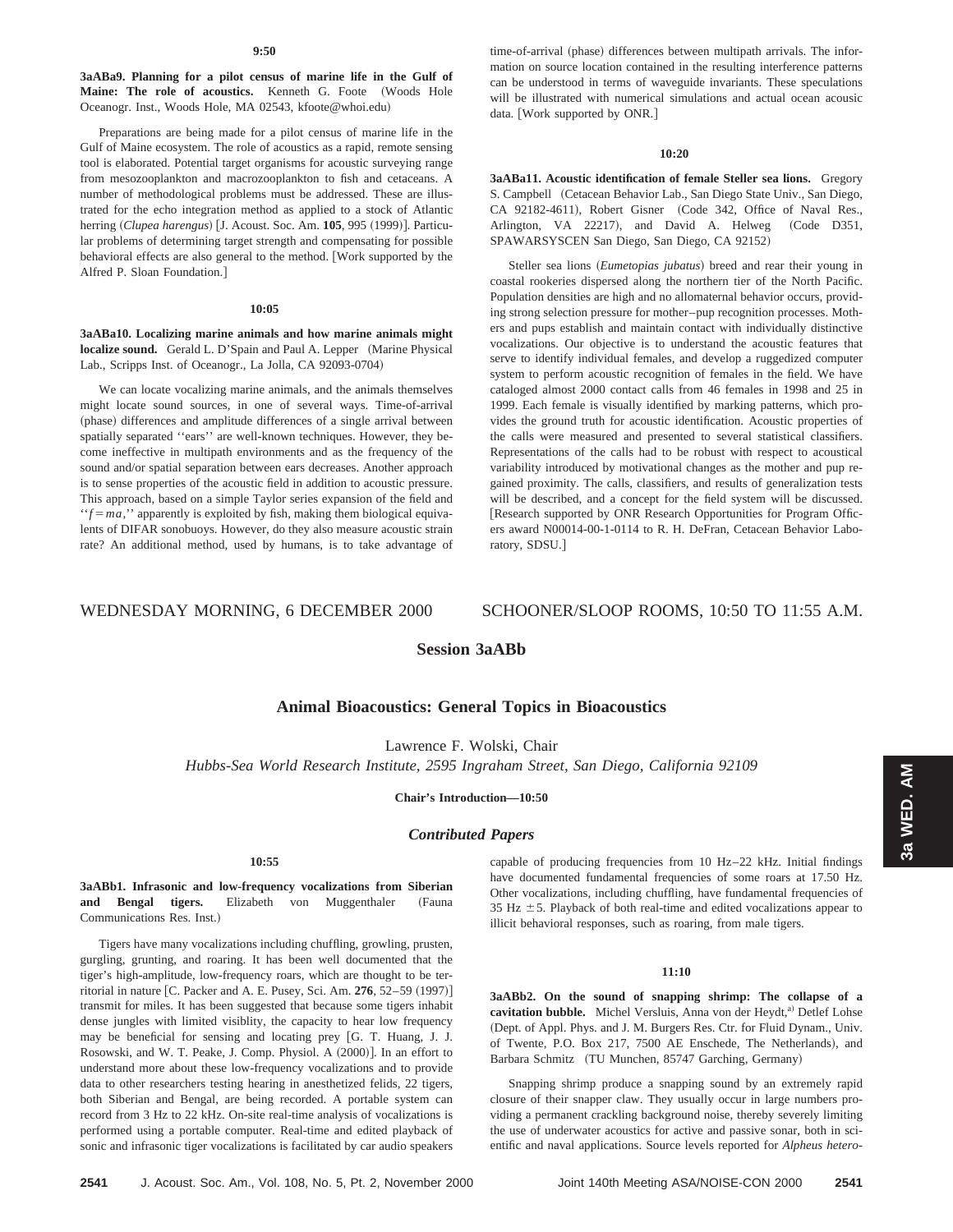*chaelis* are as high as 220 dB (peak-to-peak)  $re$  1  $\mu$ Pa at 1 m distance. Recent ultra-high-speed imaging of the snapper claw closure [Versluis *et al.*, Science (in press)] revealed that the sound is generated by the collapse of a cavitation bubble formed in a fast flowing jet of water forced out from between the claws during claw closure. In this work, we develop a theoretical model for a bubble under such conditions. The dynamics of the bubble radius and the emitted sound can be described by the Rayleigh–Plesset equation. The calculated results are compared with the experimental data. The model fully reproduces the bubble dynamics and it quantitatively accounts for the time dependence of the bubble radius and for the emitted sound. <sup>a)</sup> Also at Dept. of Physics, Philipps-Univ. Marburg, Renthof 6, 35032 Marburg, Germany.

#### **11:25**

**3aABb3. A unique way of sound production in the snapping shrimp** (Alpheus heterochaelis). Barbara Schmitz (Dept. of Zoology, TU Muenchen, Lichtenbergstr. 4, 85747 Garching, Germany), Michel Versluis, Anna von der Heydt, and Detlef Lohse (Appl. Phys., Univ. of Twente, P.O. Box 217, 7500 AE Enschede, The Netherlands)

Sound production is known in more than 50, mostly stridulating, crustacean genera. These acoustic signals occur in agonistic interactions as well as for mate attraction. The mechanism of sound production in snapping shrimp, which also serves to stun or even kill small prey, is especially interesting. The current assumption was that the sound is produced by cocking and then rapidly closing the enlarged modified snapper claw. Snapping shrimp sounds contribute most to coastal biological noise, may be heard up to 1 mile away, and resemble the crackling of dry twigs in fire or the sizzle of frying fat. Recent hydrophone measurements close to tethered shrimp (Alpheus heterochaelis) revealed pulse-like signals of 500-ns duration, comprising frequencies beyond 200 kHz, and showing enormous sound pressure levels of up to 220-dB  $re$  1  $\mu$ Pa (peak to

peak) at 1-m distance. Such high intensities are very unlikely to be produced by the mechanical contact of two claw surfaces. Ultra-high-speed video recordings and simultaneous hydrophone measurements reveal that claw closure results in a water jet, the high velocity of which  $(25 \text{ m/s})$ leads to the formation of a cavitation bubble, which emits the extremely loud sound upon its collapse.

## **11:40**

**3aABb4. Lack of species-specific vocal recognition in Amazonian manatees:** *Trichechus inunguis***.** Renata S. Sousa Lima and Vera M. F. da Silva (Laboratório de Mamíferos Aquáticos, INPA, C.P. 478, Manaus, AM, Brasil 69083-000, pboi@inpa.gov.br!

Playback experiments were conducted in order to test for the existence of species-specific vocal recognition in Amazonian manatees. The animals were isolated in pools while acoustic stimuli were played from a tape recorder and transmitted underwater through a loudspeaker. Nine animals were monitored for response to playback vocalizations from eighteen different individuals, nine from each species ~*Trichechus inunguis* and *T. manatus manatus*). No significant differences were detected in the response of manatees exposed to the different stimuli. Only the time spent close to the speaker was greater when the animals were exposed to conspecific vocalizations ( $\rho$ =0.375). This result suggests that Amazonian manatees cannot recognize differences between their own and another manatee species' vocalization. The methodology was also tested and no difference in the response of animals exposed to silence or to tape hiss (blank tape used as control) was found. Testing the response to the presence or absence of vocalizations, significant differences were found in time elapsed between the playback and the response ( $\rho$ <0.001) and in the time spent next to the speaker ( $\rho$ =0.032), confirming their great ability to perceive sounds underwater. [Work supported by FBPN, MacArthur Foundation, CI, FINEP, MCT/PPG7 and CNPq.]

# WEDNESDAY MORNING, 6 DECEMBER 2000 CALIFORNIA SALON 3, 7:20 A.M. TO 12:05 P.M.

# **Session 3aAO**

# **Acoustical Oceanography: Special Topics**

Thomas K. Berger, Cochair

*Scripps Institute of Oceanography, University of California, San Diego, 9500 Gilman Drive, La Jolla, California 92093-0238*

Christopher D. Jones, Cochair

*Applied Physics Laboratory, University of Washington, 1013 NE 40th Street, Seattle, Washington 98105*

**Chair's Introduction—7:20**

## *Contributed Papers*

**7:25**

**3aAO1. The** *F* **factor: Ocean climatology and internal-wave acoustic** effects. Stanley M. Flatté and Kimberly J. Noble (Phys. Dept. and Inst. of Marine Sci., Univ. of California at Santa Cruz, Santa Cruz, CA 95064)

The strength of acoustic fluctuations due to internal waves is affected by the temperature-salinity relation of an oceanic region. We define an acoustic fluctuation strength parameter  $F$  as the ratio of the fractional potential-sound-speed change to the fractional potential-density change. *F* is calculated at three depth levels  $(275, 550,$  and  $850 \text{ m}$ ), on a one-degree grid of latitude and longitude, using NODC/OCL's World Ocean Atlas 1994. Representative values of *F* in upper waters range between 5 and 35. Results for intermediate depths range from 5 to 60. In general, *F* exhibits higher values in the Atlantic Basin than in the Indian or Pacific, and has a maximum at 550 m. The main use of *F* will be the prediction of traveltime fluctuations in acoustic propagation experiments, which will be proportional to the value of *F*, given a universal strength of internal waves.

### **7:40**

**3aAO2. Imaging acoustic fluctuations in shallow water using dislocation theory.** D. P. Williams, G. L. D'Spain, W. S. Hodgkiss, and W. A. Kuperman (Marine Physical Lab., Scripps Inst. of Oceanogr., Univ. of California at San Diego, La Jolla, CA 92093-0238!

The distribution of the amplitude of a moderate-frequency sound field in a shallow ocean is considered in relation to the existence of dislocations in the phase front [Nye and Berry  $(1974)$ ] where the amplitude is close to zero. Phase front dislocations strictly occur when the amplitude is zero; in actual ocean acoustic measurements, only low-field amplitudes at a minima can be distinguished due to the interference of background noise.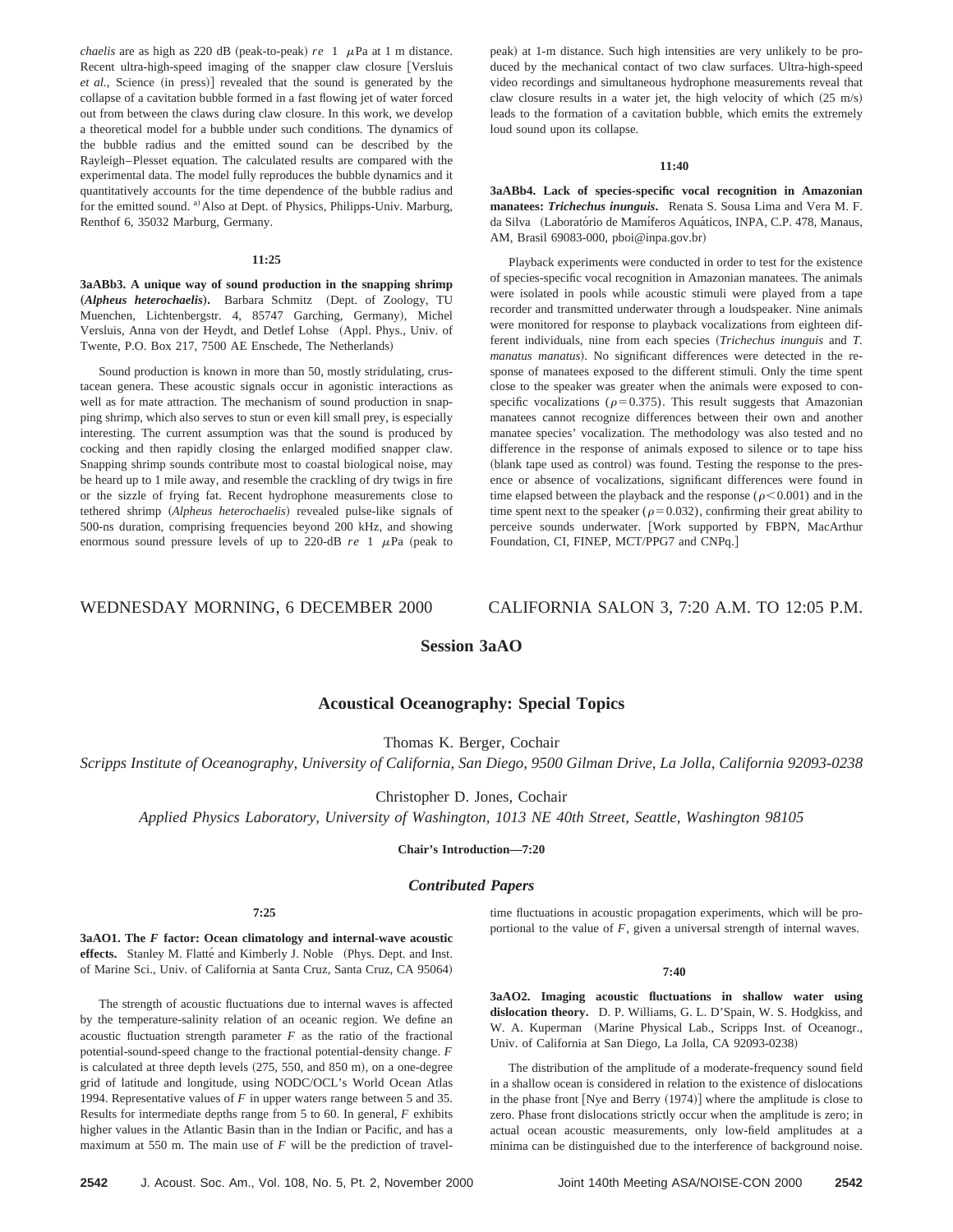The dislocations are sensitive to temporal variability in the ocean environment [Kuz'kin, Ogurtsov, and Petnikov (1998)] and their space-frequency fluctuations lend qualitative insight into environmental characteristics. A model is developed to predict the patterns of the sound-field minima resulting, in particular, from internal wave-induced fluctuations in the environment. The model is then applied to the interpretation of the results of 2–7-kHz broadband transmissions collected during a noisy shallow-water acoustics experiment off the coast of San Diego. [Work supported by ONR.]

#### **7:55**

# **3aAO3. Energetics of dislocations in ocean acoustic fields.** Gerald L. D'Spain, Duncan P. Williams, and William A. Kuperman (Marine Physical Lab., Scripps Inst. of Oceanogr., La Jolla, CA 92093-0704)

Dislocations are places in the acoustic field where the amplitude goes to zero and the total field phase becomes undetermined [Nye and Berry  $(1974)$ ]. The positions of these dislocations are sensitive indicators of changes in the ocean environment. Expressions for the acoustic potential and kinetic energy densities and active and reactive vector acoustic intensities are derived for a single-tone sound field. These expressions are then applied to infrasonic ocean acoustic data collected by the Marine Physical Lab's set of freely drifting Swallow floats to help identify dislocations in the underwater acoustic pressure and the component particle velocity fields. Likely dislocation positions were identified during cw source tows at 7, 10, and 16 Hz during the 1990 NATIVE 1 experiment near the Blake Plateau in the northwest Atlantic Ocean. The neighborhoods of dislocations, as well as near other amplitude minima, are regions where a significant acoustic energy flow occurs. The relationship between dislocations and polarization of the acoustic particle motion also is discussed. [Work supported by ONR.]

#### **8:10**

**3aAO4. Fourier component fluctuations of wideband ocean tomography signals: Empirical temporal statistics from AST96.** Rex K. Andrew, Bruce M. Howe, and James A. Mercer (Appl. Phys. Lab., 1013 NE 40th St., Seattle, WA 98105, randrew@apl.washington.edu)

Current theories for wave propagation in random media can predict fluctuations for narrow-band (single-frequency) signals, but do not explicitly address wideband signals. Recent ocean acoustic tomography experiments, however, have employed wideband ''m-sequence'' signals. Processing here assumes a periodic signal, and hence, involves a unique set of Fourier series components. A technique is presented for decomposing such wideband signals into their Fourier components and then analyzing the space–time fluctuations of these ''narrow-band'' components. The technique is applied to AST96 data transmitted over 150-km and 1-Mm paths for single-point and two-point (temporal separation) statistics. [Work support by ONR.]

# **8:25**

**3aAO5. Hilbert spectrum of internal waves.** Tao Wang (California Inst. of Technol., Pasadena, CA 91125) and Tong Su (Marine Systems Eng. Res. Inst., China State Shipbuilding Corp., Beijing 100036, PROC)

The newly developed Hilbert spectrum offers a powerful tool for nonlinear, nonstationary data analysis, and has found wide applications to Stokes waves, random ocean wind waves, and turbulence [N. E. Huang, Z. Shen, and S. R. Long, Annu. Rev. Fluid Mech. 31, 417–457 (1999)]. This paper presents the Hilbert spectrum of internal waves in the Yellow Sea and East China Sea. According to their intrinsic characteristic scales, the internal wave data are first decomposed into a number of modes of different time scales, designated as intrinsic mode function (IMF) components. The Hilbert transform is then applied to the IMF components to construct the frequency–time distribution of energy density, the Hilbert spectrum. It is shown that the Hilbert spectral analysis provides a new physical insight in the underlying dynamic processes of these shallow-water internal wave phenomena.

**3aAO6. Matched field inversion with a moving source in a shallow**water environment. John Viechnicki and Ross Chapman (Ocean Acoust. Group, School of Earth and Ocean Sci., Univ. of Victoria, Victoria, BC V8W 3P6, Canada, jayvee@ducks.seos.uvic.ca)

Geoacoustic inversion based on matched field processing (MFP) is examined for shallow-water, low-frequency environments. Specific interest lies with resolving geoacoustic parameters from cw tones projected from a moving source. Data obtained using vertical line arrays (VLA) are available from both the 1996 Haro Strait PRIMER Experiment (HSX) and the Santa Barbara Channel Experiment (SBCX) of 1998. The environmental complexity associated with these experiments, namely, strong rangedependent bathymetry and current flow, is typical to littoral environments in general and must be appropriately addressed. Parabolic equation modeling is used as it provides range-dependent results. The VLA receiver configuration is described as a catenary which is typical of bottomanchored arrays drifting in uniform current flow. Both SBCX and HSX are useful for benchmarking geoacoustic inversion techniques since results from other techniques are available. Estimation of bottom properties is discussed as a function of propagation range, ship track with respect to receiver position, and general bathymetric features. Results for both tangential and radial tracks are presented. [Work supported by ONR.]

#### **8:55**

**3aAO7. The effect of internal wave time dependence on ray chaos.** Michael Vera and Stanley M. Flatté (Phys. Dept. and Inst. of Marine Sci., Univ. of California at Santa Cruz, Santa Cruz, CA 95064)

A range-dependent field of sound speed in the ocean can give rise to chaotic instabilities in acoustic ray paths. A model of internal waves is used as a range-dependent effect on the speed of sound in numerical simulations. These simulations, performed over a 1000-km range, demonstrate the sensitivity of ray paths to slight changes in the sound-speed field or the initial conditions of their launch. Previous work [Simmen et al.  $(1999)$ ] has shown the effect on arrival depth of slightly shifting the launch angle of each ray. The focus of this work is the effect of internal wave time dependence. Comparisons are made between simulations using a time-dependent medium and those using a time-independent ("frozen") medium, and between simulations with different geophysical starting times. The resulting arrival depth differences are compared to those induced by launch angle shifts. The structure and magnitude of these differences are considered in the case of two different sound-speed profiles: a Munk canonical profile and a profile from the Slice89 experiment.

#### **9:10**

**3aAO8. Characterization of the internal waves and its effect on signal propagation in the Adventure Bank area.** T. C. Yang, Kwang Yoo (Naval Res. Lab., Washington, DC 20375), and Martin Siderius (SACLANTCEN, La Spazia, Italy)

During the Advent-99 experiment, which took place in the Sicily Strait in May, 1999, multitone (in the band  $200-1500$  Hz) narrow-band signals were transmitted from a bottom-mounted tower and received on a 64 phone line array (VLA) covering the water column; the water depth was 80 m. Data at a source–receiver range of 10 km will be presented and modeled using an internal wave model. A CTD chain containing 48 CTDs on a vertical string was towed continuously during the acoustic experiments between the source and VLA, yielding a time-evolving sound speed profile between the source and receiver. From that the average buoyancy frequency and sound speed profile were determined as a function of range. Internal-wave-mode depth functions were calculated using the measured buoyancy profiles. Internal-waves-mode amplitudes were determined from the eigenvalues of the sound speed covariance matrix for the lowest 5 modes. Internal-wave-frequency spectrum has the typical 2-power dependence as in the Garrett–Munk model. The modeled results of mean transmission loss and amplitude fluctuations with and without internal waves will be presented and compared with data. [Work supported by the Office of Naval Research and SACLANTCEN.#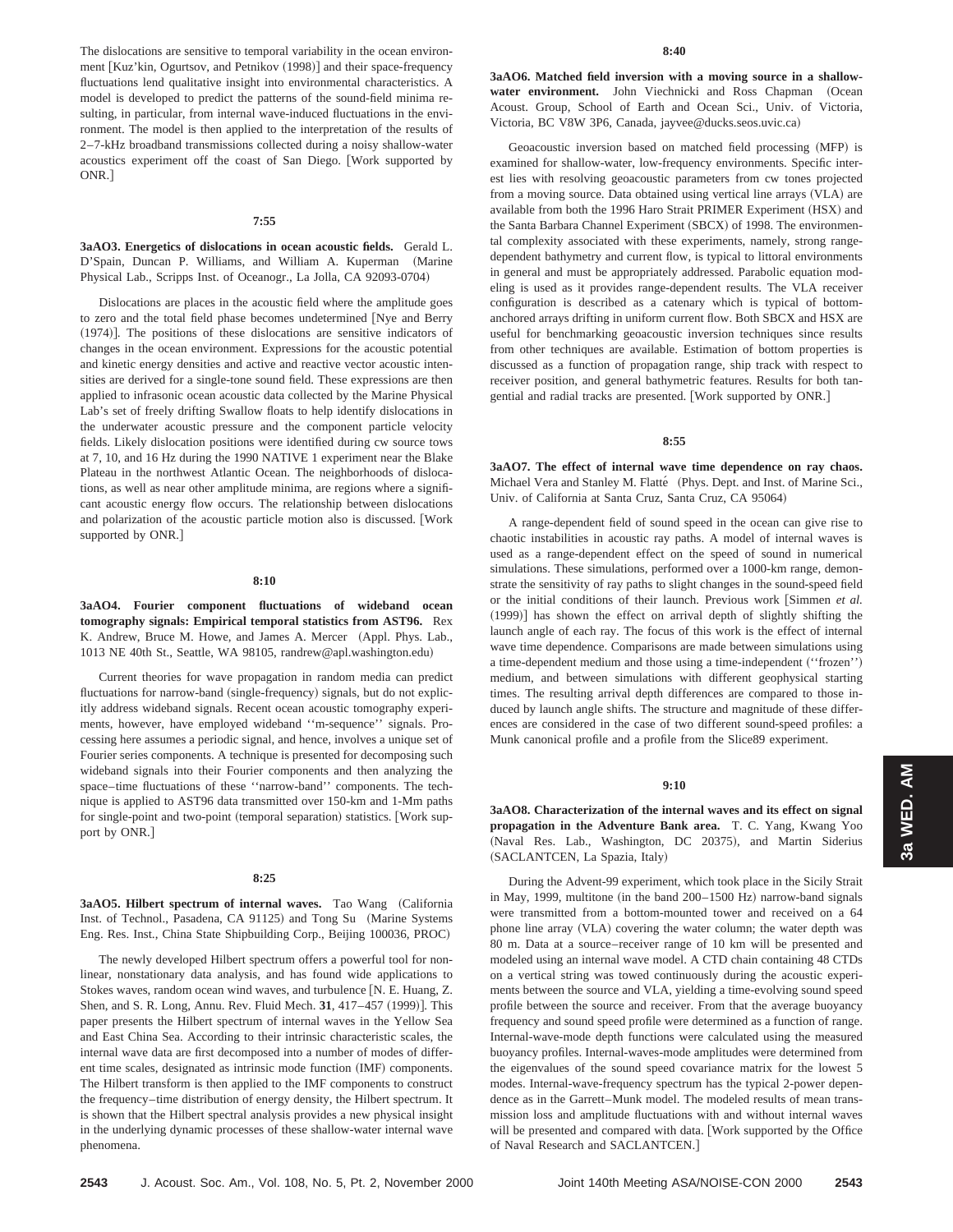**3aAO9. Sound in a time-dependent ocean: Implications on acoustic tomography of currents.** Oleg A. Godin (NOAA/Environ. Technol. Lab., Boulder, CO 80305)

Ocean is a nonstationary acoustic environment. Surface and internal waves, tides, and mesoscale eddies contribute to sound-speed and ocean surface variability on different temporal scales. Acoustic effects of the nonstationarity include violation of the reciprocity principle and signal frequency variation along the propagation path. Mathematical models of underwater sound propagation often either ignore ocean nonstationarity or account for it within the frozen-medium approximation. In this paper, accuracy of different approaches to model sound propagation in timedependent ocean is analyzed within the frameworks of the ray theory and the adiabatic mode approximation. The theoretical approach is based on the space-time geometrical acoustics and a space-time version of the ''vertical modes–horizontal rays'' technique. While the frozen-medium approximation proves to be generally rather crude and inadequate in modeling nonreciprocity due to sound-speed time dependence, another simple technique, the quasistationary approximation, is shown to be a sufficiently accurate and efficient approach to modeling low-frequency underwater sound propagation. Contributions to ray travel time and mode-phase nonreciprocity due to medium motion and time dependence are compared for several typical current tomography scenarios. The feasibility of distinguishing between acoustic nonreciprocities due to currents and due to medium nonstationarity is discussed. [Work supported by NRC.]

## **9:40–9:50 Break**

#### **9:50**

**3aAO10. Frequency dependent transmission loss related to modal properties in layered nonlinear internal wave environments.** Scott Frank, William L. Siegmann (Dept. of Math. Sci., Rennselaer Polytechnic Inst., Troy, NY 12180), Mohsen Badiey, Yongke Mu (Univ. of Delaware, Newark, DE 19716), and James F. Lynch (Woods Hole Oceanogr. Inst., Woods Hole, MA 02543)

Broadband data were taken during the SWARM 95 experiment from airgun and linear frequency modulated sources while nonlinear internal waves were crossing two different propagation tracks. In a previous study, the geotime behavior of the depth-averaged received intensity was examined, and amplitude modulations were associated with the passage of internal waves. Additionally, a time-frequency analysis of the data exhibited periodic changes in the modal structure of the signals. Though some discrepancies occurred, both of these effects were observed in parabolic equation simulations of the SWARM environment. To address the discrepancies in received intensity levels, various physical mechanisms will be investigated, for example geoacoustic attenuation and ocean thermocline variability. Effects on the time-frequency representations of signals passing through internal wave packets will be documented and categorized. To understand features of frequency dependent transmission loss, relationships between the eigenvalues and the variable layer structure of the waveguide will be developed and applied to both measurements and simulations. Such relationships will aid in extracting the amplitude, width, and azimuthal propagation angle of nonlinear internal waves from broadband acoustic data. [Work supported by ONR.]

### **10:05**

**3aAO11. One-path scintillation method for transverse current monitoring.** Iosif Fuks, Mikhail Charnotskii, and Konstantin Naugolnykh (Univ. of Colorado, CIRES/NOAA, Environ. Technol. Lab., 325 Broadway, Boulder, CO 80305!

A sound wave passing through the inhomogeneous fluid is modulated producing the intensity fluctuations or scintillations at the receiving plane. These fluctuations evolve as the intervening medium changes. If the fluctuations in the medium are produced by the advection of frozen finestructure field, then the evolution of the scintillation pattern can be linked to the motion of the ocean medium [S. Clifford and D. Farmer, J. Acoust.

**2544** J. Acoust. Soc. Am., Vol. 108, No. 5, Pt. 2, November 2000 Joint 140th Meeting ASA/NOISE-CON 2000 **2544**

Soc. Am. 74, 1826-1832 (1983)]. This method of the ocean current registration can be realized by the measurement of correlation of the signals transmitted from the source to two separated in space receivers and can be respectively considered as space-domain scintillation method. However, it is possible to register the transverse flow by sounding ocean along the one path using the multifrequency signal [J. Fuks, Radiotechn. Electron. (in Russian) 3, 515–524 (1975)]. The coherence of frequency-spaced signal fluctuation is related to the advection of the inhomogeneous medium through the sound path, thus providing a basis for the current velocity measurement. The sensitivity of this method in application to flows in straits and narrow channels is considered and the accuracy of the current velocity measurement is estimated.

### **10:20**

**3aAO12. Beamforming through an anisotropic, time-varying internal** wave field. Steven Finette and Roger M. Oba (Naval Res. Lab., Washington, DC 20375-5350)

Shallow-water environments commonly exhibit complex spatial and temporal variations in temperature and salinity caused by internal wave activity. These quantities map into a sound-speed distribution that can significantly distort both the amplitude and phase of an acoustic field propagating through the environment. This presentation describes computer simulation results on the effect of an anisotropic, time-varying internal wave field on plane wave beamforming of a point source within a shallow-water waveguide. The (azimuthal) anisotropy is described by a solitary wave packet propagating through the region. A 3D parabolic equation code was used to propagate a 400-Hz signal through this space and time-evolving environment. Beamformed power, parametrized by receiver depth and an azimuthal angle, is illustrated for horizontal arrays and presented in terms of beam space, time, and range from the source. When the packet enters the region between source and receiving array, significant periodic beam wander and beam splitting are seen; such effects are shown to be related to horizontal refraction of energy from individual internal wave depressions forming the solitary wave packet. [Work supported by the Office of Naval Research.]

# **10:35**

**3aAO13. Acoustic detection and classification of hurricanes.** Joshua D. Wilson and Nicholas C. Makris (MIT, 77 Massachusetts Ave., Cambridge, MA 02139)

Hurricanes are some of the most destructive natural disasters known to man. Currently, it is difficult to detect, track, and classify hurricanes in areas of the world that lack satellite coverage and specialized aircraft. The purpose of this research is to investigate the feasibility of using underwater hydrophone arrays to detect and classify a tropical cyclone. A wave theoretic model is developed for the spatial covariance of the ambient noise field generated by a hurricane. Simulations are performed to determine whether ambient noise due to a hurricane is detectable over the more typical wind-wave noise accumulated from the rest of the ocean. Scenarios where a hydrophone array is placed directly beneath the storm and at a remote distance from the storm are investigated.

#### **10:50**

**3aAO14. Acoustic observation of hydrothermal flows.** Christopher D. Jones, Darrell R. Jackson (Appl. Phys. Lab., Univ. of Washington, Seattle, WA 98105), Peter A. Rona, and Karen G. Bemis (Inst. of Marine and Coastal Sci., Rutgers Univ., New Brunswick, NJ 08901-8521)

Acoustic backscatter has been used to observe hydrothermal flows at several sites on the Juan de Fuca Ridge at frequencies of 200 and 330 kHz. In the case of plume discharges ("smokers"), backscatter from particulates is used to obtain three-dimensional images and to measure flow via Doppler shift. For diffuse flows, acoustic scintillation of the signal backscattered from the seafloor is detected using ping-to-ping correlation. Mapping of diffuse flows using both fixed and moving platforms will be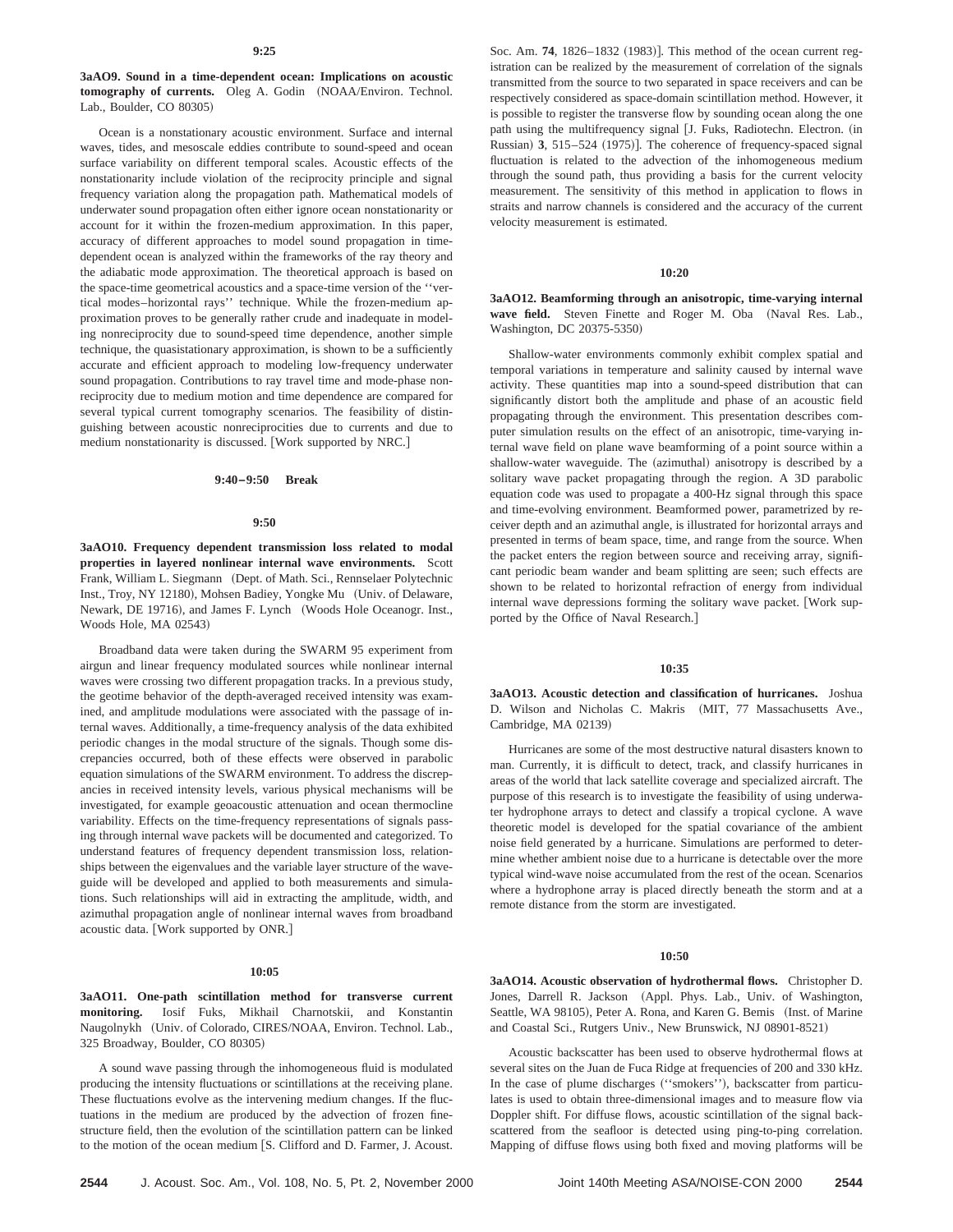discussed. The magnitude and time lag dependence of ping-to-ping correlation have been linked to flow parameters using the Rytov scattering approximation. [Work supported by NSF Grant OCE 98-18841.]

#### **11:05**

**3aAO15. Low-frequency acoustics of bubble plumes formed in fresh water and salt water.** Thomas K. Berger and Michael J. Buckingham (Scripps Inst. of Oceanogr., Univ. of California San Diego, 9500 Gilman Dr., La Jolla, CA 92093-0238, tberger@ucsd.edu)

Experiments aimed at comparing the acoustics of bubble plumes formed in salt water and fresh water were performed in a laboratory tank and natural bodies of water. The plumes were generated as a vertical stream of water, with a diameter of millimeter order and velocity ranging to about 10 m/s, penetrated a free water surface. The acoustic signals were measured with hydrophones in different positions, amplified, and digitally sampled. The measured power spectra revealed well-defined, nonuniformly spaced resonance peaks at frequencies below about 1 kHz. A theory based on a conical bubble plume, with a nonuniform sound speed profile acting as a resonant cavity, predicts the frequencies of the resonance peaks and shows remarkable agreement with the experimentally measured values for both salt water and fresh water bubble plumes. Though the bubbles contained in the salt water bubble plumes are much smaller than those in the fresh water plumes, the resonance frequencies are largely unaffected, consistent with the observation that the plumes in both cases are nearly identical in size and geometry for the same incoming velocity and air-entrainment rate. The acoustic levels in salt water were lower, indicating possible differences in attenuation or driving mechanisms. [Work supported by ONR.]

#### **11:20**

**3aAO16. Acoustic propagation measurements in the surf.** John S. Stroud, Kerry W. Commander (Coastal Systems Station, Code R21, 6703 W. Hwy. 98, Panama City, FL 32407-7001, stroudjs@ncsc.navy.mil), Robert J. McDonald, and Jo Ellen Wilbur (Systems Station, Panama City, FL 32407-7001)

As a follow-on experiment to the 1999 Near Shore Acoustic Network Experiment, the 2000 Surf Zone Acoustic Test Experiment (SZATE) was conducted off of the Scripps Institute of Oceanography pier in La Jolla, CA. In this experiment, measurements were conducted in a very shallow water/surf zone (VSW/SZ) region to investigate acoustic propagation and sound channel stability in the coastal area. These measurements utilized two receivers and a broad band source. The data to be presented were acquired by a computer controlled system designed and operated by Grant Deane of Scripps Institution of Oceanography. This system provided for 12 18-min data acquisition periods per day. The probative transmissions consisted of a variety of linear frequency modulated (LFM) and binary phase shift keyed (BPSK), as well as 4-ary frequency shift keyed (FSK) signals. Each of the types of signals was used during each data acquisition period, providing a record of propagation throughout the tidal cycle. Results of this acoustic measurement for select pulse types will be reported. [Work supported by ONR Code 321OE.]

**3aAO17. Monostatic and bistatic scattering by a single bubble near a pressure release interface: Laboratory measurements and modeling.** George Kapodistrias and Peter H. Dahl (Appl. Phys. Lab. and Dept. of Mech. Eng., Univ. of Washington, 1013 NE 40th St., Seattle, WA 98105, georgek@apl.washington.edu!

Scattering by a single bubble near a flat pressure release interface is investigated theoretically and experimentally. A ray-acoustic interpretation is used to describe the four scattering paths, from source to bubble to receiver. Multiple scattering effects are accounted for using a closed-form solution derived from the multiple scattering series. A bubble with radius  $a \approx 425$   $\mu$ m is placed on a fine nylon thread, which is practically transparent to sound, at a distance  $d_B$  from the interface. The primary variable is  $d_B$  and it ranges from  $1a$  to  $100a$ . Experiments are performed at a frequency of 120 kHz with the transducers arranged in both bistatic and monostatic configuration. Theory and experiment are in excellent agreement, verifying the dominant effect of the four paths in the response of the bubble, with multiple scattering playing a role for  $k d_B < 1$ , where *k* is the wave number of the medium. In the long-range limit our simulations agree with those of Ye and Feuillade [J. Acoust. Soc. Am. 102, 798–805 (1997)] including the shifting of the bubble's resonant frequency. The dependence of scattering on transducer arrangement, range to bubble, grazing angle, and phase relation among the four paths,  $vis - a - vis$  monostatic and bistatic scattering, are discussed.

# **11:50**

**3aAO18. Space-time sound fluctuations due to internal solitons in** shallow water. Boris G. Katsnelson, Serguey A. Pereselkov (Voronezh Univ., 1 Universitetskaya Sq., Voronezh 394693, Russia), Valery G. Petnikov (General Phys. Inst., Moscow 117333, Russia), Konstantin D. Sabinin, and Andrey N. Serebryany (N. N. Andreev Acoust. Inst., Moscow 117333, Russia)

In this paper results of numerical modeling of sound propagation in shallow-water waveguide with internal waves are presented on the basis of experimental data about internal solitons (IS) registered in the Japan sea [A. N. Serebryany, Sov. Phys. Oceanol. **27**, 225–226 (1987)]. These IS constitute some sequences of oscillations with amplitude up to 10 m moving toward coastal line with the velocity about 0.25 m/s. The wavelength of separate oscillations in this group is about 325 m; total length of the packet is about 4 km. Three-dimensional sound-speed distribution is constructed using the mentioned data. On the basis of this model, space-time fluctuations of intensity of the sound propagating in such medium are calculated. The modeling is carried out within the framework of the parabolic equation method in the horizontal plane and the modal approach in the vertical one. These fluctuations can be interpreted as the forming of a sound waveguide in the horizontal plane; space-time scales of fluctuations correlate with space-time scales of IS. Different numerical examples are presented; possible experimental setup is discussed. [Work supported by RFBR, Grant 00-05-64752.]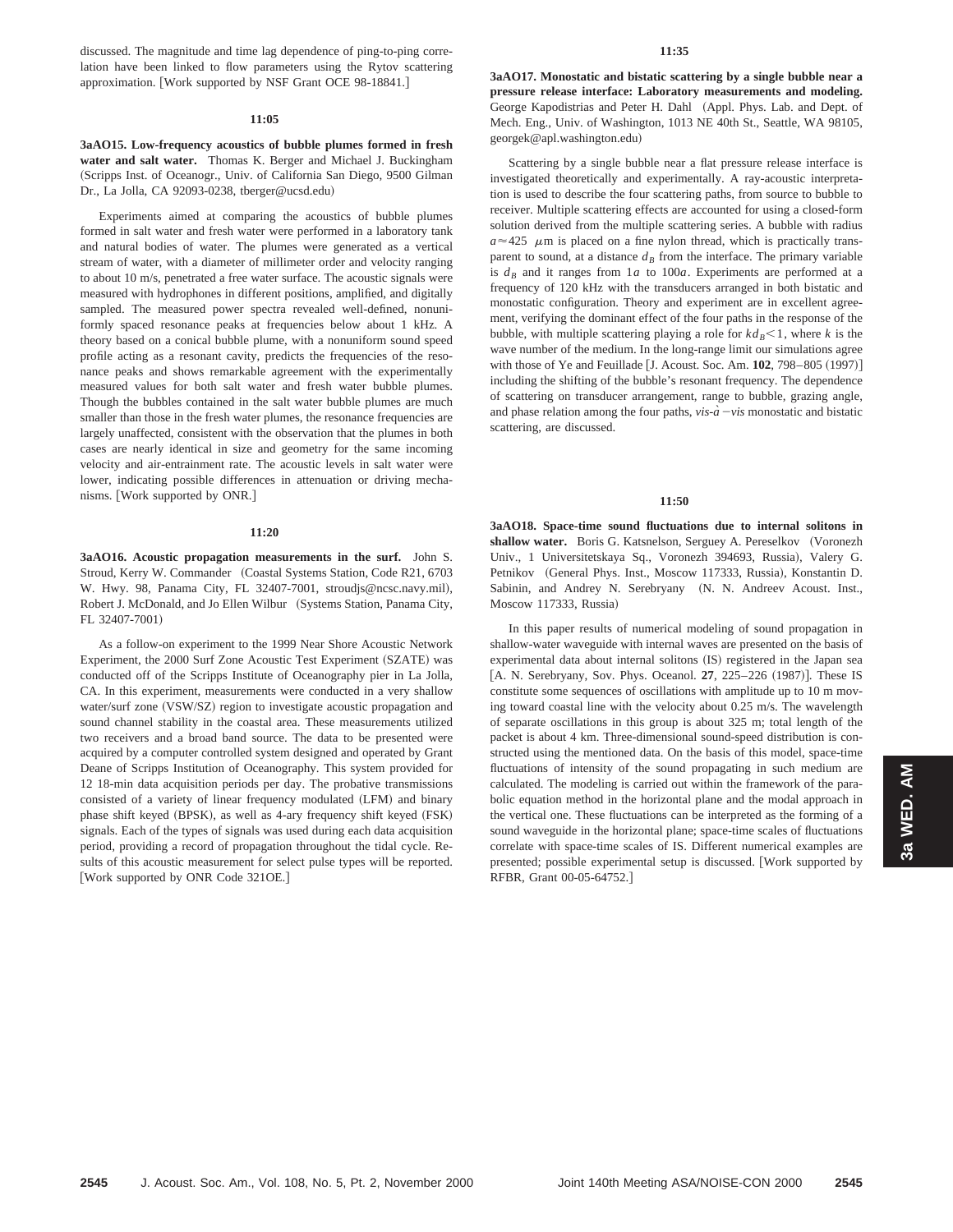# **Session 3aBB**

# **Biomedical UltrasoundÕBioresponse to Vibration: Therapeutic and Diagnostic Ultrasound**

Mark R. Prausnitz, Chair

*School of Chemical Engineering, Georgia Institute of Technology, Atlanta, Georgia 30332-0100*

**Chair's Introduction—7:30**

## *Contributed Papers*

**7:35**

**3aBB1. Real-time observation of inception and growth of HIFUinduced tissue lesions.** Cyril Lafon, Michael R. Bailey, Lisa N. Couret, Peter J. Kaczkowski, Andrew A. Brayman, Lawrence A. Crum (Appl. Phys. Lab., Univ. of Washington, Seattle, WA 98105), and Oleg A. Sapozhnikov (Moscow State Univ., Moscow, Russia)

To study the biological effects of high-intensity focused ultrasound (HIFU), experiments are usually performed on isolated or perfused tissues. Indeed, the complex phenomena occurring in tissue during HIFU-induced coagulation necrosis is difficult to mimic with synthetic phantoms. A good phantom should first match the acoustical and thermal properties of tissues. Furthermore, heating above a thermal threshold should induce a permanent, localized and observable change corresponding to protein denaturing in tissue. Lastly, the choice of a transparent material makes possible real-time examination of the development of coagulation necroses. We have used bovine eye lenses in this aim. The density, sound speed, attenuation, and thermal threshold for irreversible damage to the bovine lens were measured and found to be similar to those for liver or muscle, common tissues for HIFU experiments, although acoustic attenuation is slightly higher in the lens. Transparency of the lens allowed us to observe HIFU-induced lesion evolution in real time. The shape and size of the lesions obtained in the lens agreed well with results obtained in liver. In conclusion, the transparent bovine eye lens is a useful model for visualization of thermal lesions. [Work supported by ONR.]

## **7:50**

**3aBB2. Theoretical predictions of ultrasonic fields, temperature response, and lesion dynamics in biological tissue for the purpose of noninvasive disease treatment.** Francesco P. Curra, Pierre D. Mourad, Steven G. Kargl, Lawrence A. Crum (Appl. Phys. Lab., Univ. of Washington, Seattle, WA 98105), and Vera A. Khokhlova (Moscow State Univ., Moscow, Russia)

Ultrasound has been used for decades as a means for noninvasive treatment of diseases. Low-intensity ultrasound is routinely applied in physical therapy for muscular and neurological related illnesses. In contrast, high-intensity focused ultrasound (HIFU) is used to induce coagulative necrosis of tissue for cancer treatment or hemostasis. Our efforts concern the latter. Predictions of ultrasound fields, temperature response, and lesion dynamics are obtained by a model which accounts for nonlinear sound propagation in inhomogeneous media, an arbitrary frequency power law for acoustic attenuation, and temperature time history [J. Acoust. Soc. Am. **107**, No. 5, Pt. 2 (2000)]. The model is expanded from its previous version to include attenuation and sound speed dependence on temperature levels and also to consider generation of gas bubbles within the tissue. Results are presented in terms of treatment strategies that provide maximum energy transfer for coagulating the targeted tissue while minimizing damage to the surrounding area.

**3aBB3. Two-dimensional ultrasound phased array for treatment of benign prostatic hyperplasia.** Janelle L. Helser, Victor W. Sparrow, and Nadine Smith (Grad. Prog. in Acoust., Penn State Univ., P.O. Box 30, State College, PA 16804, nbs@engr.psu.edu)

**8:05**

In the prostate, focused ultrasound offers an attractive means of noninvasive tissue ablation for treatment of Benign Prostatic Hyperplasia (BPH). Intracavitary two-dimensional, ultrasound arrays allow for deep localized heating and are capable of generating sufficient power for tissue ablation. A two-dimensional array design is capable of focusing electronically in three dimensions, by controlling the power and phase, instead of having to physically adjust or reposition the transducer. The goal of this project was to design a 1.5 MHz, two-dimensional, linear, PZT transducer that could steer a focus throughout the region of the prostate. Pressure fields for the array were theoretically determined, using amplitude shading and varying elemental sizes to reduce grating lobe and side lobe levels. The amplitude shading was altered each time the transducer was refocused so that the peak amplitude was located in the element normal to the focus. Based on this 100-element theoretical array, a 1.5 cm $\times$ 8 cm transducer array was constructed to evaluate the feasibility of delivering thermal therapies from a two-dimensional array.

#### **8:20**

**3aBB4. High-intensity focused ultrasound hyperthermia in nonuniform tissue phantoms.** Jinlan Huang, R. Glynn Holt, and Ronald A. Roy (Dept. of Aerosp. and Mech. Eng., Boston Univ., Boston, MA 02215, jinlan@bu.edu)

It has been demonstrated that high-intensity focused ultrasound (HIFU) shows promising potential for stopping bleeding, both from individual blood vessels as well as from gross damage to the capillary bed. Thermal effects have been suggested to play a major role in occlusion of small vessels and also appear to contribute to the hemostasis of major blood vessels. The goal of the present work is to understand the heating process in nonuniform flow-through tissue phantoms. The experiments have been focused on a single-vessel flow-through phantom, and the studies include the prediction and measurement of temperature fields as a function of acoustic pressure, insonation time and flow rate, and investigating different insonation geometries including on-axis and off-axis insonations. The experimental data are compared to simulation results using the Westervelt equation for calculating the nonlinear acoustic field and two coupled bioheat equations for the tissue domain and the blood domain for the temperature field calculation. [Work supported by DARPA.]

#### **8:35**

**3aBB5. Platelet activity as a result of exposure to high-intensity focused ultrasound.** Sandra L. Poliachik, Ryan J. Ollos, Pierre D. Mourad, Lawrence A. Crum (Appl. Phys. Lab., Univ. of Washington, 1013 NE 40th St., Seattle, WA 98105, poliachi@u.washington.edu), and Wayne L. Chandler (Univ. of Washington, Seattle, WA 98195)

Using platelet-rich plasma, we investigated the capability of 1.1-MHz cw high-intensity focused ultrasound (HIFU) to produce "acoustic primary hemostasis,'' including platelet activation, aggregation, and adhesion to a collagen-coated surface. Platelet activity was evaluated for exposure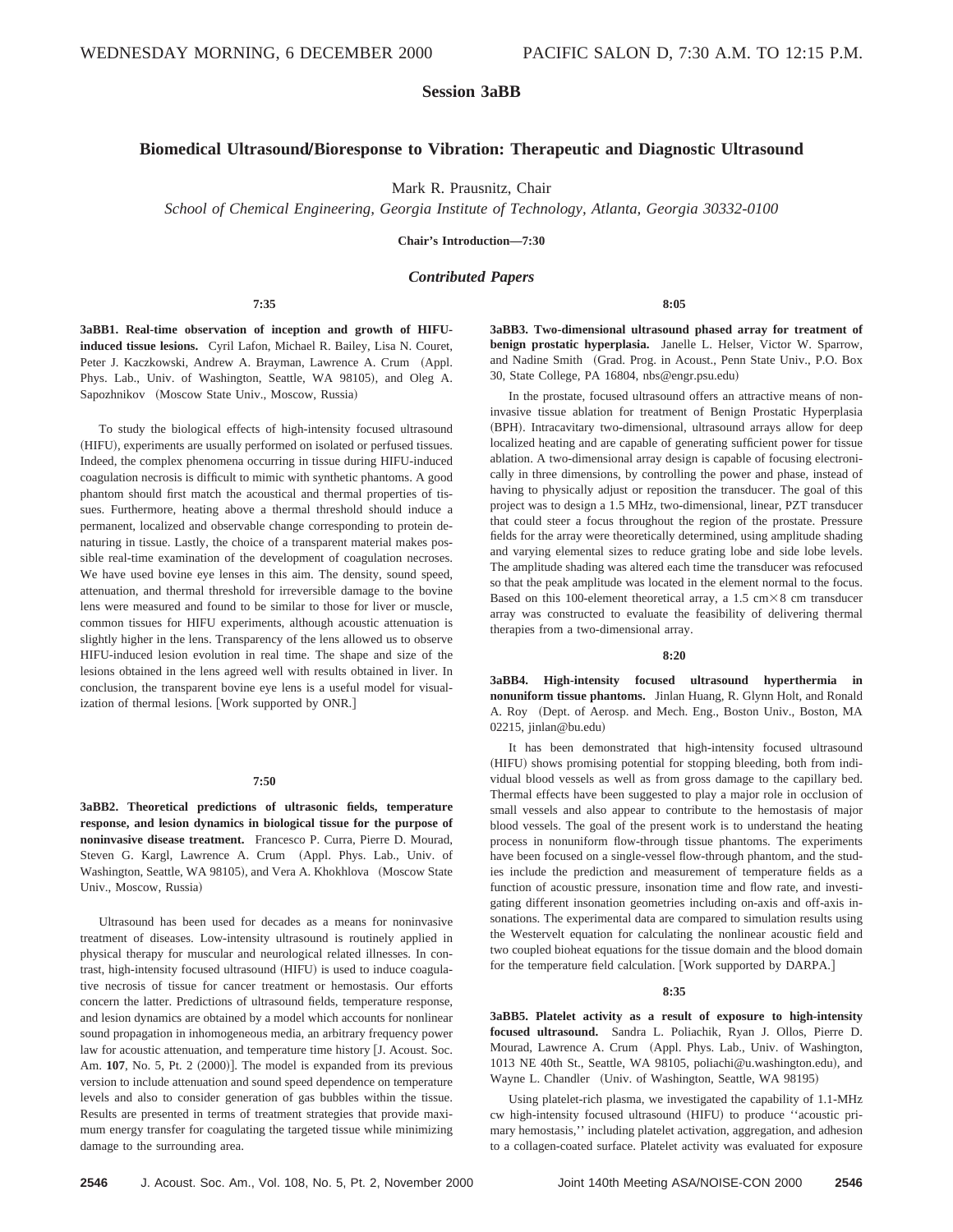durations of 100–500 s at intensities of 0–2250 W/cm2. In order to avoid heating effects, temperatures in platelet trials were maintained below 42 °C through use of a tank cooling system and control of exposure parameters. Flow cytometry, laser aggregometry, conventional microscopy, environmental scanning electron microscopy, and passive cavitation detection were used to quantify platelet activation, aggregation, adhesion, and associated cavitation. HIFU can activate platelets and cause them to adhere to a collagen-coated surface. Cavitation was monitored during aggregation trials and was quantified to provide a relative measure of the amount of cavitation that occurred in each aggregation trial. Regression analysis shows weak correlation between aggregation and intensity, and a strong correlation between aggregation and cavitation occurrence. [Research supported by DARPA.]

#### **8:50**

**3aBB6. Influence of chemical composition of membrane-disrupting polymers on relative cavitation activity and hemolysis.** Tyrone M. Porter, Josh Nickerson, Lawrence A. Crum (Appl. Phys. Lab., 1013 NE 40th St., Seattle, WA 98105, tporter@apl.washington.edu), Fiona E. Black, Niren Murthy, Patrick S. Stayton, and Allan S. Hoffman (Univ. of Washington, Seattle, WA 98195)

In previous studies, we have shown that membrane-disrupting polymers may also act as cavitation promoters. These polymers are designed to efficiently disrupt red blood cells in a  $p$ H-dependent fashion (Murthy *et al.*). When combined with high-intensity focused ultrasound (HIFU), there is a noted increase in relative cavitation activity and a corresponding increase in red blood cell lysis. Varying the chemical composition of the polymer (length of hydrocarbon chains, molecular weight, etc.) modifies the hemolytic and cavitation-promoting activity of the polymer. For example, the hemolytic and cavitation promoting activity of poly(ethyl acrylic acid) (PEAAc) rises as the  $pH$  of the solvent decreases from 7.4 to 6.1. However, the polymer poly(propyl acrylic acid) (PPAAc), which has a more hydrophobic pendant alkyl group, promotes cavitation and, therefore, hemolysis at a *p*H of 5.0, 6.1, and 7.4. Variations in the polymer molecular weight change the number of hydrophobic regions which also alters the hemolytic and cavitation activity. From these results, polymers may be designed which, when combined with ultrasound, optimize drug transport across cell membranes in a *p*H-dependent or -independent manner.

## **9:05**

**3aBB7. Behavior of ultrasound contrast agents near the fragmentation threshold.** Wen-Shiang Chen, Thomas J. Matula, and Lawrence A. Crum (Appl. Phys. Lab, Univ. of Washington, 1013 NE 40th St., Seattle, WA 98105-6698, wschen@u.washington.edu)

Understanding the destruction process of ultrasound contrast agents is important in therapeutic ultrasound applications (such as ultrasoundenhanced drug delivery), as well as in certain imaging applications (such as "flash echo" imaging of the myocardium). In the destruction of OptisonTM microbubbles, our observations suggest that there are two pressure thresholds: a lower threshold which leads to shell rupture and the production of daughter (derivative) bubbles, and a higher threshold leading to the onset of the inertial cavitation (IC) activity. Slightly above the shelldisruption (SD) threshold, the acoustic scattering signal decreases, presumably due in part to the partial dissolution of the derivative bubbles. The extent of the quiescent region, the IC pressure threshold, and the strength of the subsequent cavitation activity are all highly dependent on the acoustic pulse parameters. It is found that for pressure amplitudes in excess of the IC threshold, a longer pulse length or a higher pressure level will decrease the duration of this quiescent period. By controlling the bubbles' response through fine-tuning the acoustic parameters near the SD and IC threshold, one could design an ultrasound system which would optimize the desirable effects of contrast agents for imaging and therapy applications. [Work supported in part by ONR and WTC.]

**3aBB8. Analysis of deformation process for cell model including a gas bubble by shock waves.** Masaaki Tamagawa, Ichiroh Yamanoi, and Atsuhi Matsumoto (Grad. School of Energy Sci., Kyoto Univ., Kyoto, 606-8501 Japan!

This paper describes the analysis of deformation process for cell model including a gas bubble by shock waves and flow induced by propagating underwater shock waves, in order to study the mechanism and high efficiency of destruction of cells and microcapsules by shock waves and bubbles, such as for drug delivery system (DDS) and for bioprocesses to make energy and for environmental protection. For this analysis, the cells are modeled as liquid droplet including a gas bubble in water. By computation, using the ALE (arbitrary Lagrangian–Eulerian) method, the coupling oscillation is analyzed for particle velocity and pressure wave through the cell. The results show that the effects of the acoustic impedance of the fluid media in water is large for the deformation process and the effects of deformation of droplet boundary is also large for deformation process for a gas bubble inside the cell and for microjet flow by a collapsing bubble.

**9:35**

**3aBB9. Study of the mechanism of fragmentation of a microbubble exposed to ultrasound using a high-speed observation system.** Nobuki Kudo, Takehiro Miyaoka, Kaori Kuribayashi, Katsuyuki Yamamoto (Grad. School of Eng., Hokkaido Univ. N13W8, kita-ku, Sapporo, 060-8628 Japan, kudo@bme.eng.hokudai.ac.jp), and Michiya Natori (Natl. Ohkura Hospital, Tokyo, Japan)

In this study, we observed the dynamic behaviors of microbubbles exposed to ultrasound using a high-speed camera (Ultranac, Nac, Japan). Although the maximum frame rate of the high-speed camera used in this study is 20 million frames/s, the possible frame rate was limited to 6 million frames/s because the high optical magnification of the observation system resulted in a shortage of light exposure to the camera. Behaviors of albumin-shelled microbubbles of 10–60 microns in diameter were clearly observed as in 24-frame sequential high-speed photographs at the maximum optical magnification of  $85\times$ . Several typical phenomena of bubble behavior, such as deformation and rupture of the bubble shell, anisotropic contraction of a microbubble and generation of a small stream, and fragmentation of a bubble by the small stream, were observed. From those observation results, it was concluded that the small stream generated by anisotropic contraction of a microbubble exposed to ultrasound causes fragmentation of the bubble in the contraction phase. [This research was partially supported by a grant-in-aid for scientific research from the Ministry of Education, Science, Sports and Culture, Japan.]

## **9:50**

**3aBB10. An attempt to explain turbulence occurring when yeast cells suspended in water-rich ethanol mixtures are irradiated in a quasistanding ultrasonic plane wave at 2.2 MHz.** Stefan Radel, Aiden J. McLoughlin (Dept. of Industrial Microbiology, Univ. College Dublin, Belfield, Dublin 4, Ireland, radel@iap.twien.ac.at), Martin Groeschl, and Ewald Benes (Inst. of General Phys., Vienna Univ. of Technol., Vienna, Austria)

Ultrasonic resonators are successfully used for the separation of suspended particles or cells, e.g., as cells filters in biotechnology. These systems are based on the radiation forces spatially rearranging the particles in the pressure nodal planes of the quasistanding ultrasonic wave field. When yeast—as this technology is tested to be applied in brewing—is suspended in water this separation/immobilization takes place as predicted. However, suspensions of yeast in water-rich ethanol mixtures show a breakdown of the spatial distribution above certain concentrations of ethanol and the cells are turbulently mixed in the separation system. This has earlier been reported to go along with an impaired viability of yeast in a 12%  $(v/v)$ ethanol/water mixture. The scope of this paper is to attempt an explanation based on the acoustic contrast between the cells and the liquid as waterrich ethanol mixtures have unexpected acoustical and physical properties. Data of the spectral behavior of the system at *in situ* levels of true elec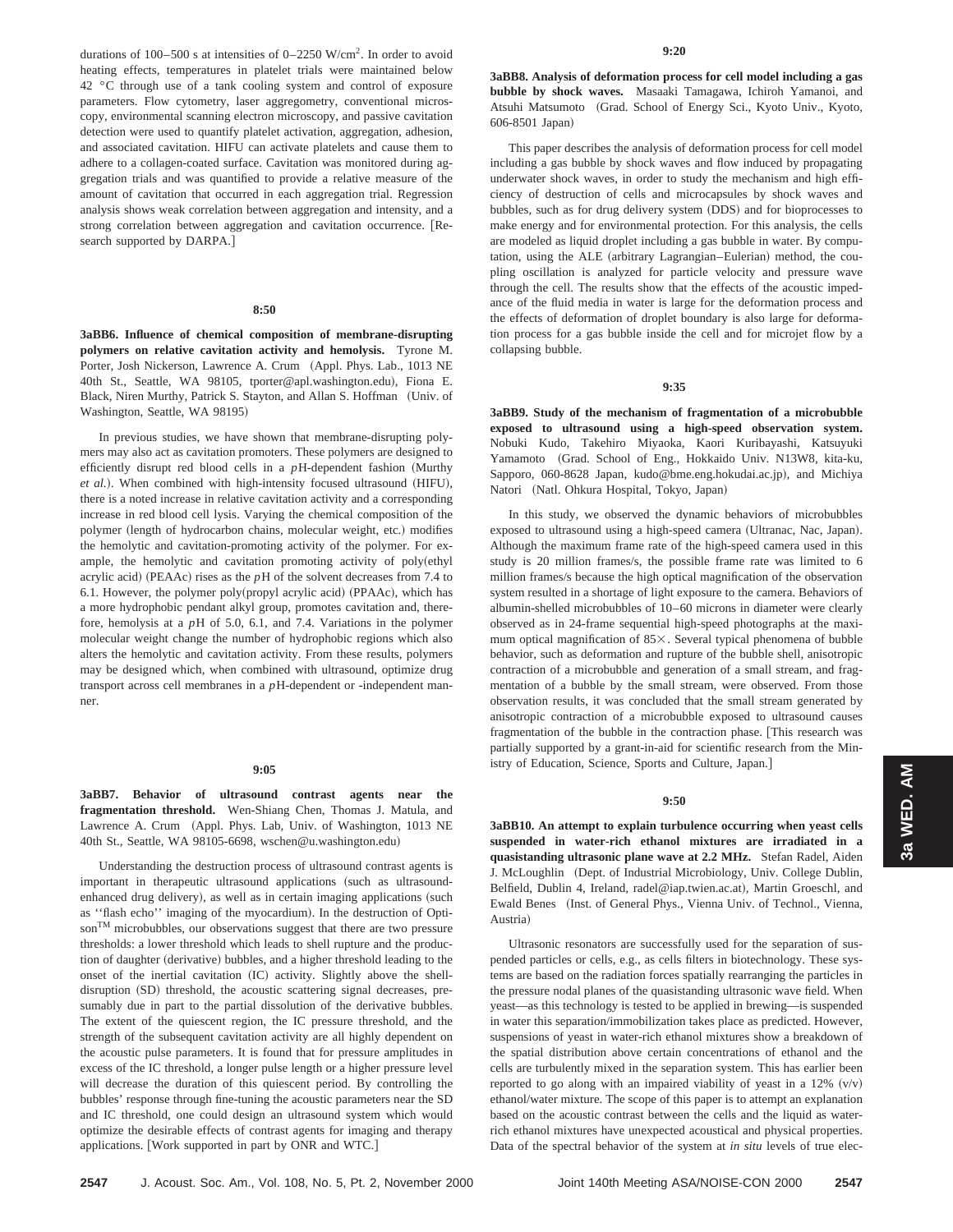trical power input are shown as well as the results of examinations, if (sub) harmonic and/or transient cavitation were taking place. [Work supported in part by the European Commission's TMR Programme, Contract No. ERBFMRXCT97-0156, EuroUltraSonoSep.#

## **10:05–10:15 Break**

#### **10:15**

**3aBB11. Potential errors in contrast-agent-mediated estimates of regional myocardial perfusion arising from myocardial anisotropy.** James G. Miller, David E. Sosnovik, Steven L. Baldwin, and Mark R. Holland (Dept. of Phys., Washington Univ., St. Louis, MO 63130)

Recently developed imaging modalities based on the nonlinear response of contrast agents are dependent upon the local acoustic pressure. Thus, regional variations of acoustic pressure arising from myocardial anisotropy can result in nonuniform ''apparent perfusion'' in the absence of a perfusion defect. Measurements of regional variation of myocardial attenuation in the septum and lateral walls of excised sheep hearts are reported. Studies were carried out on hearts obtained immediately after slaughter from 8 healthy adult sheep. These measurements of attenuation were carried out in orientations analogous to those encountered in the apical four-chamber view, which is the preferred view for clinical studies of myocardial perfusion using contrast-agent-enhanced echocardiography. The video signal analysis method introduced by the University of Wisconsin group was used to analyze data obtained with a commercially available  $(ATL)$  clinical scanner using a linear array  $(L 7-4)$  operating in fundamental mode. Tissue mimicking phantoms were imaged under identical conditions. Normalizing sample data by reference data from the phantoms yields quantitative estimates of slope of attenuation. Results of these experimental measurements document significant transmural variations in attenuation that could lead to apparent perfusion anomalies in contrastagent-mediated estimates of regional myocardial perfusion. [Work supported by NIHHL40302.]

#### **10:30**

**3aBB12. Optimal transmit beam synthesis for coded-excitation pulse-echo imaging.** Emad Ebbini and Mok-kun Jeong (Dept. of Elec. and Computer Eng., Univ. of Minnesota, 200 Union St., Minneapolis, MN 55455, emad@ece.umn.edu!

The use of code-fed arrays for pulse–echo ultrasonic imaging is gaining increased attention in medical applications. One of the most important applications is true real-time 3-D cardiac imaging where parallel processing of multiple-image lines is required to meet the stringent real-time constraints. The key to this approach is transmitting multiple codes to illuminate the region of interest (ROI), producing independent echo waveforms from different directions. We have examined several different scenarios in which the transmit aperture is divided into focused subapertures. Each subaperture is excited by one code and focused appropriately based on the definition of the ROI. For example, a 128-element array can be driven by eight independent codes on eight 16-element subapertures to illuminate a  $6^{\circ}$  ROI with  $f$  number of 2. The optimal solution is a sparse array pattern for each transmit subaperture (i.e., the subapertures overlap). Significant improvement in both lateral and range sidelobes of the system point-spread function (PSF) were achieved (compared to random transmit code selection). In this paper, we describe a new optimal synthesis of coded excitation transmit patterns. Examples of pulse–echo PSFs for the imaging system along with image reconstructions from a specklegenerating tissue-mimicking phantom will be given.

#### **10:45**

**3aBB13. Simulation of tissue displacement using ultrasonic speckle** tracking. Tjundewo Lawu and Mitsuhiro Ueda (Dept. of Intl. Development Eng., Tokyo Inst. of Technol., Tokyo, 152-8552 Japan)

The quantitative evaluation of ultrasonic displacement in tissue under externally applied forces is a necessary step in the field of ultrasonic diagnostics. In this study, the speckle tracking method is used to investigate the motion artifact produced by a rotating tissue. An analytic prediction of this motion artifact in relation to system characteristics (i.e., beam width, pulse duration, frequency, and phase of the signal) is presented. The tissue is modeled as a random array of numerous point scatterers, and rf signals are computed based on the convolutions between the transmission pulse and the impulse response of each scanning line. These analytical predictions are then compared to the computer simulation of the model. The results show that the artifact resulting from the speckle tracking method depends on the ultrasonic beam parameters. The method is quite general and can be extended to study the effects of other tissue motion, in particular, the deformation of tissue.

#### **11:00**

**3aBB14. Statistical characterization of high-frequency ultrasonic scattering from human skin** *in vivo***.** Balasundar Raju and Mandayam Srinivasan (MIT, Rm. 36-788, 50 Vassar St., Cambridge, MA 02139, raju@mit.edu!

High-frequency ultrasound backscatter signals from forearm and fingertip skin *in vivo* of 20 normal human volunteers were analyzed in terms of their envelope statistics. Data obtained from several focal zones by axially translating a focused transducer were gated (100 ns) and Fourier transformed to compute magnitude of envelope at the center frequency of 30 MHz. It was found that the envelope histograms and SNR were significantly affected by the presence of occasional peaks that were unlikely to be from the background tissue. Hence a new parameter, the ratio of median to interquartile range  $(MQR)$  was used to evaluate its potential for tissue characterization. For all focal zone depths (up to 3 mm for forearm and 1.95 mm for fingertip), the MSR value was less than the Rayleigh limit of 1.30, indicating the presence of non-Rayleigh statistics. Significant differences in MSR were found between tissues close to the surface  $(0.3)$ mm) at the fingertip and forearm  $(0.67\pm0.16 \text{ vs } 0.97\pm0.13 \text{ at } 30 \text{ MHz},$ mean ± SD values are among subjects), which could correspond to anatomical differences at these locations, namely the increased thickness of the stratum corneum at the fingertip. These results indicate that non-Rayleigh statistics might aid in discriminating different skin tissues.

## **11:15**

**3aBB15. Detection of the malpositioned endotracheal tube via acoustic reflectometry: An in vitro study.** David T. Raphael (Dept. of Anesthesiology, LAC-Univ. of Southern California Medical Ctr., Los Angeles, CA 90033 and UMDNJ-Robert Wood Johnson Med. School, NB, NJ)

Time-domain acoustic reflectometry can generate a one-dimensional area-distance profile of a cavity, such as the lung or esophagus. Can acoustic reflectometry be used to detect an endobronchial intubation? In an Institutional Review Board approved study, an endobronchial intubation in the right mainstem bronchus in an anesthetized patient was detected first by acoustic reflectometry, and the malposition confirmed by fiberoptic bronchoscopy. A study was initiated to determine the area-distance profile characteristics of an endobronchial intubation in an *in vitro* branching glass model. A symmetrical glass model (Witeg Scientific, Anaheim, CA), open at the proximal end, with two orders of bifurcation terminating in four closed distal branches, was studied. Area-distance (A-D) profiles were obtained with a customized computer-based acoustic reflectometer (Hood Labs., Pembroke, MA). With an endotracheal tube (ETT) attached to the reflectometer, area-distance profiles were obtained with the distal ETT in the following positions: the mid-''trachea,'' ''carina,'' ''mainstem bronchus,'' the second bifurcation, and the secondary ''bronchus.'' The area-distance profile features of an endobronchial intubation, as determined by this model study, are similar to those observed clinically in a patient.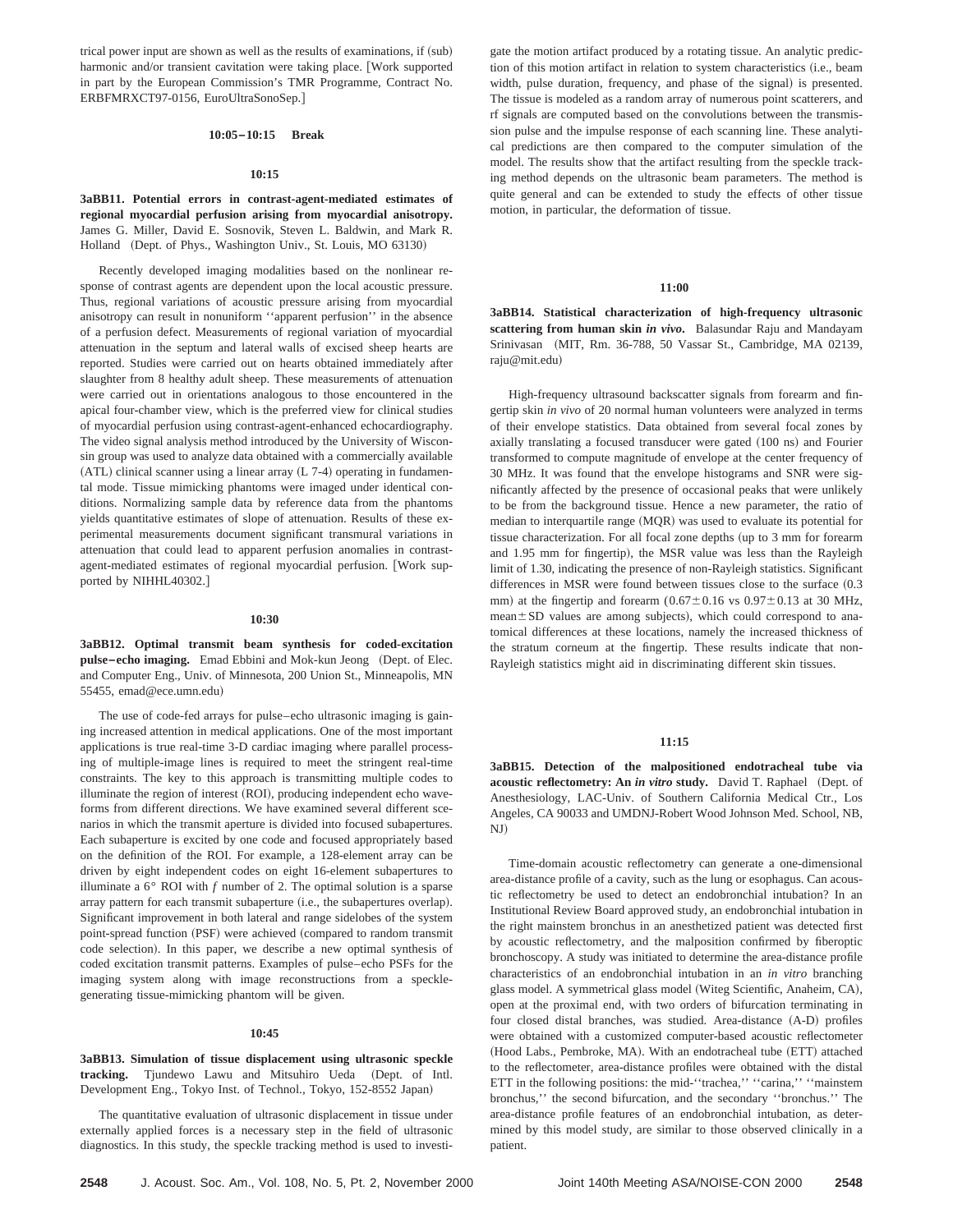#### **11:30**

**3aBB16. Surface acoustic wave velocity in thin biotissue.** Chiaki Miyasaka and Bernhard Tittmann (Penn State Univ., 212 Earth & Eng. Sci. Bldg., University Park, PA 16802)

We report a technique to characterize small portions on the order of a few microns of a biological tissue. The heart muscle was selected for specimen as an example of the soft material. The heart muscle was cut by a microtome and coated on a substrate. The thickness of the specimen was about  $3 \mu$ m. Fused quartz was used as a substrate because its elastic properties are known and stable. A spherical lens was used to determine the position for the measurement. A cylindrical lens was used to measure velocities of the SAW waves within the specimen. 400 MHz was used for both imaging and measurement. The generation of the SAW waves was simulated by numerical calculations based on the wave propagation theory for layered media. As a result, the variation of the velocities representing the anisotropy of elastic properties was obtained and found to be about 7%.

#### **11:45**

**3aBB17. Acoustic reflectometry for estimation of lung gas-phase volume during partial liquid ventilation in sheep.** David T. Raphael (Dept. of Anesthesiol., LAC–Univ. of Southern California Medical Ctr., Los Angeles, CA 90033)

Acoustic reflectometry was studied as a possible tool to measure the lung gas-phase volume during partial liquid ventilation (PLV<sup>SM</sup>). With IRB approval, healthy sheep (weight  $10-22$  kg) ( $n=3$ ) were anesthetized, intubated, mechanically ventilated in the supine position, and underwent a low-lying tracheostomy. A base-line functional residual capacity (FRC) via a  $N_2$  washout technique was measured. Perflubron (LiquiVent®, Alliance Pharmaceutical Corp., San Diego, CA) was instilled through the tracheostomy tube in successive aliquots, each consisting of 20% of measured FRC, up to 100% FRC. A Hood Labs acoustic reflectometer was used to obtain lung gas volume determinations for the FRC measurement

and after perflubron instillations. The acoustic reflectometer was used to generate a cross-sectional area versus axial length curve. The subglottic lung gas-phase volume was calculated by integrating area over length. The reduction in the subglottic lung gas-phase volumes for each animal exhibited a strong linear correlation with the amount of perflubron instilled. Linear least-squares regression models run on the individual sheep data were all significant, with the largest *p* value being 0.0067. Acoustic reflectometry may be of use in the monitoring of lung gas-phase volume in PLV and respiratory disease.

### **12:00**

**3aBB18. Doppler ultrasound detection of shear waves remotely induced in tissue phantoms by focused ultrasound.** Evgen A. Barannik, Sergii A. Girnyk, Volodymyr V. Tovstiak (Kharkiv Natl. Univ., Sq. 4 Svobody, Kharkiv, 61077 Ukraine), and Armen P. Sarvazyan (Artann Labs., North Brunswick, NJ 08902)

Remote generation of shear waves in tissues by radiation force of focused ultrasound is the basis of shear wave elasticity imaging (SWEI), a new acoustic method of medical diagnostics. Feasibility of SWEI was previously demonstrated in the experiments with optical and NMR detection of ultrasonically induced shear waves [Sarvazyan et al., Ultrasound Med. Biol. 24, 1419 (1998)]. In the present study the SWEI system with ultrasonic pulsed Doppler detection of shear waves was designed and tested using a range of gelatin-based phantoms and muscle tissue. Radiation force was generated by a focusing transducer of 8 cm diameter and 7 cm focal length. The carrier frequency was 1 MHz with intensity 1.85 W/cm2 at the surface of the transducer. The Doppler detection transducer operating at 3.5 MHz was installed in the center of the pumping transducer. The developed procedures of tissue motion detection and Doppler signal-processing algorithms based on the autocorrelation method allowed estimation of the velocity with accuracy better than 0.2 mm/s. The waveforms of the shear wave at various distances from the pumping ultrasonic beam axis were measured and the shear wave velocities were evaluated. The oscillation character of relaxation process for some phantoms and muscle tissue was shown experimentally.

# WEDNESDAY MORNING, 6 DECEMBER 2000 CALIFORNIA SALONS 1 AND 2, 8:20 TO 11:40 A.M.

# **Session 3aEA**

# **Engineering Acoustics: International Comparison of Calibration and Measurements**

George S. K. Wong, Chair

*Institute for National Measurement Standards, National Research Council, Montreal Road, Ottawa, Ontario K1A 0R6, Canada*

# *Invited Papers*

## **8:20**

**3aEA1. International calibration comparisons: Who benefits?** George S. K. Wong ~Inst. for Natl. Measurement Standards, Natl. Res. Council, Ottawa, ON K1A 0R6, Canada)

The mutual acceptance of acoustical calibrations and measurements between industrial countries is essential for international trade and the removal of no-tariff trade barriers. For example, the sound level or sound power emitted by a machine measured at the country of manufacture with certified instruments and methods in accordance with international standards, should be acceptable by the importing country without the requirement to duplicate the measurements. To achieve this mutual recognition, it is necessary for the exporting country to have proven capabilities via international comparisons and an unbroken chain of traceability from their national metrology institute to the machine shop level. Under the umbrella of the Bureau International does Poids et Mesures (BIPM), the Consultative Committee on Acoustics, Ultrasound and Vibration (CCAUV) has arranged international calibration comparisons, involving over 15 countries. The above comparisons require a lot of effort from each participating country. One may ask the question: Who is the beneficiary of international comparisons? The detailed answer is rather complex. In general, the results of International Calibration Comparisons provide confidence in the measurement capabilities of the participants. In the long term, the consumer is the ultimate beneficiary.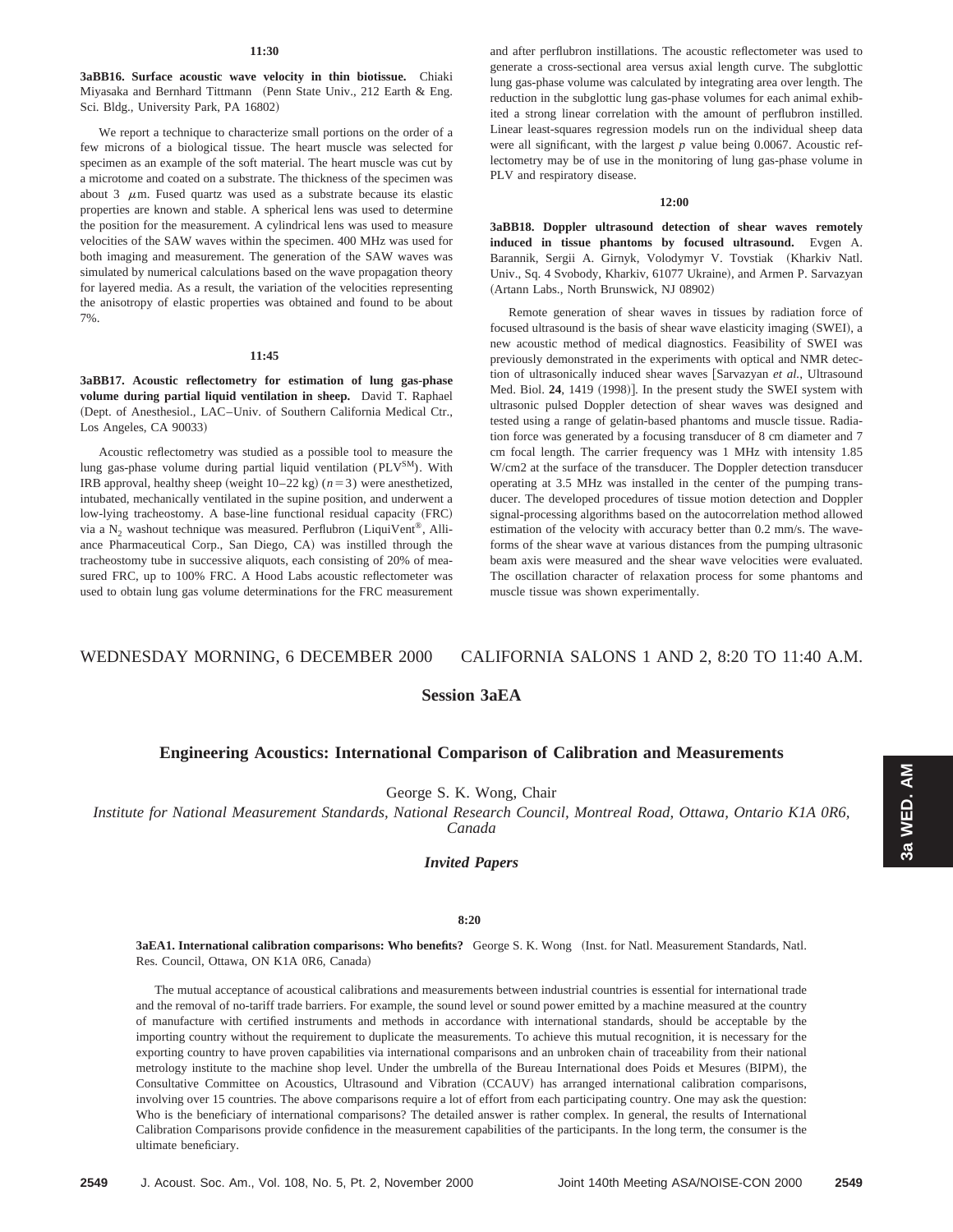3aEA2. Key elements of mutual recognition arrangements. Klaus Brinkmann (Physikalisch-Technische Bundesanstalt Braunschweig, Bundesallee 100, 38116 Braunschweig, Germany, klaus.brinkmann@ptb.de)

Mutual recognition arrangements in the field of metrology are concluded between equal partners to promote the acceptance of each other's calibration certificates and test reports in order to facilitate global trade ("one-step-testing"). Acoustics is affected by this development both on the level of national metrology institutes, cooperating in organizations of the Metre Convention, and on the level of accreditation bodies and their accredited calibration and testing laboratories, cooperating in the International Laboratory Accreditation Cooperation (ILAC). Both arrangements are equivalent in the sense that they are based on mutual confidence between the partners, established mainly by the results of interlaboratory comparisons, uniform implementation of International Standards and peer assessments or accreditations.

#### **9:00**

**3aEA3. Reference values for the sensitivity of standard accelerometers used in intercomparisons.** David J. Evans, Stefan D. Leigh, and Beverly F. Payne (Natl. Inst. of Standards and Technol., 100 Bureau Dr., Stop 8221, Gaithersburg, MD 20899-8221, dje@nist.gov)

The National Metrology Institutes (NMIs) of five countries in North America and South America participated in an interlaboratory comparison involving the calibration of the magnitude of the sensitivity of three standard accelerometers. This comparison was performed by laboratories within the framework of the Interamerican Metrology System (SIM). One of the key values to be obtained in any interlaboratory comparison is an estimate of the reference values for the artifact being calibrated. Three statistical methods have been used to obtain candidate reference values and associated uncertainties from the SIM intercomparison data: an average of means method; a method based on the ISO *Guide to the Expression of Uncertainty in Measurement*; and a maximum likelihood method. Reference values and associated uncertainties obtained using the three methods are presented and compared, as well as useful graphical displays with resulting qualitative conclusions.

## **9:20**

3aEA4. International key comparison of ultrasonic power measurements. K. Beissner (Physikalisch-Technische Bundesanstalt, 38116 Braunschweig, Germany, Klaus.Beissner@ptb.de!

One of the worldwide key comparisons performed at present under the auspices of the International Committee for Weights and Measures (CIPM) covers the time-averaged ultrasonic power emitted by an ultrasonic transducer into water. The ultrasonic power value is particularly important in characterizing the output of diagnostic and therapeutic medical equipment. Nine national metrology institutes participate in the comparison. The time schedule is from July 1999 to November 2001. The aim is to demonstrate the international consistency of calibration and measurement certificates. An ultrasonic standard transducer is circulated and power measurements are to be made at frequencies of 2, 6 and 10 MHz and at five power levels in the milliwatt and watt ranges. The measurement procedures applied and the main details of the technical protocol will be discussed.

# **9:40**

3aEA5. International comparisons of hydrophone calibrations. Roy C. Preston, Stephen R. Robinson (Ctr. for Mech. and Acoust. Metrology, Natl. Physical Lab., Teddington, Middlesex TW11 0LW, UK, rcp@npl.co.uk), and Arnie L. Van Buren (Underwater Sound Ref. Div., Naval Undersea Warfare Ctr. Div., Newport, RI 02841)

In the global markets which are increasingly dominating industrial trade, international comparison of hydrophone calibrations is the primary mechanism of ensuring harmonization of underwater acoustics measurement standards across national borders. This paper describes the results of several recent comparison exercises initiated in Europe and the USA. These include both informal comparisons of hydrophone calibrations of a bilateral nature and formal comparisons involving a number of countries organized under the auspices of regional or international metrology organizations. Completed projects which will be described include a Euromet/European Commission project involving a total of 12 participants from seven European countries and a comparison between the Russian Federation and China. In these cases, results will be given and the important conclusions summarized. Finally, a relatively new comparison project will be described which has been set up under the auspices of the Consultative Committee for Acoustics, Ultrasound and Vibration (CCAUV) of the Bureau International des Poids et Mesures (BIPM) in Paris. This key comparison has now been agreed to for the kilohertz frequency range 1–500 kHz and will involve the circulation of three hydrophones. Countries participating in the comparison include the UK, China, Germany, Russian Federation, and USA, with Canada expected to join soon.

#### **10:00–10:15 Break**

#### **10:15**

3aEA6. Importance of the free-field calibration of microphones. Victor Nedzelnitsky (Natl. Inst. of Standards and Technol. [NIST], Sound Bldg. [233], Rm. A147, 100 Bureau Dr., Stop 8221, Gaithersburg, MD 20899-8221, Victor.Nedzelnitsky@nist.gov)

Numerous regulatory requirements, standards, and product characterization and quality control procedures important for industry, commerce, health, and safety rely on practical measuring instruments including sound level meters, personal sound exposure meters (noise dosimeters), and standardized measuring microphones. Such instruments are usually large enough that the effects of diffraction must be considered throughout a significant portion of the operating frequency range. These effects cause differences between the free-field, the pressure, and the diffuse-field sensitivities of instruments, particularly at high frequencies. Differences can also result from other phenomena, such as the effects of a microphone's static (barometric) pressure equalization vent, especially at low frequencies. Different calibration procedures have evolved, so that an appropriate calibration is available for each of the field types: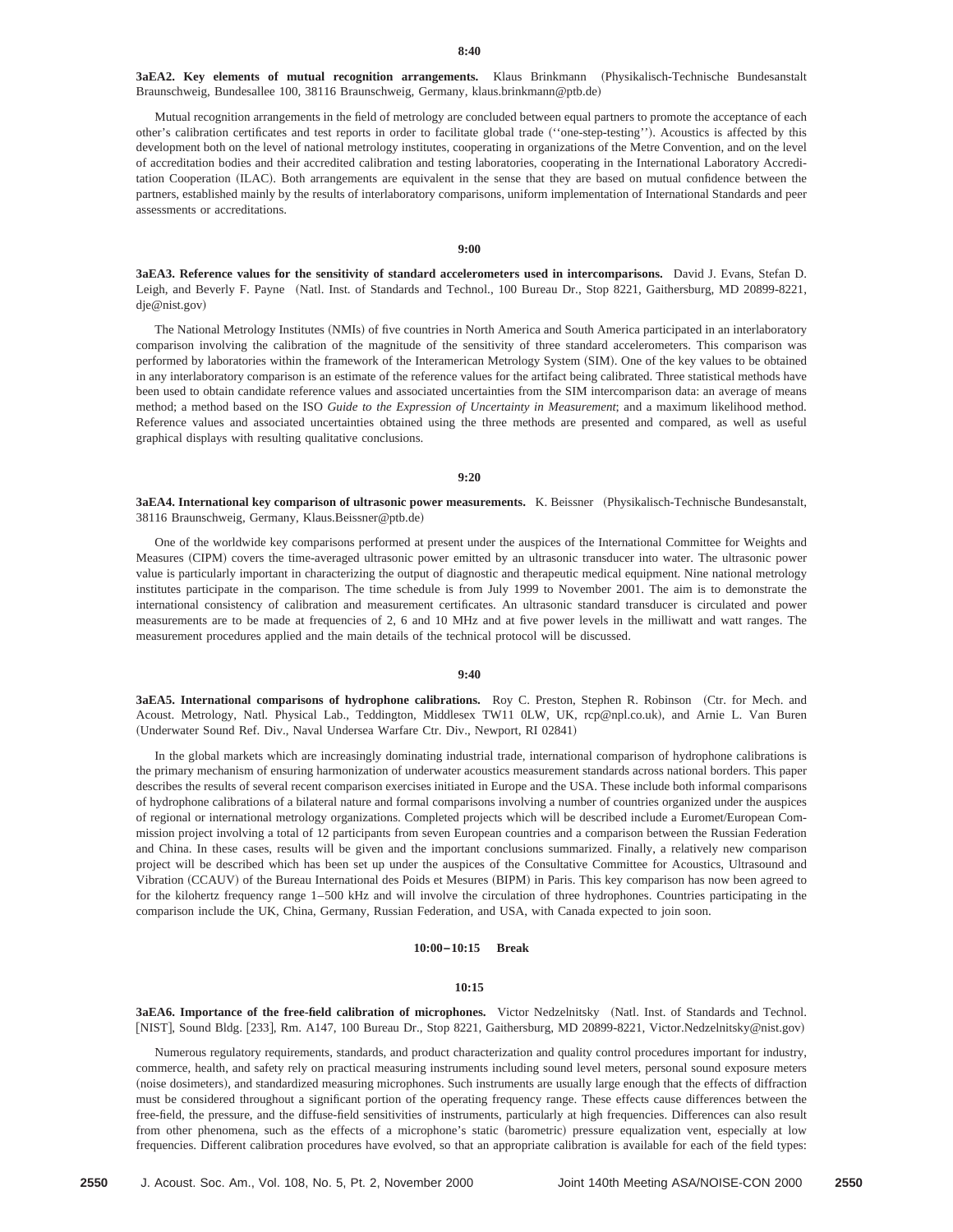free, pressure, and diffuse. Critically important free-field procedures and some of the most accurate and widely used diffuse-field procedures should be, but are not always, traceable to primary free-field calibrations of microphones by the reciprocity method. Future international key comparisons at the highest level of accuracy should include determinations of the free-field sensitivities of laboratory standard microphones such as IEC type LS2 by the reciprocity method.

#### **10:35**

**3aEA7. Reference sound source calibration at various temperatures and site altitudes.** Angelo J. Campanella (Campanella Assoc. & Acculab, 3201 Ridgewood Dr., Columbus, OH 43026!

Adjustments are made for atmospheric temperature and barometric pressure when calibrating a sound power reference sound source (RSS) and when applying an RSS in the substitution method to evaluate an unknown sound power. Experience with Hemianechoic calibration of a dozen RSS units outdoors at various temperatures near sea level and a special test series on one RSS unit at three higher sites up to 9927 feet and applying a pistonphone reference to verify microphone and sound-level meter stability are described. According to these varied temperature results and the theoretical work of others [Allan Powell, J. Acoust. Soc. Am. 32, 982–990 (1960), Eqs. (41)–(42), after Lighthill], it appears that the mechanical fan-type RSS is a multipole—chiefly quadrupole and octupole—type sound source. It was apparent, according to these varied altitude results, that emitted sound pressure and sound power are both linear functions of barometric pressure. Experimental results will be presented. Practical applications to determine actual sound power, to report normalized sound power, and to predict actual sound pressure and sound power expected at a remote site under nonstandard conditions are described.

# *Contributed Papers*

#### **10:55**

**3aEA8. Model-based method for improvements in the calibration of ultrasonic power measurements at low-power levels.** Lixue Wu (Acoust. Standards, Inst. for Natl. Measurement Standards, Natl. Res. Council Canada, Ottawa, ON K1A OR6, Canada)

The measurement uncertainty in the calibration of ultrasonic power measurements at low-power levels was reduced by a model-based signalprocessing method. The ultrasonic power measurement system is based on the radiation force balance method according to IEC 61161. Outputs of an electronic balance and the excitation voltage were simultaneously sampled and recorded. A computer-controlled coaxial switch that utilizes data lines of the parallel port of a desktop computer was used for power-on and power-off control. Power-on and power-off intervals were finely controlled by the desktop computer. The Electroacoustic radiation conductance, defined as the ratio of the ultrasonic power of a transducer and the square of the rf voltage at its input, was calculated from the recorded data. During data processing, a simple model for drifting and switching was proposed and a least-mean-squares algorithm was used to estimate parameters of the model. Good measurement reproducibility was also observed that resulted in the reduction of total measurement uncertainty.

#### **11:10**

**3aEA9. Boundary-element simulation used in the design of a sound intensity calibrator.** Johan Gramtorp, Vicente Cutanda, Anders Eriksen, and Erling Sandermann Olsen (Bruel & Kjaer, Skodsborgvej 307, 2850) Naerum, Denmark!

The recent introduction of hand-held intensity measurement equipment has created a growing need for verification of the measurement equipment in the field. The key feature for easy field use is the possibility of calibrating the two-microphone intensity probe without dismounting the spacer. Working models were built, but none of them worked to more than approximately 3 kHz. Compliance with IEC 61043 requires the calibrator to work up to 7.1 kHz. A lot of modifications on these models were tried, but none of them worked. The development project was close to being stopped. A boundary-element model of the sound intensity calibrator was built. It verified the measured result from the working models. Based on the boundary-element model the best type and position of the sound source and the optimum dimensions of the calibrator cavity were found. Measurements on a final model verified the simulation results. The calibrations could now be made without dismounting the spacer.

#### **11:25**

**3aEA10. Calibration of electret microphone cartridges for application in a multichannel acoustic array.** Allan J. Zuckerwar, William M. Humphreys, and Scott M. Bartram (NASA Langley Res. Ctr., M.S. 493, Hampton, VA 23681)

Electret condenser microphone cartridges, having the advantages of small size, low cost, few lead wires, low output impedance, and acoustic specifications comparable to those of air condenser microphones, are well suited for application in multichannel acoustic arrays. Amplitude and phase calibration of electret cartridges by two methods is described. In the first, a test cartridge, reference microphone, and driver are inserted into a coupler, whereby the calibration takes place by a comparison method. In the second method, the calibration is performed in a commercial acoustic calibrator  $(B&K$  type 4226), which was modified by the manufacturer to permit the phase calibration. Further, a special adapter was fabricated to seat the cartridge at the proper position in the calibrator coupler. Amplitude and phase calibrations of 80 electret microphones were performed. The calibrated microphone cartridges were flush-mounted in an 80 channel array to measure dynamic surface pressures. The array was installed in a backward-facing step model and tested in a low-speed wind tunnel. An associated data acquisition system performed conditioning and digitization of the signals from each of the microphones. Preliminary results using the array to characterize the pressure distribution in the separated flow region downstream of the step will be reported.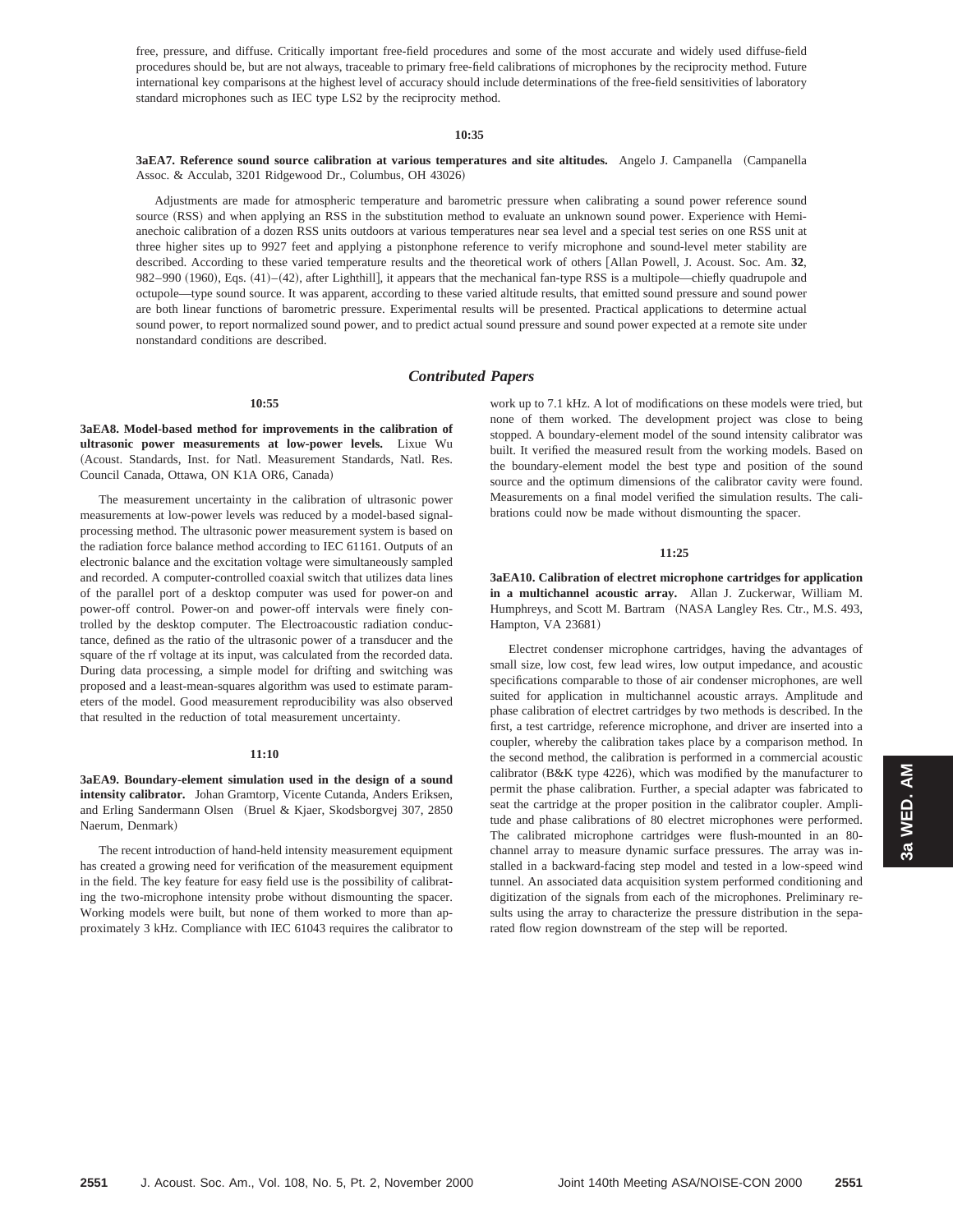# **Session 3aMU**

# **Musical Acoustics: Asian Musical Instruments and Traditions I**

James P. Cottingham, Chair

*Department of Physics, Coe College, Cedar Rapids, Iowa 52402*

# **Chair's Introduction—8:25**

## *Invited Papers*

## **8:30**

**3aMU1. The acoustics of the Asian free reed mouth organs.** James P. Cottingham ~Phys. Dept., Coe College, Cedar Rapids, IA 52402, jcotting@coe.edu)

Mouth-blown instruments using a free reed coupled to a pipe resonator have a long history in China, Japan, and throughout Southeast Asia. The sheng, khaen, and bawu have been studied experimentally and theoretically as typical representatives of this family of instruments. Acoustical measurements made include studies of reed vibration and impedance measurements of the pipes. Particular attention has been paid to the coupling of the reed vibration with the pipe resonator. The sheng employs a free reed at one end of a closed tube with a conical-cylindrical cross section. The khaen employs an open tube of effective length *L*, with the reed located at approximately *L*/4. The bawu is a closed cylindrical pipe with the free reed at one end, in which the effective acoustical length is varied by the use of tone holes. The playing frequency of each pipe of the sheng or the khaen is typically slightly above both the resonant frequency of the pipe and the natural frequency of the reed. In the bawu, on the other hand, both the pipe resonance and sounding frequency are normally well above the natural reed frequency, resulting in a striking difference in tone quality.

#### **9:00**

**3aMU2. Some acoustics of the shakuhachi—and of the shakuhachi player's face.** Joe Wolfe and John Smith (School of Phys., Univ. of New South Wales, Sydney NSW 2052, Australia, J.Wolfe@unsw.edu.au)

The shakuhachi is an end-blown Japanese flute. Like other flutes, it is open at the place of excitation, so it operates at minima of the acoustic impedance. The jet interacts with both the bore impedance and the radiation impedance, which is baffled by the player's face. Large changes in the relative geometry of the instrument and the face contribute to the flexibility in pitch and timbre that are important elements of the traditional playing style, and which gives the instrument much of the expressiveness for which it is renowned. We report measurements of the impedance spectra *Z*(*f*) of the bore, and of the baffled radiation load imposed on the jet. *Z*(*f*) of the instrument differs from that of the Western flute family because the shakuhachi has neither the narrow chimney of the Western flute, nor the short resonator upstream of the jet. These influence the overall form of *Z*(*f*) for the instrument. Other features of  $Z(f)$  are explained by the tone hole position and geometry. The  $Z(f)$  of the radiation field varies for different playing positions, which has important effects on the tuning of the minima and on the spectral response.

#### **9:30**

**3aMU3. The Klais organ in Kyoto: A comparison of the acoustics of the Japanese organ stops to the traditional Japanese** instruments. Jonas Braasch (Institut für Kommunikationsakustik, Ruhr-Universität, Bochum, Germany) and Christian Ahrens (Ruhr-Universität, Bochum, Germany)

The Klais organ in Kyoto is unique among organs of the world in having a section with Japanese organ stops. Although common organ stops are sometimes named *shakuhachi* in Japan, the Klais organ is the only one that has, besides a French and a German section, a Japanese section containing four specially designed stops imitating the Japanese instruments: *shakuhachi*, *shinobue*, *sho*, and *hichiriki*. While the *shakuhachi* and *shinobue* stops use flue pipes, free-reed pipes are used for the *sho* and the *hichiriki*. Sound recordings of single tones were made of these Japanese stops and analyzed regarding the sound spectra and the attack transients, as well as the variation of the fundamental frequency during the attack transient. For comparison, sound recordings of traditional instruments were made at the Geijutsu Deigaku University of Tokyo. The results show that the sound characteristics of the traditional instruments could be imitated quite well. The free-reed pipes work well not only to imitate the free-reed instrument *sho*, but also to imitate the double-reed *hichiriki*. This organ is a good example in which the long-neglected free-reed stops are more suitable than the commonly used beating reed stops. [Work supported by DFG.]

#### **10:00**

**3aMU4. Chinese string instruments 400 B.C.-200 A.D.** Bo Lawergren (Hunter College of the City Univ. of New York, 695 Park Ave., New York, NY 10021, bo.lawergren@hunter.cuny.edu)

When the tomb of Marquis Yi of Zeng (deceased 422 B.C.) was opened in 1978, a large number of musical instruments came to light. Many of those have since been well studied—in particular the bronze and stone chimes—but the string instruments (various types of zithers) have not. This year the author published the first Western language study of the zithers from Zeng and contemporary Chinese sites (B. Lawergren, "Strings," in *Music in the Age of Confucius*, edited by J. F. So, Washington, DC), and it forms the basis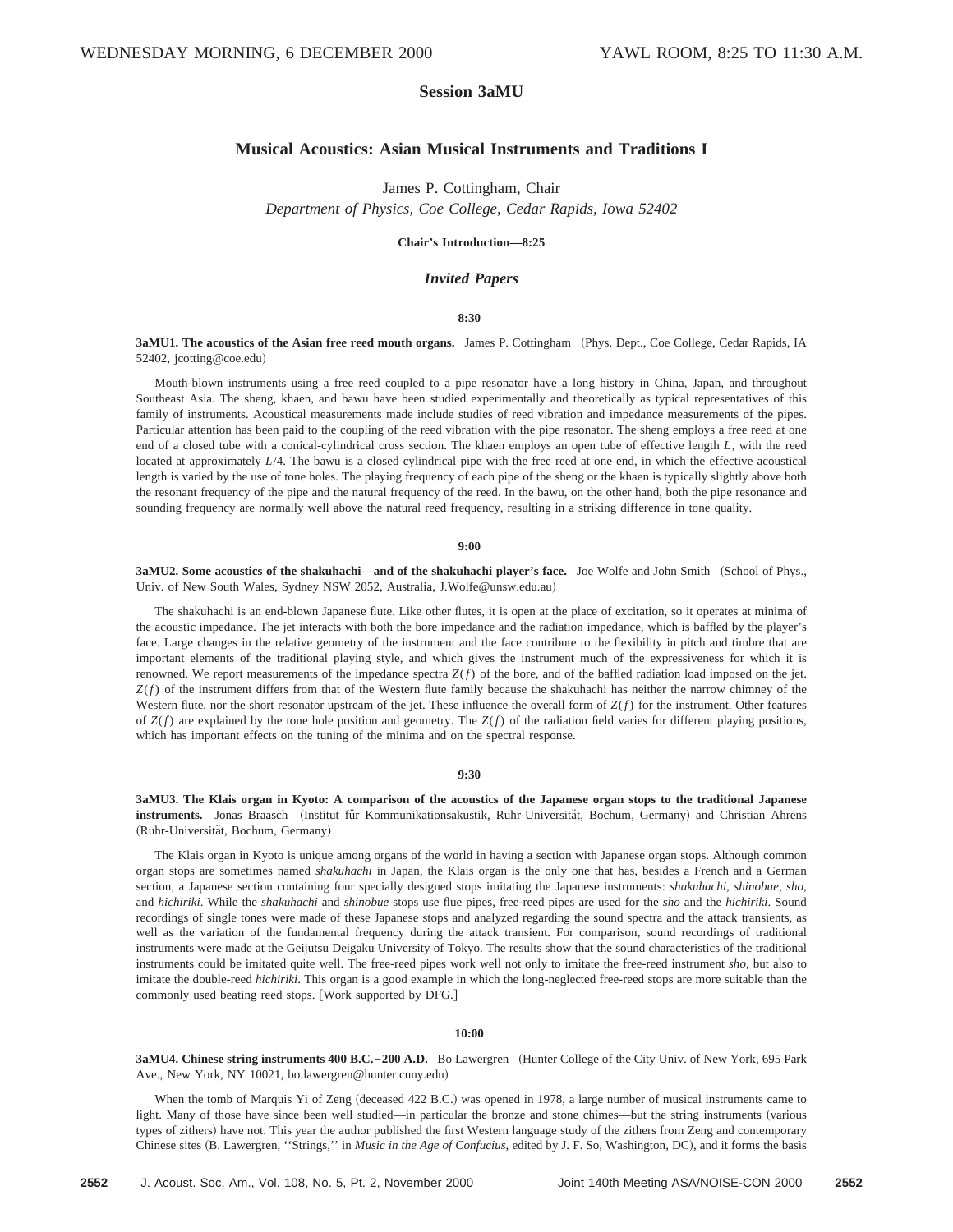of this survey. Some types of Zeng zithers were precursors of instruments (*qin* and *zheng*) that became important during the last two millennia of Chinese music. Other types (se and the *zhu*) died out after some centuries. The most interesting precursor is that of the classical *qin*. The latter has been held in highest esteem since at least 200 A.D., imbued with deep philosophical meaning, and considered an indigenous invention *par excellence*. But several features of the precursor appear to be foreign, probably from central or western Asia. A reproduction will be used to demonstrate sounds, tuning systems, and concepts of the Zeng *qin*.

# **10:30**

**3aMU5. The Burmese harp: Its scale and tunings.** Robert M. Williamson<sup>a)</sup> (Emeritus, Dept. of Phys., Oakland Univ., Rochester, MI 48309)

The 16 strings of the Burmese horizontal, arched harp are tuned in pentatonic octaves over a range of two-and-a-half octaves. A brief description of the harp, its history, and examples of its classical music will precede a discussion of the results of pitch measurements of harp tones recorded in Mandalay in the mid-20th century of the late Muriel C. Williamson [The Burmese Harp (Southeast Asia Press, DeKalb, IL, 2000)]. Prior to about 1960, the seven-tone Burmese harp scale could be accurately described by the notes CDE\* $(E)$  FGA \* $(A)$  B\*, where the starred notes were about a quarter tone (50 cents) lower than the corresponding Western notes. The pitches of the notes E\* and  $A^*$  could be varied when they occurred as stopped tones of the harp. The distinctive Burmese notes became Western within a few decades. The remarkably precise tunings of master harpists sometimes showed octaves stretched by about 15 cents. Previous measurements of Burmese fixed-pitch instruments show them to have had somewhat tempered version of the harp scale. <sup>a)</sup> Present address: 1189 Pond Cypress Drive, Virginia Beach, VA 23455.

## **11:00**

**3aMU6. How are two tones produced simultaneously in throat-singing?** Seiji Adachi (ATR Info. Sci. Dept., 2-2 Hikaridai Seika, Kyoto, 619-0288 Japan) and Masashi Yamada (Osaka Univ. of Arts, Higashiyama Kanan, Osaka, 585-8555 Japan)

The most remarkable characteristic of throat-singing is that one singer simultaneously produces two distinct tones—drone and melody. The drone has a low and sustained pitch, and is sung with a pressed voice. The melody has a whistlelike tone, whose pitches are much higher than the drone. It was conjectured that the production of the melody was caused by the resonance of the vocal tract, but has never been proved. This study clarifies that the high melody pitch is produced by the pipe resonance of the rear cavity in the vocal tract. This is derived from acoustic investigations on a throat-singer's vocal tract measured by magnetic resonance imaging. Four different shapes of the vocal tract are examined, with which the melody pitches of F6, G6, A6, and C7 are sung along with the F3 drone of a specific pressed voice. The second formant frequency calculated from each tract shape is close to the melody pitch within an error of 36 cents. Sounds are synthesized by convolving a glottal source waveform with transfer functions calculated from the vocal tract shapes. Two pitches are found to be successfully perceived when the synthesized sounds are listened to.

WEDNESDAY MORNING, 6 DECEMBER 2000 CALIFORNIA SALON 4, 7:55 TO 11:45 A.M.

# **Session 3aPA**

# **Physical Acoustics: Thermoacoustics I**

Gregory W. Swift, Chair

*Los Alamos National Laboratory, K764, Los Alamos, New Mexico 87545*

**Chair's Introduction—7:55**

# *Contributed Papers*

## **8:00**

**3aPA1. Frequency response of a nonlinear acoustical resonator of arbitrary shape.** Mark F. Hamilton, Yurii A. Ilinskii, and Evgenia A. Zabolotskaya (Dept. of Mech. Eng., Univ. of Texas, Austin, TX 78712-1063, zhenia@mail.utexas.edu!

The frequency response of a nonlinear acoustical resonator is investigated analytically and numerically. First, natural frequencies of a resonator whose shape is close to cylindrical are studied analytically by perturbation. An asymptotic formula is derived for the natural frequencies as a function of resonator shape. The solution at first order in the perturbation shows that each natural frequency can be shifted independently via appropriate spatial modulation of the resonator wall. Numerical calculations for resonators of different shapes establish the limits of the asymptotic formula. Second, the nonlinear interactions of modes in a nearly cylindrical resonator are investigated with Hamiltonian formalism as a basis for studying wave interaction in a resonator of arbitrary shape. A nonlinear frequency response function for the fundamental mode is derived by assuming that nonlinear interaction occurs only with the second harmonic. Bent tuning curves are predicted which lean up or down depending on whether the second-harmonic frequency is above or below the corresponding natural frequency, respectively. A fully nonlinear 1-D numerical code is used to verify the analytical result for the frequency response. [Work supported by ONR.]

## **8:15**

**3aPA2. Two-dimensional instability study of a thermoacoustic prime**mover. Ivan Delbende (Univ. of Paris 6, LIMSI, BP 133, 91403 Orsay Cedex, France)

A numerical model aimed at investigating the development of instability in a thermoacoustic prime-mover is presented. It is based on a discretization of the two-dimensional compressible Navier–Stokes equations, and does not rest on the plane pressure wave assumption. The computational domain is made of a single stack interplate space extended up to both resonator ends. The working gas is assumed to be initially at rest, and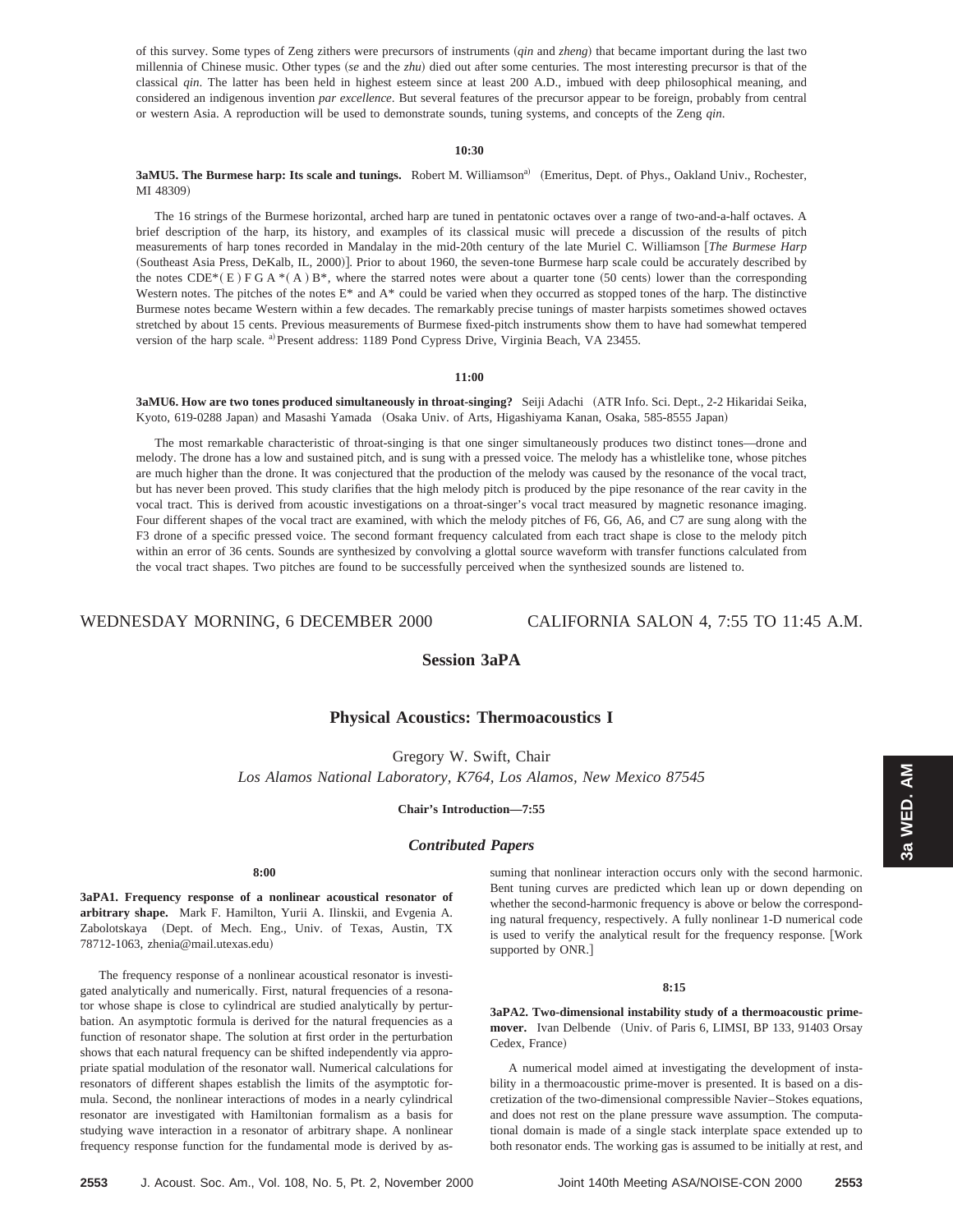a longitudinal temperature gradient is enforced. The linear instability properties of the system are then given by the eigenmodes of the discretized evolution operator linearized in the vicinity of the above basic state. Temporal growth rate and oscillation frequency are thus obtained for all thermoacoustic modes, and the prime-mover instability onset is determined as a function of the various parameters (mainly temperature gradient magnitude and mean pressure). As far as *linear* instability is concerned, this formulation is attractive, since it avoids any direct numerical simulation and any problem involved by the presence of two very different time scales.

#### **8:30**

# **3aPA3. Experimental instability study in a thermoacoustic primemover.** Emmanuel Bretagne, Ivan Delbende, and Maurice-Xavier François (Univ. of Paris 6, LIMSI, BP 133, 91403 Orsay Cedex, France)

An experimental linear stability study of a thermoacoustic primemover is performed for different values of the mean pressure between 0.5 and 10 bars. The damping rate is carefully obtained as a function of the temperature gradient  $|\nabla T|$  enforced along the stack, up to the instability onset at  $|\nabla T|_c$ . These results are then confronted with the predictions of a numerical model based on Rotts' theory used with complex frequencies, in which the prime-mover is seen as a feedback loop in the electrical analogy. The experimental results are found to reasonably comply with Rott's theory as soon as the mean pressure exceeds 2 bars. Below this value substantial discrepancies are found, as confirmed by the work of Yazaki. Above the instability onset, the saturated wave amplitude is measured as a function of  $|\nabla T| - |\nabla T|_c$  for fixed pressure. The bifurcation to the nonlinear saturated wave has been tentatively determined as subcritical, although thermal inertia effects make it look supercritical.

## **8:45**

**3aPA4. Fluctuation before onset of oscillations in a thermoacoustic** device. Young Sang Kwon, Orest G. Symko, and Karin Durrant (Phys. Dept., Univ. of Utah, 115 S. 1400 E., Rm. 201, Salt Lake City, UT 84112-0830)

The onset of oscillations in a resonant device where a temperature gradient produces a sound is a fundamentally interesting problem as it consists of a transition where random gas motion, when biased, produces an almost pure sound. This was studied in small 1/4-wave resonant tubes containing a fibrous stack across which a temperature gradient was maintained by means of heat exchangers at each end. The temperature gradient biases the random motion of the gas to trigger a standing wave in the resonator. The acoustic spectrum was measured as the temperature gradient approached the onset for oscillations. Factors affecting the transition to oscillation consist of stack gain, quality factor of the resonator, magnitude of the temperature gradient, and acoustic load. The directed diffusion of the gas along the stack leads to a series of sharp pressure pulses whose stochastic behavior triggers resonant oscillations in the tube. Onset temperature differences less than 50 °C have been observed and this could further be reduced by a suitable choice of parameters affecting the onset. This is an example of a thermal ratchet engine biased by a temperature gradient.

#### **9:00–9:15 Break**

#### **9:15**

**3aPA5. A graphical software application for design and simulation in thermoacoustic research (DSTAR).** Thomas J. Hofler (Dept. of Phys., Naval Postgrad. School, Monterey, CA 93943, tjhofler@nps.navy.mil), Eric Purdy, and Scott Curtis (U.S. Navy)

A graphical application called DSTAR has been written for the 32-bit Windows environment, for the purpose of thermoacoustic heat engine analysis. Written in  $C++$  and MFC, the application uses pull-down menus and tabbed dialog boxes, and has additional graphical features such as automatic plotting of thermoacoustic state variables and geometry output in CAD file format. DSTAR supports a variety of variable units including dimensionless units, which are extremely convenient in the design phase of an engine. Current versions of the software are freely available at http://cooler.physics.nps.navy.mil/hofler/.

#### **9:30**

**3aPA6. Development of a miniature thermoacoustic refrigerator.** Thomas J. Hofler and Jay A. Adeff (Dept. of Phys., Naval Postgrad. School, Code PH/HF, Monterey, CA 93943, tjhofler@nps.navy.mil)

A miniature thermoacoustic refrigerator is being developed for the purpose of cooling integrated circuits below their failure temperature in hot environments. Work has been done on a piezoelectric acoustic driver operating at 4 kHz. A simple refrigerator has been built and tested that uses one atmosphere of air as a working medium, is less than 3 in long, and has produced 12 °C of cooling. A more advanced pressurized refrigerator is under development. [Work supported by DARPA and Rockwell Science Center.<sup>1</sup>

#### **9:45**

**3aPA7. Redesign of a small thermoacoustic refrigerator.** Tamra S. Underwood, Bryan S. Morley, Benjamin L. Kuritz, and Ralph T. Muehleisen (Dept. of Civil, Environ., and Architectural Eng., Univ. of Colorado, Boulder, CO 80309)

At the Fall 1999 meeting of the Acoustical Society of America, the design and initial performance of a small, electrically powered thermoacoustic refrigerator was presented. The refrigerator has nominal dimensions of 5 in. long and 1 in. diameter with a target of 10 W of cooling over a 25 °C temperature span using 2-bar helium as the working gas. Because of limitations in the acoustic transducer, performance was limited. A new design with a more powerful acoustic transducer is presented. The performance of the actual device will be compared to the predicted values. [Work supported by the Office of Naval Research.]

#### **10:00**

3aPA8. A large solar/heat-driven thermoacoustic cooler. Reh-lin Chen and Steven L. Garrett (Grad. Prog. in Acoust., Penn State Univ., P.O. Box 30, State College, PA 16804, rxc132@psu.edu)

Based on the success of an earlier solar-powered thermoacoustics prime mover which used a direct-illumination stack and no hot-side heat exchanger [Chen and Garrett, Proc. 16th Int. Cong. Acoust., Vol. II, 813– 814 (1998)], a large solar/heat-driven thermoacoustic cooler was designed and fabricated. Target cooling powers of 10 to 60 W, over a 25-deg temperature span, were based on a thermal input power of 150 to 600 W. To concentrate the required amount of solar power on an 11-cm-diameter ceramic stack, a 10-ft diameter fiberglass parabolic dish, used for satellite TV, has been converted by gluing aluminized Mylar<sup>TM</sup> on its surface over a 2-m diameter. A two-axis coordinated solar tracking system, driven by two computer-controlled motors, has produced the required 600 W of solar power to illuminate the hot side of the stack for a maximum of 3 h. Measured performance of the solar refrigerator will be compared to DELTAE models. [Work supported by the Office of Naval Research.]

#### **10:15**

**3aPA9. Performance improvements for the solar powered, thermoacoustically driven, thermoacoustic refrigerator.** Jay A. Adeff and Thomas J. Hofler (Naval Postgrad. School, Phys. Dept. Code PH, Monterey, CA 93943)

The world's first completely solar powered, thermoacoustically driven, thermoacoustic refrigerator has been improved with increased cooling power and higher efficiency. A larger 24-in.-diam Fresnel lens provides increased heat power to focus sunlight at 550 °C onto the hot end of a 1-in. reticulated vitreous carbon prime mover stack. The high-intensity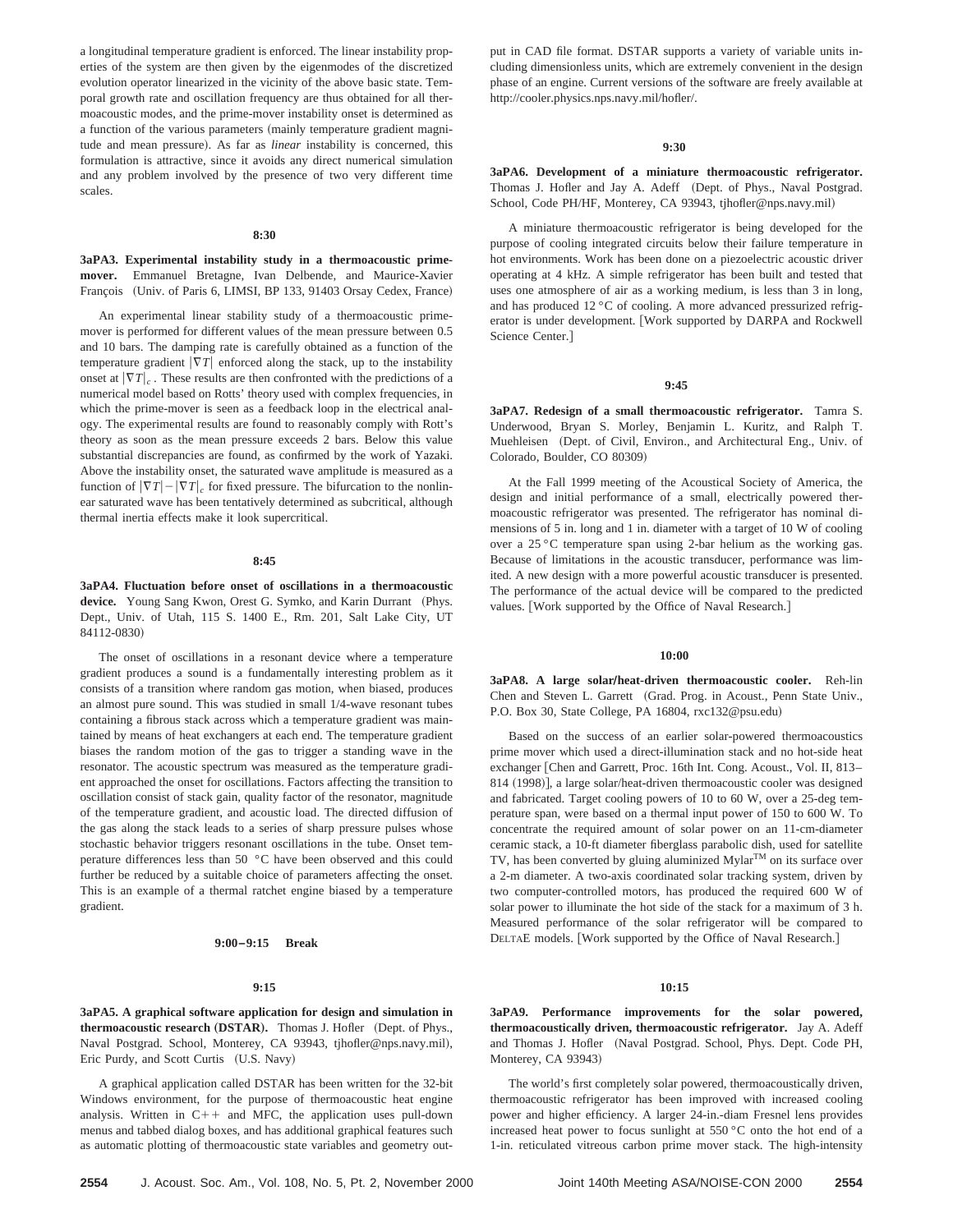sound waves produced by the prime mover are used to power a thermoacoustic refrigerator. The cooling power has been substantially improved and the temperature span has been increased from 18 to 30 °C with the cold end at  $0^{\circ}$ C.

#### **10:30–10:45 Break**

#### **10:45**

**3aPA10. A two-microphone thermoacoustic impedance tube.** Timothy Simmons, Richard Raspet, and Robert Hiller (Dept. of Phys. and Astron., and Natl. Ctr. for Physical Acoust., Univ. of Mississippi, University, MS 38677, tgsimmon@olemiss.edu)

An experimental arrangement has been developed to explore the thermoacoustic properties of stack materials. The apparatus may be viewed either as a thermoacoustic engine with two microphones mounted in the tube wall, or as a two-microphone impedance tube that accommodates thermoacoustic elements. A sample stack material is placed between two heat exchangers and specific acoustic impedance measurements are taken as a function of frequency and at low-drive amplitude (to avoid nonlinear effects). The design is such that nearly all physical elements and operational parameters can be varied fairly easily. The ''tube'' is composed of three (flanged) pipe sections of different length, which independently contain a loudspeaker, stack and heat exchangers, and a termination. The test is performed with and without a temperature gradient imposed across the stack. The tube may be pressurized—allowing for different gases held at various ambient pressures—while the relative positioning of the elements within the tube may be varied. Hence a very wide range of testing conditions may be achieved. [Work sponsored by ONR.]

#### **11:00**

**3aPA11. Thermoviscous functions of wire mesh and RVC stacks.** Ralph T. Muehleisen and C. Walter Beamer (Dept. of Civil, Environ., and Architectural Eng., Univ. of Colorado, Boulder, CO 80309)

Thermoacoustic stacks made of stacked wire-mesh elements or reticulated vitreous carbon (RVC) are becoming popular because of their performance, cost, and ease of construction. The thermoviscous Rott functions  $f_{\nu}$  and  $f_{\kappa}$  [related to the porous media function  $F(\lambda)$ ] have been measured for wire mesh and RVC stacks. The thermoviscous functions were determined from measurements of the characteristic impedance and propagating wave number of the stacks. The measurements were then used to develop empirical models for the stacks. The measurement technique, measurement results, and emprical models are presented. [Work supported by the Office of Naval Research.]

**3aPA12. High-amplitude viscous effects in single pores.** Andi Petculescu and Larry Wilen (Dept. of Phys. and Astron., Ohio Univ., Clippinger 251, Athens, OH 45701, apetcule@helios.phy.ohiou.edu)

Recently, we reported on a new technique to measure viscous effects of single pores [A. Petculescu and L. Wilen, J. Acoust. Soc. Am. 107,  $2819 ~ (2000)$ ]. The method involves a simple lumped-element analysis of a compliant region in parallel with the pore. The pore impedance is determined by subtracting off the measured compliance. With two lengths of the same pore and a second subtraction, one can determine the impedance of the uniform middle part of the pore as well as the impedance of the pore ends. We have extended our measurements to higher amplitudes to look at nonlinearities in the pore. We will discuss how we can determine that the nonlinear effects are principally due to the pore ends, and how we measure these effects. Specifically, results will be presented for the amplitude dependence of the impedance as well for as the generation of higher harmonics. Different end geometries will be considered (such as rounded versus sharp tube ends) and the implication for jet pumps will be addressed. [Work supported by ONR.]

#### **11:30**

**3aPA13. Thermoacoustic oscillation around a plate in a nonlinear** standing wave field. Huang Dongtao, Guo Qing, and Zhu Zhichi (Dept. of Eng. Mech., Tsinghua Univ., Beijing 100084, PROC, dongtaohuang@263.net)

A stack of plates is a most basic and important component of thermoacoustic engines and thermoacoustic refrigerators. Analysis of thermoacoustic oscillation around a plate is a basis of analysis of the mechanism of these machines, but only the works in a linear standing wave field were published. On the other hand, it is shown from some experiments that the thermoacoustic efficiencies of these machines will be increased in the nonlinear standing wave field, but any quantitative result has not been found yet. In this paper a numerical simulation of thermoacoustic oscillation around a plate in a standing wave tube where the sound-pressure level of the sources is from 90 to 170 dB has been presented in order to discuss the nonlinear effects quantitatively. Two conclusions have been obtained: ~1! thermoacoustic efficiencies are increased with the increase of the source slowly below 150 dB, moderately from 150 to 160 dB, and rapidly above 160 dB.  $(2)$  There exists a rule of multiplying growth of high-order harmonics of oscillation temperature level, which is very similar to the rule of multiplying growth of high-order harmonics of oscillation soundpressure level in a nonlinear standing wave tube.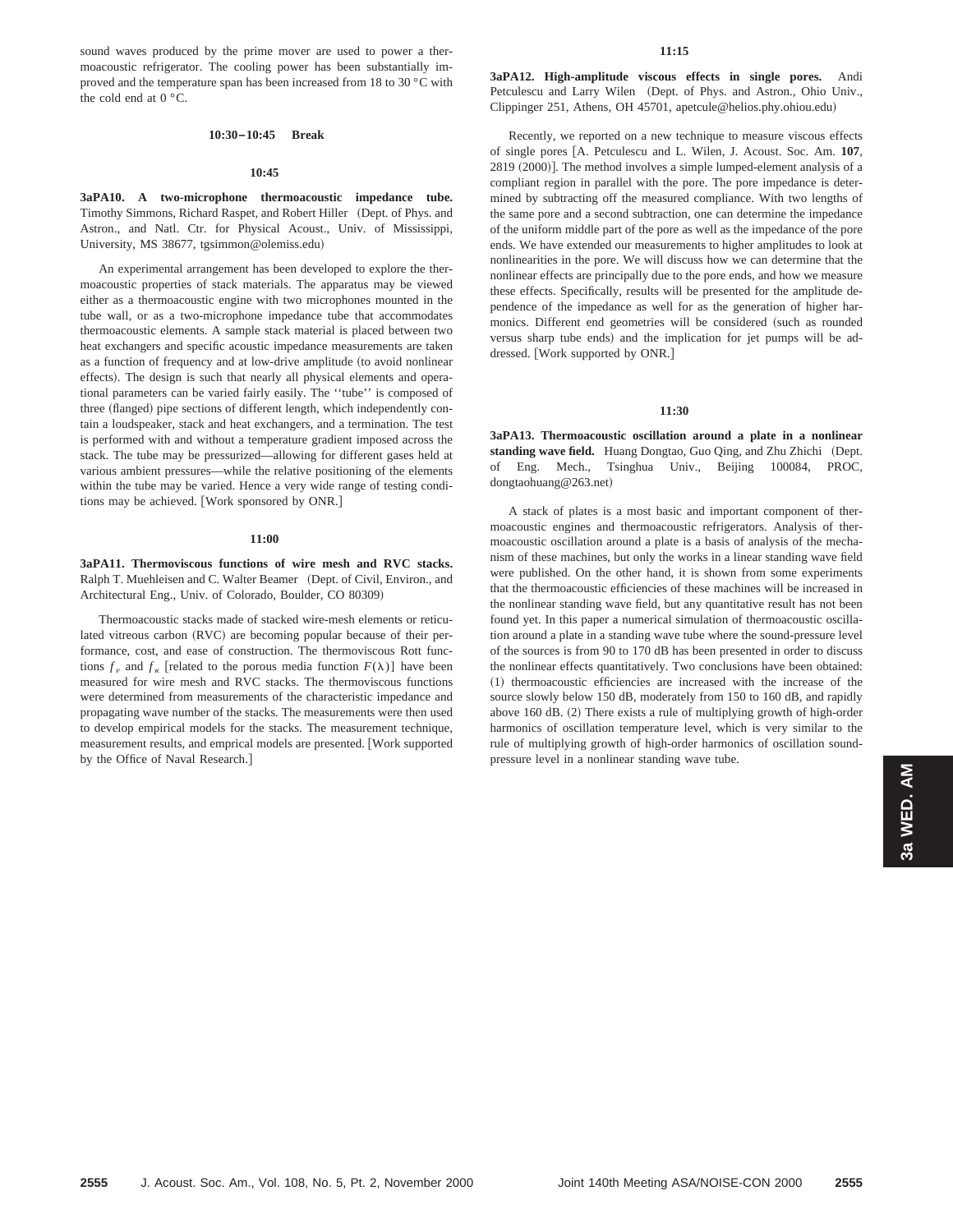# **Session 3aSA**

# **Structural Acoustics and Vibration: Vibrations of Structures**

Courtney B. Burroughs, Chair

*Applied Research Laboratory, Pennsylvania State University, P.O. Box 30, State College, Pennsylvania 16802*

## *Contributed Papers*

#### **9:00**

**3aSA1. A unified method for free vibrations of elastically restrained plates arbitrarily loaded with springs and masses.** W. L. Li and M. Daniels (United Technologies Carrier Corp., A+R Bldg., Carrier Pkwy., Syracuse, NY 13221)

A simple and unified Fourier series method is presented for the vibration analysis of a class of plates that are simply supported along a pair of opposite edges and elastically restrained along the others. The plates can also be arbitrarily loaded with springs and masses. The transverse displacements of the plates are expressed as the superposition of a Fourier sine series and a simple cubic polynomial. The polynomial is introduced to take care of all the discontinuities with the original displacement and its relevant derivatives along the edges so that the Fourier series now simply represents a residual (or conditioned) displacement which is continuous and has at least three continuous derivatives. The excellent accuracy and convergence of the current method are demonstrated through various numerical examples.

## **9:15**

**3aSA2. Weak and strong couplings between a master oscillator and a** set of satellite oscillators. G. Maidanik (Carderock Div., Naval Surface Warfare Ctr., Code 7030, 9500 MacArthur Blvd., West Bethesda, MD 20817-5700)

The distribution of resonance frequencies of the satellite oscillators *in situ* is imposed. This imposition demands that the stiffness control term in the satellite oscillator's impedance and the stiffness control term in the coupling, of this oscillator to the master oscillator, be supplemental. Moreover, the distribution is aligned in ascending order; namely,  $\omega r \leq \omega q$ ; *q*  $=(r+1); 1 \le r \le (R-1)$ , where  $(\omega r)$  and  $(\omega q)$  are the resonance frequencies of the  $(r)$ th and  $(q)$ th satellite oscillators, respectively, and  $(R)$ is their number. In addition, the numbers of resonance frequencies of the satellite oscillators, on either side of the resonance frequency ( $\omega o$ ) of the master oscillator, are rendered equal. The couplings are assigned mass, stiffness, and gyroscopic control terms. Examples of the influence that the satellite oscillators collectively have on the response of the master oscillator, under various coupling forms and strengths, will be cited.

#### **9:30**

**3aSA3. On the use of Ritz series as an alternative to field equations** for modal analysis of continuous systems. Jerry H. Ginsberg  $(G. W. )$ Woodruff School of Mech. Eng., Georgia Inst. of Technol., Atlanta, GA 30332-0405)

Mathematical analysis of a continuous system's transient response commonly relies on modal properties obtained as an eigensolution of the field equations. Such solutions become cumbersome if the system has attached springs, masses, or substructures, in which case the eigenvalue problem requires mathematically connecting subdomains of the continuum with continuity conditions and Robin boundary conditions. Derivation of the modal orthogonality conditions, knowledge of which is required for implementing the expansion theorem, is quite intricate in such cases. The Rayleigh–Ritz method is a widely used alternative for identifying modes. Representing the displacement field with a Ritz series in conjunction with Hamilton's principle, which is commonly known as the method of assumed modes, offers a generalization of the Rayleigh–Ritz method that can also be employed to analyze forced response. The present paper will demonstrate that if one appropriately alters their viewpoint, and performs a few minor intermediate steps, it is possible to use the Ritz series formalism to obtain the same results (mode functions, orthogonality properties, and the expansion theorem) as those obtained by solving field equations. Such a derivation solely requires knowledge of the kinetic and potential energy functionals, and therefore is much easier to implement for multiply connected systems.

## **9:45**

**3aSA4. Natural frequencies of nonaxisymmetric vibration of prolate** spheroidal shells. Sabih I. Hayek (Dept. of Eng. Sci. and Mech., Penn State Univ., University Park, PA 16802) and Jeffrey E. Boisvert (Naval Undersea Warfare Ctr. Div. Newport, Newport, RI 02841)

The equations of motion for nonaxisymmetric vibration of prolate spheroidal shells of constant thickness were derived using Hamilton's principle. The thin shell theory used in this derivation includes three displacements and two changes of curvature. The effects of membrane, bending, shear deformations, and rotatory inertias are included in this theory. The resulting five partial differential equations are self-adjoint and positive definite. The nonaxisymmetric modal solutions are expanded in a doubly infinite series of comparison functions. These include associated Legendre functions in terms of the prolate spheroidal angular coordinate, and circular functions of the circumferential coordinate. The natural frequencies and the mode shapes were obtained by the Galerkin method for each circumferential mode. Numerical results were obtained for several shell thickness-to-length ratios ranging from 0.005 to 0.1, and for various diameter-to-length ratios, including the limiting case of a spherical shell. [Work supported by Office of Naval Research and the Navy/ASEE Summer Faculty Program.]

## **10:00–10:15 Break**

## **10:15**

**3aSA5. Predicted and measured structural intensities in the lexan and** aluminum INCE standard ribbed panels. Stephen Hambric (ARL/ Penn State, P.O. Box 30, State College, PA 16804), Richard Szwerc, and Henry Chang (NSWCCD, West Bethesda, MD 20817-5700)

Comparisons of predicted and measured structural intensities in vibrating lexan and aluminum ribbed panels are made. Structural intensities are predicted using finite-element models composed of plates and beams and the McPOW (mechanical power) software. Wave decomposition methods were used to estimate bending wave intensities by postprocessing velocity fields on the lexan and aluminum ribbed panels measured using a scanning laser Doppler vibrometer (SLDV). Each panel was driven at one rib with a point drive and suspended with soft springs to simulate free boundary conditions. Intensity fields are compared for each panel's  $(7,2)$  mode. The intensity fields are normalized by the power input to the panels by the point drive. The predicted intensity fields for both panels, when normalized by the power input, are nearly identical. The measured intensity fields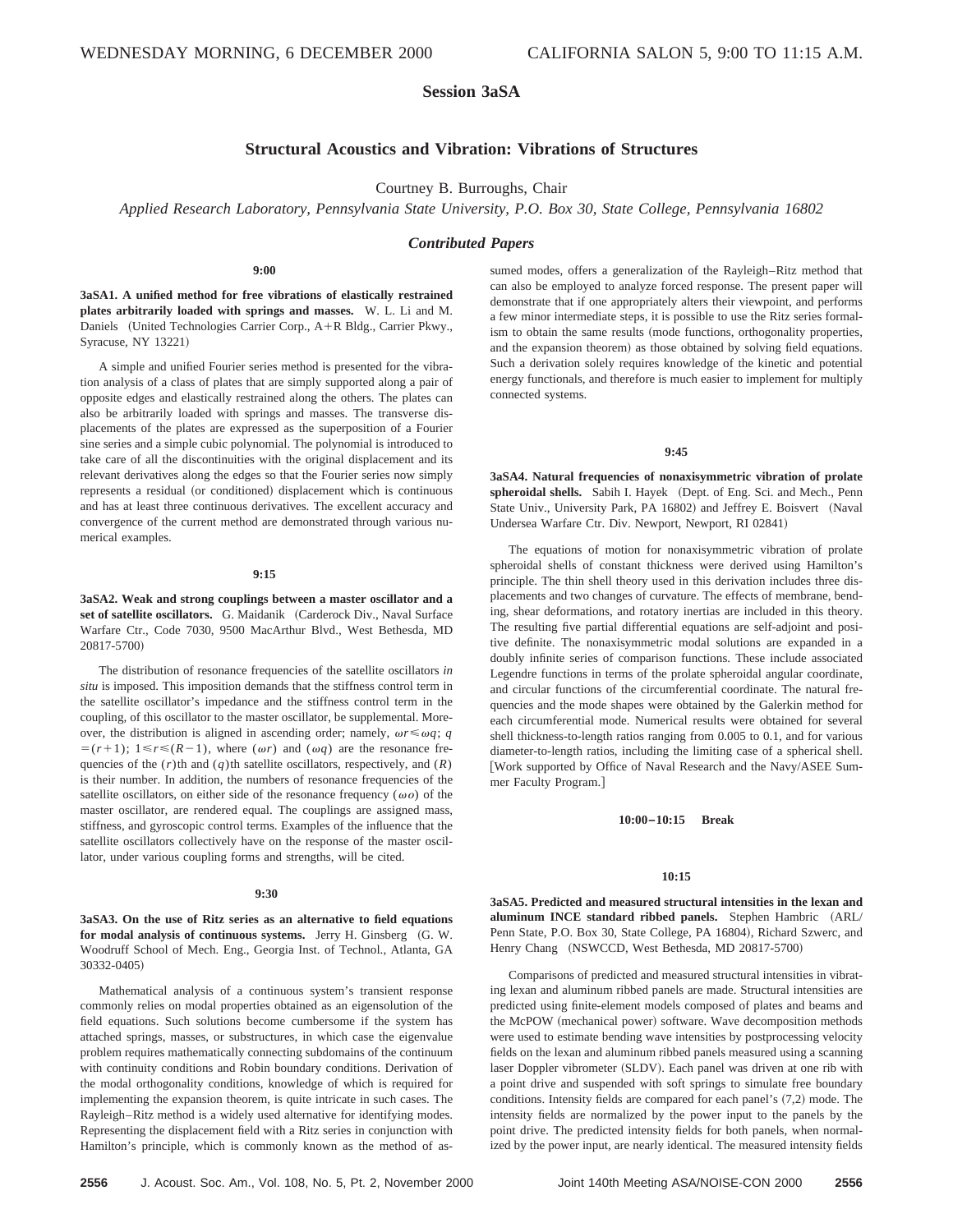are similar to each other and to the predicted fields, but show some differences. The discrepancies are due to measurement uncertainties and manufacturing differences. The results help mutually validate the prediction and measurement approaches.

#### **10:30**

**3aSA6. On the use of the Sturm sequence to evaluate modal density.** Philip J. Shorter (Vibro-Acoust. Science, Inc., 12555 High Bluff Dr., Ste. 310, San Diego, CA 92130, pj.shorter@vasci.com!

The modal density of a structural-acoustic subsystem is usually obtained analytically by considering the dispersion of various propagating wave types. Closed form expressions are available for the modal densities of simple beams, plates and shells (with curvature in one or two directions). However, one is often interested in subsystems with complex geometry which may possess inhomogeneous material and physical properties. The classical asymptotic formulations are not appropriate for such subsystems and numerical methods are often adopted. The most straightforward approach is to perform a finite-element-based modal analysis and count the number of eigenvalues that fall within various frequency bands. However, the computational expense associated with solving the full eigenproblem is often prohibitive. Significant computational savings can be made by employing the Sturm sequence property to evaluate the modal density. This paper describes the approach in more detail and provides a numerical example.

#### **10:45**

**3aSA7. Test stand for measuring the vibration of impact-type hand**held tools. Douglas Reynolds and Jeff Markle (Ctr. for Mech. and Environ. Systems Technol., Univ. of Nevada, Las Vegas, 4505 Maryland Pkwy., Las Vegas, NV 89154)

Vibration from hand-held impact tools is a major cause of hand-arm vibration syndrome (HAVS) in industrial workers. Evaluating the effectiveness of engineering methods for reducing tool vibration in impact tools has been hampered because of the inability to measure the impact vibration of the working end of the tools. A test fixture has been developed that can be used to measure the impact vibration at the working end of a hand-held impact tool. These measured values can be used to determine whether or not the claimed vibration reduction of a tool is related to an effective engineering modification to the tool without reducing the productivity of the tool. Measurements were made on a rivit hammer to determine the effectiveness of a vibration-reducing mechanism applied to the tool attachment section at the working end of the tool. This mechanism reduced the vibration at the handle of the tool by 80%.

# **11:00**

**3aSA8. Cable strum self-noise cancellation for sonar towed arrays.** Vincent E. Premus (MIT Lincoln Lab., 244 Wood St., Lexington, MA  $(02420)$ 

Nonacoustic self-noise observed on marine seismic streamers and towed sonar arrays represents a serious problem for acoustic source detection at low frequency. Towed array self-noise, also known as cable strum, consists of mechanical vibrations induced by vortex shedding. Transverse vibrations in the array body subject each hydrophone pressure head to local accelerations. The resultant acoustic response can be several orders of magnitude stronger than the water-borne acoustic signals of interest. In this paper, a beamspace, time-domain adaptive signal processing architecture for the coherent rejection of broadband nonacoustic self-noise is presented. The approach is based on the recognition that most vibrational modes of a towed array propagate at phase speeds substantially less than those of acoustic signals in the water column. This property supports the formation of a signal-free, strum reference using the same sensor that samples the acoustic data. The approach removes the need for additional measurement channels, such as accelerometers or strain gauges, to independently sense the undesirable distortions introduced by cable strumming. The phenomenology underlying flow-induced self-noise for towed arrays is discussed and characterized using k-w analysis. An overview of the method is presented and cancellation performance is demonstrated using snapshots of passive sonar towed array data. [Work sponsored by the Department of the Navy, under Air Force Contract F19628-95-C-0002. Opinions, interpretations, conclusions, and recommendations are those of the author and are not necessarily endorsed by the U.S. Air Force.]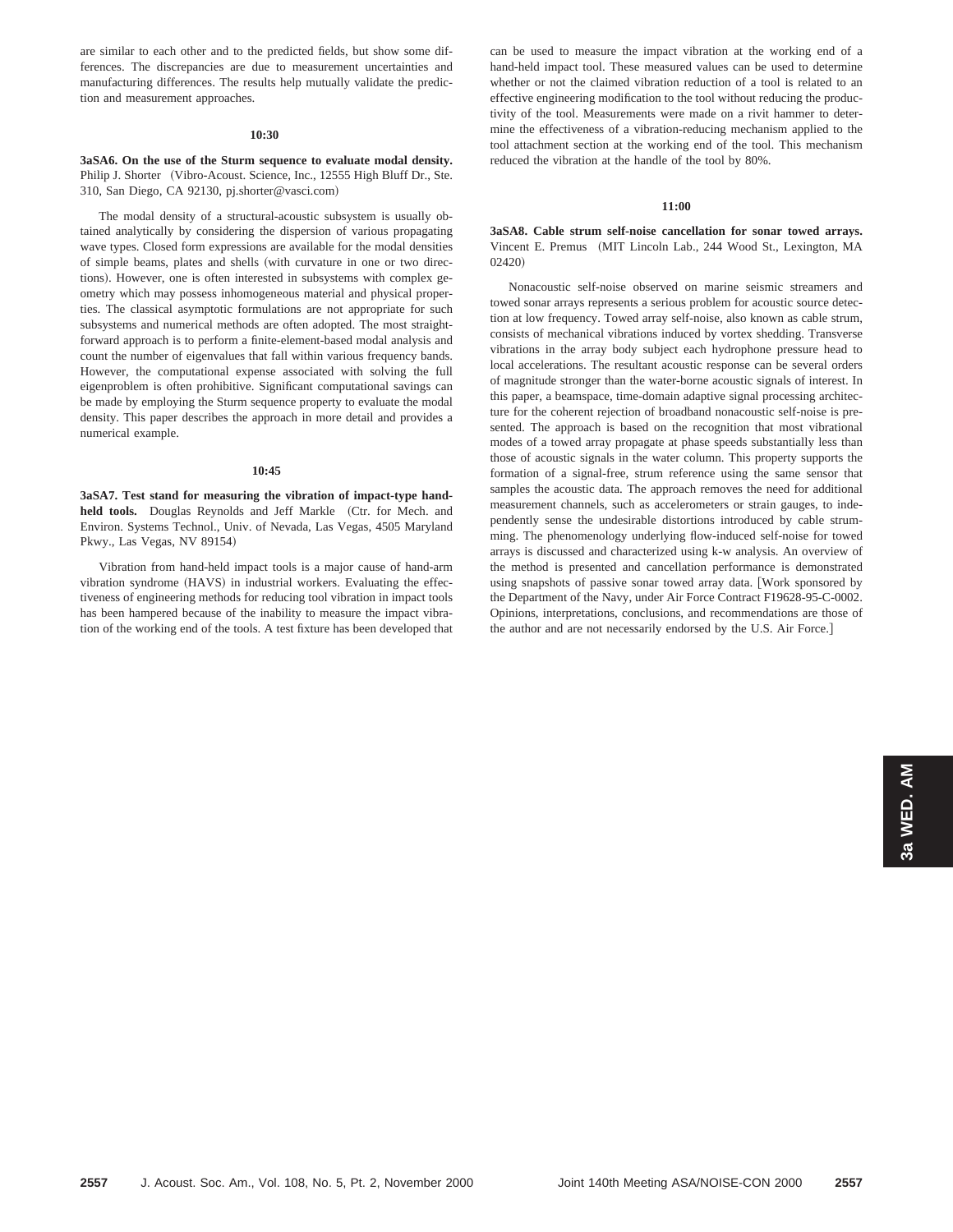# **Session 3aSC**

# **Speech Communication: Alvin M. Liberman and the Development of Scientists**

Doug H. Whalen, Chair

*Haskins Laboratories, 270 Crown Street, New Haven, Connecticut 06511-6695*

## *Invited Papers*

#### **9:00**

3aSC1. Alvin M. Liberman and the development of scientists: Chairman's introduction. D. H. Whalen (Haskins Labs., 270) Crown St., New Haven, CT 06511)

Alvin M. Liberman contributed to the theoretical field of speech for half a century, and was still contributing at the time of his death in January of 2000. The papers in this session will celebrate some of those contributions, but will also highlight another aspect of his career that made him a powerful force: He brought out the best scientific effort of all those around him—his students, his colleagues, his children, and (even perhaps especially) his critics. Liberman's influence will continue for the lifetimes of those who knew him, and no doubt longer through his impressive body of work.

# **9:05**

**3aSC2. Alvin Liberman, infant research, and the speech module.** Peter D. Eimas (Dept. of Cognit. and Linguistic Sci., Brown Univ., Providence, RI 02912) and Joanne L. Miller (Northeastern Univ., Boston, MA 02115)

In 1957, Alvin Liberman offered a highly controversial statement based on the experimental work at Haskins Laboratories, known as ''the motor theory of speech perception.'' Over time, the theory evolved to presume that the mechanisms underlying speech processing were biologically determined and specialized for the perception and production of speech. Speech perception was in effect not an auditory process, at least beyond the initial reception of speech, but rather part of a species-specific processing system that made language possible. We consider this view in light of selected aspects of our research on infant speech perception, which was driven in large part by the work of Liberman and his associates. We believe that the evidence in its entirety supports Liberman's idea of a species-specific processor or module that permits the acquisition and use of language, including much of the relatively early processing of speech.

# **9:20**

**3aSC3. Alvin M. Liberman and the development of Midwestern speech scientists.** James J. Jenkins (Dept. of Psych., Univ. of South Florida, Tampa, FL 33620-8200)

In the summer of 1968, Alvin Liberman came to the University of Minnesota to teach a special seminar in speech perception for the Center for Research in Human Learning. His efforts with the gifted students of the Center not only produced a piece of original research on the perception of speech, but also initiated a productive relationship between the University and Haskins Laboratories. Faculty and students from three different academic departments trekked back to New Haven to make stimuli and profit from the intensely interacting pattern of collaborative work at Haskins Laboratories. This largess was possible because of the special relationship between Haskins and NICHD that supported our use of the Haskins facilities. This relationship was typical of Al's outreach to interested scientists everywhere. At the University of Minnesota alone, over the next decade the relationship produced numerous masters theses and doctoral dissertations. More importantly, it facilitated the training and development of almost a dozen speech scientists who are continuing to advance the field of research to which Al devoted his professional life.

#### **9:35**

**3aSC4. Functional role of efferent feedback to the inner ear.** M. Charles Liberman ~Eaton-Peabody Lab., Mass. Eye and Ear Infirmary and Dept. of Otology and Laryngology, Harvard Med. School, Boston, MA 02115)

With Alvin Liberman as a father, a career in scientific research was the only one I seriously considered. However, I did stray as far as the study of hearing rather than speech. One of the major interests of my laboratory is the functional role of the neuronal system of efferent feedback to the inner ear, known as the olivocochlear pathway. One part of this olivocochlear pathway projects to the outer hair cells and constitutes a sound-evoked reflex which, when activated, reduces the sensitivity of the cochlea and raises thresholds to sound. In a series of neurophysiological studies in cat and guinea pig, we have shown that, paradoxically, this efferent feedback can act to improve the detection of transient signals in steady background noise and that the presence of an intact efferent pathway also protects the ear from acoustic injury due to overly intense sound.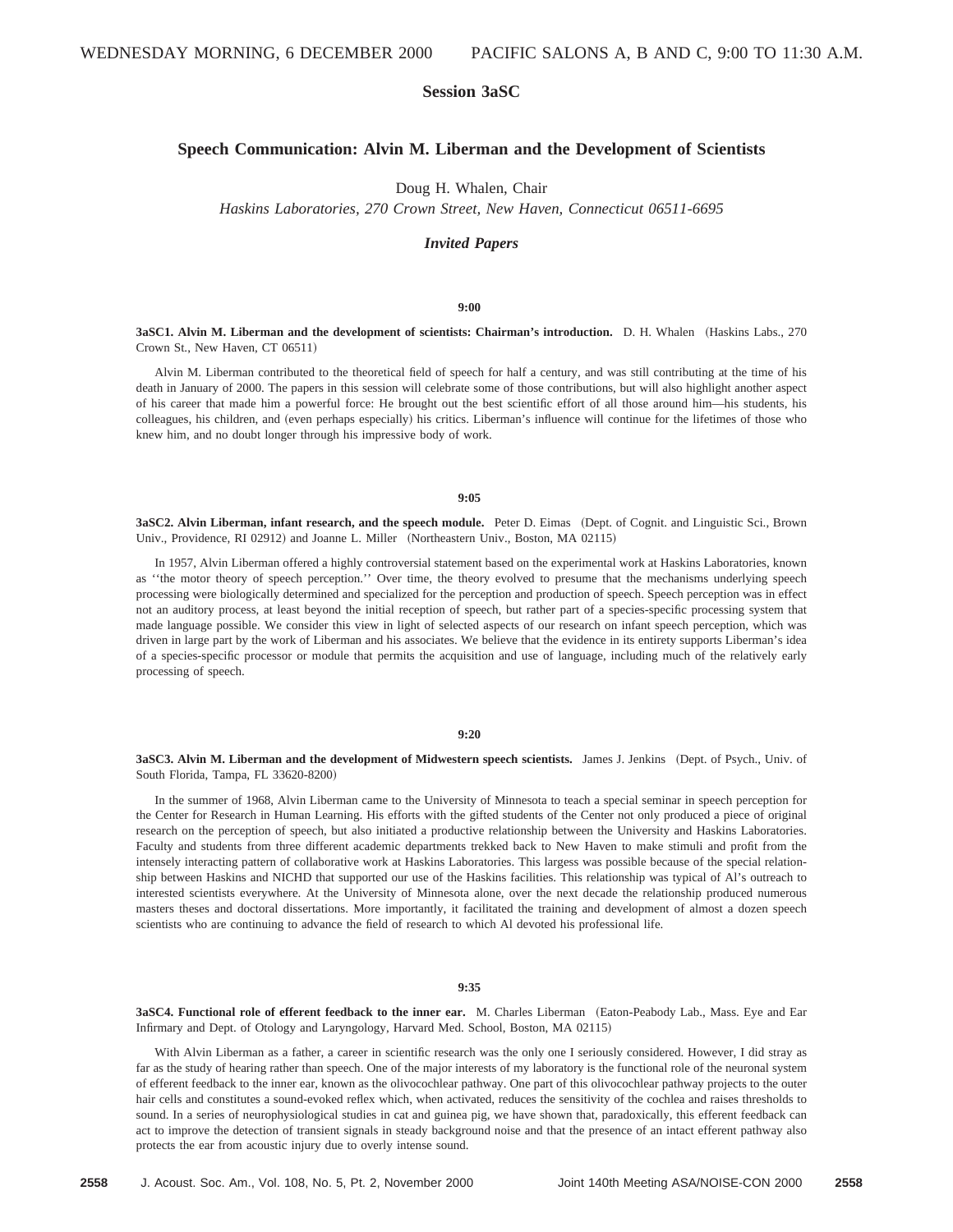3aSC5. Categorical perception and the convergence of social learning. Mark Y. Liberman (Dept. of Linguist., Univ. of Pennsylvania, 619 Williams Hall, 36th and Spruce St., Philadelphia, PA 19104-6305)

About 50 years ago, Alvin Liberman and his colleagues at Haskins Laboratories discovered ''categorical perception'' of certain phonetic dimensions, where discrimination is hardly better than identification. They proposed this as one piece of converging evidence for a special perceptual mode for speech, part of a species-specific evolutionary adaptation for articulate language. This special sensory-motor module, they argued, makes human speech so uniquely efficient at transmitting discrete symbol sequences in sound. Lively arguments about all aspects of this reasoning continue to this day. This paper broadens the discussion beyond perception in individuals, by suggesting a role for categorical perception in enabling communities of speakers to form and maintain consensus about the pronunciation of tens of thousands of morphemes. Through computer simulations, simple and plausible assumptions will be shown under which the "pronouncing dictionaries" of the members of a speech community will converge rapidly from random starting points. Among these assumptions, a form of categorical perception plays a key role. With it, simulations converge to a consensus from which deviations occur rarely and hardly ever spread. Without it, individual pronunciation beliefs wander chaotically across time in the phonetic space, and at a given time, differences in belief increase rapidly with social distance. The role of partly categorical perception, as in so-called ''magnet effects,'' will also be addressed.

#### **10:05–10:15 Break**

#### **10:15**

# 3aSC6. A biological basis for writing and reading. Michael Studdert-Kennedy (Haskins Labs., 270 Crown St., New Haven, CT 96511)

As Alvin Liberman taught us many years ago, speech is a complex acoustic code on the phonological units of its message, but writing is a simple cipher on that message. Yet we learn to speak more readily than we learn to read and write—a fact central to Liberman's biological view of speed. Must there not, however, also be a biology of writing and reading? Why is writing possible at all? What property enables language, alone among systems of animal communication, to be transduced into an alternative, but no less efficient, perceptuomotor modality? The outline of an answer emerges when we recall that writing systems, like speech itself, represent not meaning, but the intrinsically meaningless units, whether syllables or phonemes, on which the hierarchy of language is raised. Such units lend themselves to transduction not only because they have no meaning, but also because, as vehicles of communicative ''parity'' between speakers and listeners, they are neither sensory nor motor but cognitive and abstract. The nature and origin of these particulate entities at the base of language was the topic of a paper that Liberman and I were planning at the time of his death. The paper was to have been called ''A Biological Basis for Writing and Reading.''

## **10:30**

**3aSC7. The importance of parity; its implications for understanding speech perception.** Carol A. Fowler (Haskins Labs., 270) Crown St., New Haven, CT 06511, University of Connecticut, and Yale Univ.)

Early in his career, Alvin Liberman obtained experimental findings that he describes in his book, *Speech: A Special Code*, as ''an epiphany.'' The findings revealed that listeners track speakers' articulations. From these findings and subsequent others, Liberman developed his motor theory of speech perception. In addition, however, he set out to understand why listeners track articulation. His explanation was that humans evolved a phonetic system jointly responsible for producing coarticulated speech and for recovering intended phonetic segments from coarticulated signals. Underlying the claim that production and perception are linked in this way is the idea of parity. In Liberman's interpretation, parity is the requirement that, for language to serve as a major component of human communication systems, listeners and talkers must agree on what set of perceivable human actions can count as components of a linguistic message. In addition, and more concretely, in their conversational interactions, listeners and talkers must typically achieve a relation of parity between messages sent and received. This paper will focus on how this parity requirement rationalizes the body of findings that listeners track articulatory gestures.

#### **10:45**

**3aSC8. Articulatory gestures in the motor theory.** Ignatius G. Mattingly (Haskins Labs., 270 Crown St., New Haven, CT 06511 and Dept. of Linguist., Univ. of Connecticut, Storrs, CT 06269)

According to Alvin Liberman's motor theory, the objects of speech perception are ''articulatory gestures.'' But, what is an articulatory gesture? In early statements of the theory, this phrase seems to mean simply the movements of a single articulator, as idealized in traditional impressionistic-phonetic terms such as ''tongue raising.'' But, the notion of the articulatory gesture was greatly enriched over the years as Liberman and his colleagues took account of evidence from experiments in both speech perception and speech production. In the most recent statements of the motor theory, the articulatory gesture has become a temporary modification of the geometry or the excitation of the vocal tract, typically involving more than one articulator, often global rather than local. To Liberman and his colleagues, the human ability to distinguish and identify various such gestures from the available acoustical and optical data, despite extensive temporal overlap, appeared more remarkable than ever.

**3a WED. AM**

3a WED. AM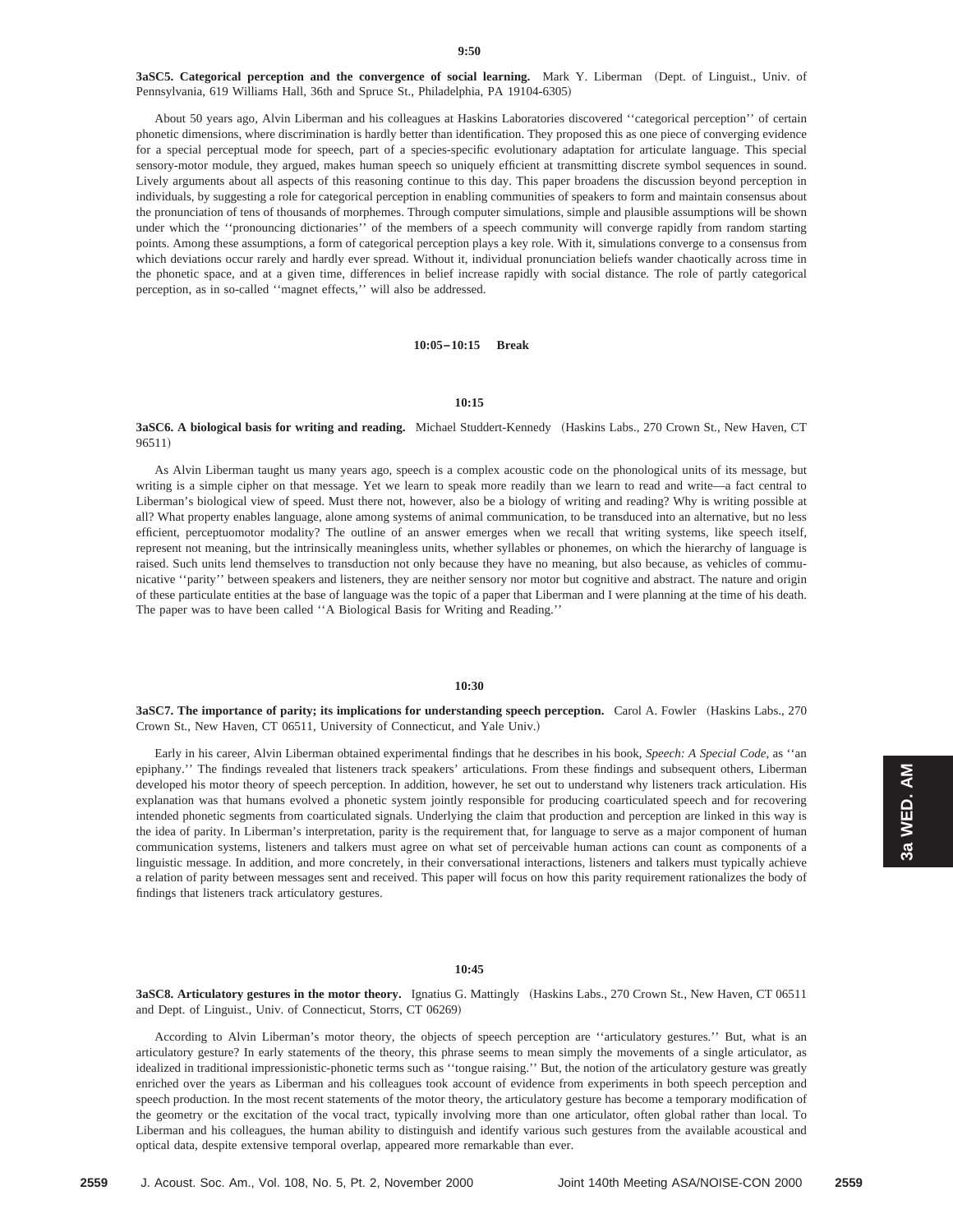3aSC9. Perceiving speech: A developmental perspective. Janet F. Werker (Dept. of Psych., Univ. of British Columbia, Vancouver, BC V6T 1Z4, Canada)

The question of how we so instantaneously and effortlessly perceive the rapidly changing and highly encoded speech signal was one of the guiding questions in Alvin Liberman's research career. From the original presentation of the ''motor theory'' through the rich body of research it generated and its subsequent revisions, he posed for the field a challenge to view speech in a radically different way from what he called the ''dominant'' view. On my first trip to Haskins Laboratories as a young graduate student, Alvin Liberman listened carefully to and took seriously the (naive) research questions I was attempting to ask about young infants, and challenged me to consider whether my approach was sufficiently rich to capture the essence of speech perception. That challenge continues to guide my work. In this talk I will present research that I (and others) have conducted with infants and young children in an attempt to understand the nature of speech perception in the young infant, and how that changes as a function of experience—both heard and seen—with the native language.

## **11:15**

## **3aSC10. Alvin M. Liberman's legacy: Haskins Laboratories.** D. H. Whalen (Haskins Labs., 270 Crown St., New Haven, CT  $06511)$

Alvin M. Liberman came to Haskins Laboratories in June 1944 to help create a reading machine for the blind. Under Franklin S. Cooper, his group did create the first such system but, more importantly, Liberman led the way in creating an environment where the basic issues of speech and reading could be addressed by an assemblage of specialists which could not reasonably be supported by any one academic institution. The technological tools that were first available only at Haskins—controlled speech synthesis on the Pattern Playback, EMG recording, and dichotic presentation in particular—were the primary attractors, but the collaborations continued long after the equipment became less than unique. Haskins embodied the scientific ideal of the free exchange of information, across disciplinary boundaries, to a greater extent than most other institutions. A large force behind it all was Liberman's insistence on the highest technical expertise backing up theoretically interesting experiments. He was rightfully proud of the fact that Haskins results always replicated, whether the interpretation was accepted or not. The atmosphere of scientific rigor continues at Haskins, and will remain so as long as we can continue to uphold the high standards that Liberman set for us.

WEDNESDAY MORNING, 6 DECEMBER 2000 BRIGANTINE ROOM, 10:25 TO 11:45 A.M.

# **Session 3aSP**

# **Signal Processing in Acoustics: Acoustical Imaging**

David H. Chambers, Chair

*Lawrence Livermore National Laboratory, P.O. Box 808, L-154, Livermore, California 94551*

## **Chair's Introduction—10:25**

*Contributed Papers*

**3aSP1. Inversion methods for ultrasonic travel-time tomography.** James G. Berryman (Lawrence Livermore Lab, P.O. Box 808 L-200, Livermore, CA 94551)

Ultrasound travel-time tomography in a laboratory setting, where data can be collected without limited views in 2-D and/or 3-D imaging, has many advantages over seismic travel-time tomography in the earth. When samples to be imaged have relatively high contrast, some new methods that might be called ''velocity spectroscopy'' and ''smart backprojection'' become viable for fast and accurate imaging of any number of inclusions, as long as they are not too small and not too dense in the imaging plane. For low contrast, some simple methods have also been developed for ray bending analyses that are relatively quick and more accurate than straight ray methods, such as filtered backprojection. Applications of these methods to synthetic and real data will be discussed.

**10:45**

**3aSP2. Recent developments in 3-D SAFT reconstruction applied to laser-ultrasonics.** Daniel Levesque, Alain Blouin, Christian Neron, and Jean-Pierre Monchalin (Industrial Mater. Inst., Natl. Res. Council of Canada, 75 de Mortagne Blvd., Boucherville, QC J4B 6Y4, Canada, daniel.levesque@nrc.ca)

The Synthetic Aperture Focusing Technique (SAFT) has been used to improve both the detectability and the lateral resolution of conventional ultrasonics. This method has recently been applied to laser-ultrasonics, an ultrasonic technique based on the generation and detection of ultrasound with lasers. Actual 3-D SAFT reconstruction is still considered computationally intensive and the pseudo-3-D SAFT, stacking line SAFT images together, is more commonly used. A recent development in 3-D SAFT reconstruction is toward improvements of frequency domain SAFT. In addition to increasing speed, the improved method (F-SAFT) includes temporal deconvolution to enhance both axial and lateral resolutions, control of the aperture to improve signal-to-noise ratio, as well as spatial interpolation in subsurface planes. These last two features also allow a reduction in the sampling requirements to further decrease both data ac-

**10:30**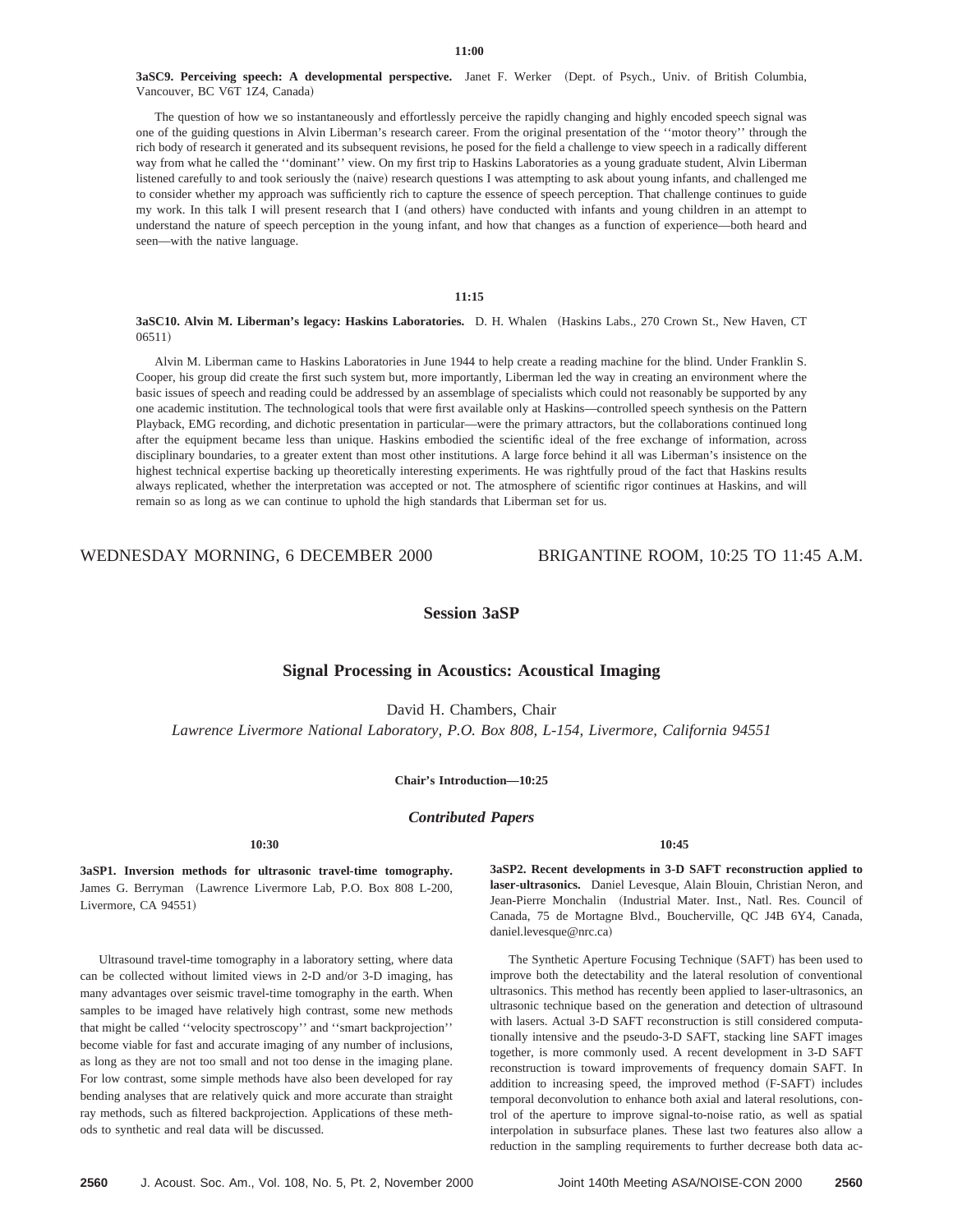quisition time and processing time, therefore making the technique more attractive for industrial use. All the above operations are well adapted to the frequency domain calculations and embedded in the F-SAFT processing. The performance of F-SAFT reconstruction will be illustrated using laser-ultrasonic data taken from test samples with flat-bottom holes.

## **11:00**

**3aSP3. Acoustic coherence imaging through the atmosphere.** Jonathan W. Benson (SAIC / Demaco, 100 Trade Ctr. Dr., Ste. 303, Champaign, IL 61820, jonathan.w.benson@saic.com)

The process of making images of acoustic scenes through the atmosphere has been investigated. Representations of the acoustic power with angle and the power spectrum with angle can be formed. The performance of interferometric imaging methods based on the Van Cittert–Zernike theorem has been evaluated using data collected in a series of field experiments. An array of microphones received the far-field emissions from a pair of large loudspeakers that reproduced broadband random noise signals. Both the loudspeakers and the array are located near the ground. All imaging is done in the horizontal plane. Pairs of microphones in the array are correlated to form measurements of the complex coherence. An image is then formed via an inverse Fourier transform operation. The field data show that making accurate acoustic images outdoors is difficult due to the effects of turbulence. The image distortion, signal-to-noise ratio, and variance associated with the coherence measurements were calculated as a function of the average wind speed. Even at moderate wind speeds  $(6 \text{ m/s})$ turbulence can cause an order of magnitude increase in the variance of coherence measurements. Guidelines were drawn that define the expected performance based upon the observed wind speed. Methods for image enhancement are discussed.

# **11:15**

**3aSP4. Optimal source distribution for virtual acoustic imaging.** Takashi Takeuchi and Philip A. Nelson (ISVR, Univ. of Southampton, Highfield, Southampton SO17 1BJ, UK, tt@isvr.soton.ac.uk)

When binaural sound signals are presented with loudspeakers, the system inversion involved gives rise to a number of problems such as loss of dynamic range and a lack of robustness to small errors in control performance. Regularization, often used to design practical filters, also results in poor control performance around ill-conditioned frequencies. These problems for such systems are investigated and this has resulted in the proposal of a new system concept. The system overcomes these fundamental problems by means of a conceptual pair of monopole transducers whose span varies continuously as a function of frequency. The underlying theoretical principle is described in detail. The significance is that all of the above problems that are associated with the multi-channel system inversion are solved by using this principle. The limitations with this principle are also made clear in terms of the operational frequency range. Several examples of practical solutions that can realize a variable transducer span by discretization are also described. The discretization expands the operational frequency region to be used with only a little decrease in performance. This principle is extremely useful and practical because a single transducer which can cover the whole audible frequency range is not currently available.

## **11:30**

**3aSP5. Ultrasonic fault detection by processing of signals from fixed** transceiver system. Khan Mohammad Mahmud (Div. of Appl. Phys., Grad. School of Eng., Hokkaido Univ., Sapporo, 060-8628 Japan, mah@eng.hokudai.ac.jp) and Ryoji Ohba (Hokkaido Univ., Sapporo, 060-8628 Japan)

A nonscanning method for an ultrasonic flaw detection technique is described. The system employs an *M*-sequence modulated ultrasonic wave as the excitation signal. Irrespective of the number of faults to be detected, the data acquisition system predeterminedly consists of a transmitter and a few receivers to be fixed at convenient locations. The cross-correlation function (CCF) between the original *M*-sequence and the demodulated received sequence indicates the presence of faults in the form of sharp peaks. In order to clearly detect the expected peaks corresponding to the faults in the CCF, new signal processing techniques are proposed. Experimental results (on metal plate) demonstrate the capability of the system and confirm the feasibility of the approach under heavy ambient noise condition. An algorithm, only on the basis of travel time of the signal, to determine the exact location of a fault is described. Synchronous moving average and coincidence multiplication process are found to be very effective in eliminating the false peaks from the CCF while increasing the SNR significantly. The former can be easily modified for the purpose of next generation online signal processing of an ultrasonic NDT signal. The authors would like to express their gratitude to the Ministry of Education, Japan, for support with the scholarship as well as the funds needed for this research.<sup>1</sup>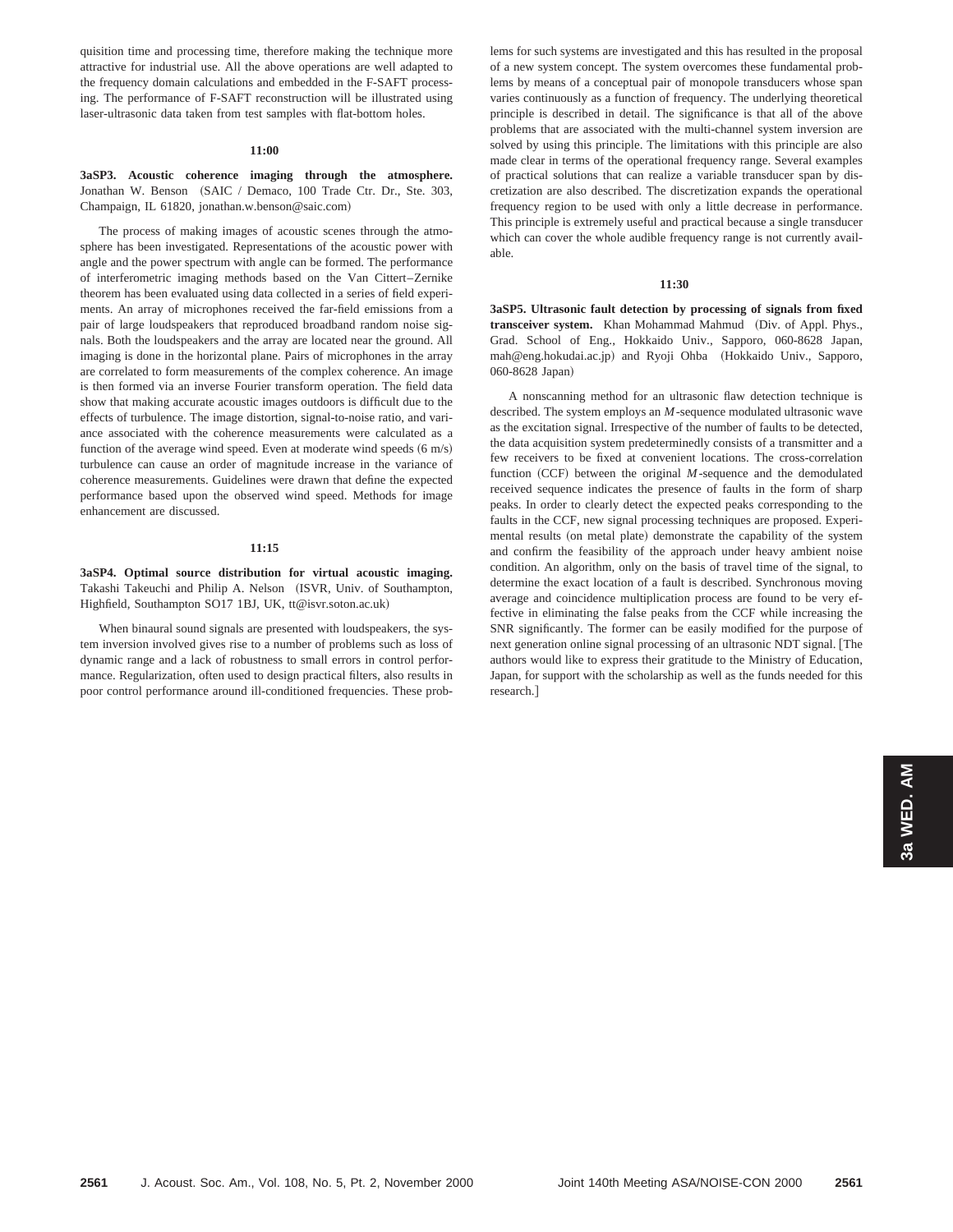# **Session 3aUW**

# **Underwater Acoustics: Modeling**

Chris T. Tindle, Chair

*Applied Research Laboratory, Pennsylvania State University, Box 30, University Park, Pennsylvania 16804-0030*

**Chair's Introduction—7:55**

# *Contributed Papers*

**8:00**

**3aUW1. On the use of the sonar equation approximation when computing the response of a target in shallow water.** Angie Sarkissian and Louis R. Dragonette (Naval Res. Lab., Washington, DC 20375-5350, angie@aqua.nrl.navy.mil!

The sonar equation may be used to compute the scattering response of a target in shallow water by approximating the target to be a point scatterer. The approximation significantly simplifies the interaction of the scatterer with the medium. In the more general case, since the field produced by a source arrives at the scatterer through multipaths, it is incident on the target at various directions. The response of the scatterer must be computed at all of the incident angles to obtain the correct scattered field in shallow water. Scattering results computed using the sonar equation are compared to the more correct solution for a ribbed cylindrical shell placed in shallow water for various monostatic and bistatic geometries to examine the validity of the use of the sonar equation at various frequencies and geometries. [Work supported by ONR.]

## **8:15**

**3aUW2. Sonar performance in turbid and bubbly environments.** Simon D. Richards (Underwater Sensors & Oceanogr. Dept., Defence Evaluation and Res. Agency, DERA Winfrith, Dorchester, Dorset DT2 8XJ, UK) and Timothy G. Leighton (Univ. of Southampton Highfield, Southampton SO17 1BJ, UK!

The presence of both solid particles and gas bubbles in coastal waters may have a significant effect on sound propagation, particularly at high frequencies, and may therefore be partially responsible for the observed variability in high-frequency sonar performance in shallow waters. Suspended particles increase volume attenuation through the processes of thermo-viscous absorption and scattering. Microbubbles also attenuate sound through viscous and thermal dissipation and scattering. The presence of microbubbles in the water column may also modify the sound speed and result in a dispersive medium. The effects of dilute suspensions of solid particles on the sound speed may generally be neglected for practical sonar applications. Algorithms for estimating the acoustic absorption coefficient and the speed of sound in water containing suspensions of fine mineral particles and populations of microbubbles have been developed. These have been incorporated into a sonar performance prediction model based on the ray method. Results are presented from this model which show that, for populations of suspended mineral particles and microbubbles which are commonly encountered in shallow-water environments, the predicted sonar performance is significantly different from that predicted when the additional effects are not taken into account. [C British Crown copyright 2000/DERA. Published with the permission of the Defence Evaluation & Research Agency on behalf of HMSO.#

**3aUW3. High-frequency propagation modeling with the parabolic** equation. David M. Fromm, Michael D. Collins (Naval Res. Lab., Washington, DC 20375), and Guy V. Norton (Stennis Space Center, MS 39529)

**8:30**

It is generally believed that the parabolic equation method rapidly becomes impractical above a few hundred Hertz for ocean acoustics problems. Results will be presented to illustrate that the split-step Padé algorithm  $\overline{J}$ . Acoust. Soc. Am. **100**, 178–182 (1996) $\overline{J}$  is practical out to ranges of tens of kilometers for frequencies up to at least on the order of 10 kHz. The presentation will include a discussion of modifications to the parabolic equation model to handle effects that are usually neglected at lower frequencies, such as rough surfaces, internal waves, and volume attenuation in the water column. The examples will involve propagation in surface ducts and interaction with the seafloor. [Work supported by the Office of Naval Research.]

## **8:45**

**3aUW4. A wide-angle parabolic equation for advected acoustic waves.** Joseph F. Lingevitch, Michael D. Collins, Dalcio K. Dacol (Naval Res. Lab., Washington, DC 20375), Joel C. W. Rogers (Polytechnic Univ., Brooklyn, NY 11201), and William L. Siegmann (Rensselaer Polytechnic Inst., Troy, NY 12180)

Parabolic equations are derived by factoring operators in elliptic equations. For acoustics problems involving an ambient flow, the elliptic equation contains two depth operators that do not commute with each other. Due to this difficulty in factoring the operator, the parabolic equations that have been derived for this problem are limited to small grazing angles (i.e., energy that propagates nearly horizontally). A wide-angle parabolic equation for advected waves will be described and examples will be presented to demonstrate its accuracy. As in previous investigations of this problem, the Mach number is assumed to be small. The derivation is based on the introduction of a new dependent variable that is related to the acoustic pressure by an amplitude operator that can be implemented using either of two approximations. A zeroth-order approximation (in Mach number) is useful in some cases since the error is local in range. Greater accuracy can be achieved using a first-order approximation, which can be expressed in terms of the derivative of an operator with respect to a parameter and implemented using a difference formula. [Work supported by the Office of Naval Research.]

#### **9:00**

**3aUW5. A new stable formulation of an elastic parabolic equation.** Wayne Jerzak, William L. Siegmann (Rensselaer Polytechnic Inst., Troy, NY 12180-3590), Michael D. Collins, and Joseph F. Lingevitch (Naval Res. Lab., Washington, DC 30375-5330!

The parabolic equation method can be used to model acoustic-wave propagation in elastic media. Current implementations do not accurately match the shear stress between two elastic layers, for which the expression involves a second-order depth derivative. This inaccuracy could be large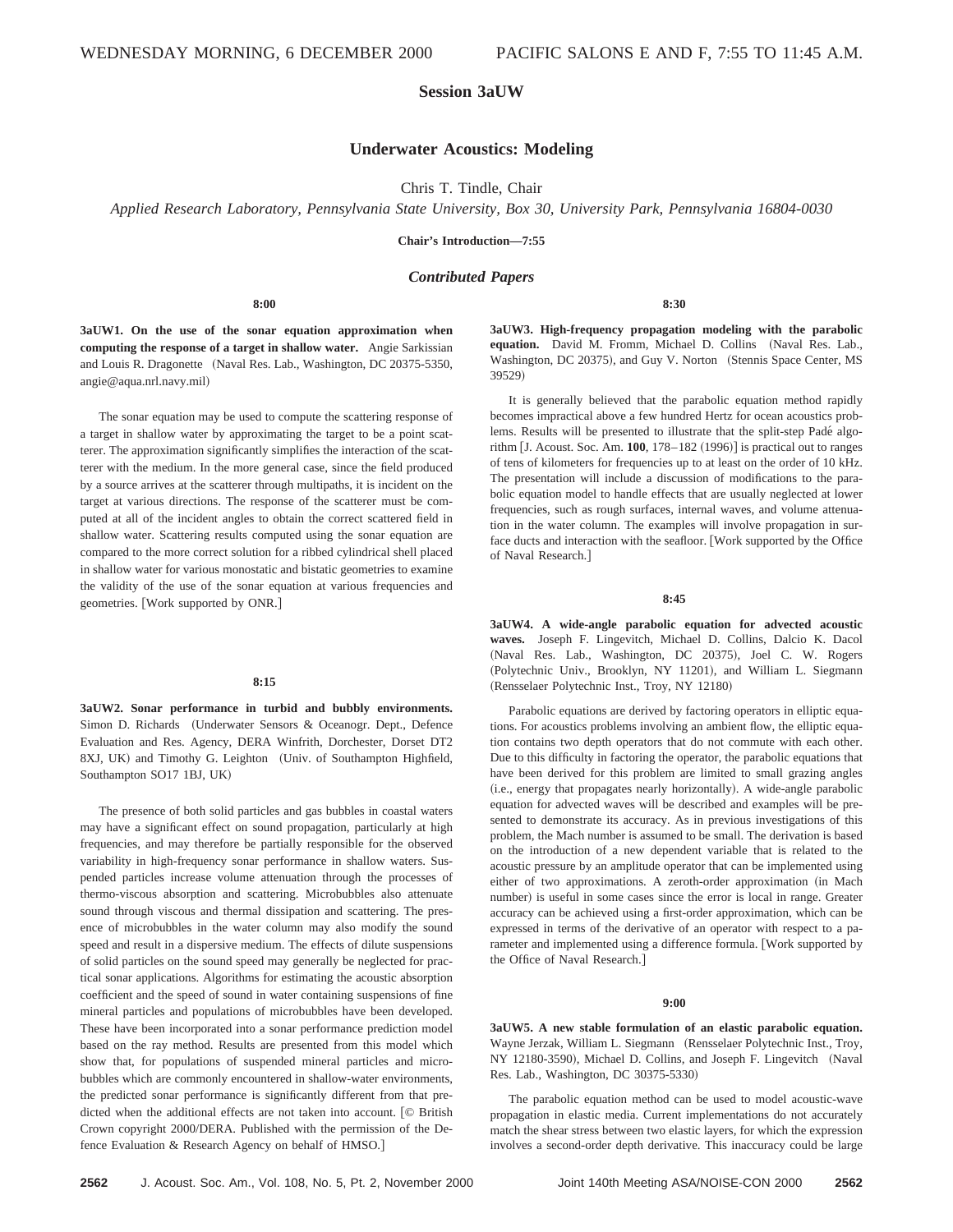in range-dependent problems. A reformulation of the elastic equations in terms of new variables permits all interface conditions to be handled accurately since no expressions contain second- or higher-order depth derivatives. However, the implementation in the new variables is found to be unstable because some evanescent modes are allowed to grow. Higherorder evanescent modes can be suppressed using a rational approximation to the depth operator with a polynomial in the denominator having a higher degree than the numerator. The lower-order evanescent modes can be controlled by imposing constraints on the choice of coefficients in the approximation. Examples are presented to show the accuracy and stability of the new parabolic equation in shallow-water environments. [Work supported by ONR.]

#### **9:15**

**3aUW6. Computation of the acoustical wave-fronts in a phase space.** Nick E. Maltsev (MVM Intl., 10678D Maplewood Rd., Cupertino, CA 95014, Maltsev\_Nick@msn.com)

The computation of acoustical wave-fronts in 2-D and 3-D coordinate space can be performed by the computation of rays and approximation of the fronts between the rays by some interpolation formula. The amount of neccessary rays increases with distance and rapidly exhausts memory and performance of the computer. It happens due to the extremely sophisticated and unsmooth nature of the ray picture. Due to the fact that trajectories of a dynamic system do not intersect in phase space, appropriate rays and fronts surface in phase space is smooth and can be easily approximated by a smaller number of rays, and this number increases very slow with distance. This number can be reduced by involving equations in variations, which generate tangent vectors to this surface. Formally, dimension of phase space is a doubled dimension of coordinate space. Using some properties of ray equations, the dimension of the phase space in the 2-D coordinate case can be reduced from 4-D to 3-D and in 3-D coordinate case from 6-D to 5-D. This approach opens new ways of fast global and local estimates of sound field and for inverse problems in underwater acoustics. This report produces a set of numerical and analytical examples.

#### **9:30**

**3aUW7. Wave-front modeling.** Chris T. Tindle (Appl. Res. Labs., Penn State Univ., Box 30, University Park, PA 16804-0030)

Wave-front modeling offers a direct method of finding pulse waveforms in both deep and shallow water. The wave-front is found by tracing rays to a fixed range and finding the ray depth as a function of starting angle. Interpolation on the wave-front provides the amplitude and arrival time at the receiver depth. Phase is determined by the ray history. The expressions for the phase and amplitude are derived directly from the wave equation using WKB approximations for solutions to the depthseparated equation. Caustics are handled by treating rays as pairs and involve Airy functions which describe the smooth transition between insonified and shadow regions. On the shadow side of a caustic the rays have complex angles and travel times. Ray-tracing for complex angles can be avoided and waveforms in the shadow can be found approximately by fitting the phase function near the caustic.

## **9:45–10:00 Break**

#### **10:00**

# **3aUW8. Evaluation of schemes for interpolating eigenray properties between updates in acoustic propagation modeling.** Joseph A. Clark (CDNSWC, Code 734, Bethesda, MD 20084, clarkja@nswccd.navy.mil)

Acoustic simulators can model the propagation of sound in the ocean by computing a set of eigenrays between sources and receivers. A matrix of features characterizing each eigenray is computed using environmental data. The eigenray matrices are then used to modify the source signals received by each receiver. Temporal variations, introduced into the eigenrays by motions of the sources and receivers, require that the eigenray matrices be updated. Some form of interpolation between updates is needed in order to avoid the introduction of artifacts into the simulated

signals. Doppler effects must also be appropriately reproduced in the data. This talk describes a method for evaluating interpolation schemes by performing transient analyses of the simulated signals. Graphical displays used to examine the data streams will be shown. Visual and aural indications of artifacts produced by poor interpolation schemes and difficult modeling conditions will be identified. Evaluations of some improved interpolation schemes will be presented.

#### **10:15**

**3aUW9. A locally conformal method for modeling rigid boundaries in** the FDTD method. John B. Schneider and Julius G. Tolan (School of Elec. Eng. and Computer Sci., Washington State Univ., Pullman, WA 99164-2752)

The finite-difference time-domain (FDTD) method is a numerical technique that can be used to solve a wide variety of problems via timedomain simulations. A low-cost method has previously been presented for accurately modeling continuously varying pressure-release surfaces [Schneider *et al.*, J. Acoust. Soc. Am. **104**, 3219–3226 (1998)]. The overall simplicity of the FDTD method was preserved by requiring modifications only in the vicinity of the pressure-release boundary. Thus, the implementation of such things as sources or absorbing boundary conditions can be left unchanged. This paper describes a technique, which is similar in spirit but different in detail, that permits accurate modeling of continuously varying rigid boundaries. The technique is simple to implement, has low computational cost, and provides substantial improvements over a traditional ''staircased'' representation of the boundary. Accuracy is established by comparing results to those for canonical scatterers. [Work supported by ONR.]

#### **10:30**

**3aUW10. The use of complex images in acousto-elastic propagation** problems. John A. Fawcett (Defence Res. Establishment Atlantic, P.O. Box 1012, Dartmouth, NS B2Y 3Z7, Canada)

In many propagation and scattering problems it is necessary to compute a half-space (for example, water over a seabed) Green's function for a variety of source/receiver positions. For example, in the boundary integral equation method (BIEM), the kernel of the integral equation involves the Green's function, and numerically the Green's function must be evaluated at a large number of source/receiver positions. The distances involved may range from near-field, where the Green's function will have a singular behavior, to the far-field. In this paper a method from the electromagnetics literature [e.g., Vitebskiy et al., IEEE Trans. Antennas Propag. 44, 143- $151 ~ (1996)$  is described which reduces the usual wave number integral representation to a small number of image sources with complex positions. This representation is valid over a large range of source/receiver distances and hence is appropriate for efficiently evaluating the Green's function for many source/receiver positions. Numerical examples are presented illustrating the accuracy of the method for both fluid and elastic seabeds.

#### **10:45**

**3aUW11. Monte Carlo model for underwater ambient noise fields.** Daniel L. Hutt, Andrew L. Rosenfeld, and Paul C. Hines (Defence Res. Establishment Atlantic, P.O. Box 1012, Dartmouth, NS B2Y 2Z7, Canada, daniel.hutt@drea.dnd.ca)

Three-dimensional ambient noise fields possessing realistic crossspectral properties have been simulated using the Monte Carlo method. In the model, weighted monochromatic sources are distributed about an array of sensors to create the desired directional characteristics of the noise field. The hydrophones can be positioned arbitrarily to form any desired array structure and orientation. Noise signals are represented in the frequency domain where phase shifts due to propagation are most naturally applied. Examples of simulated cross spectra for a variety of noise fields will be presented. Good agreement with theory is found for cases in which analytical solutions are possible.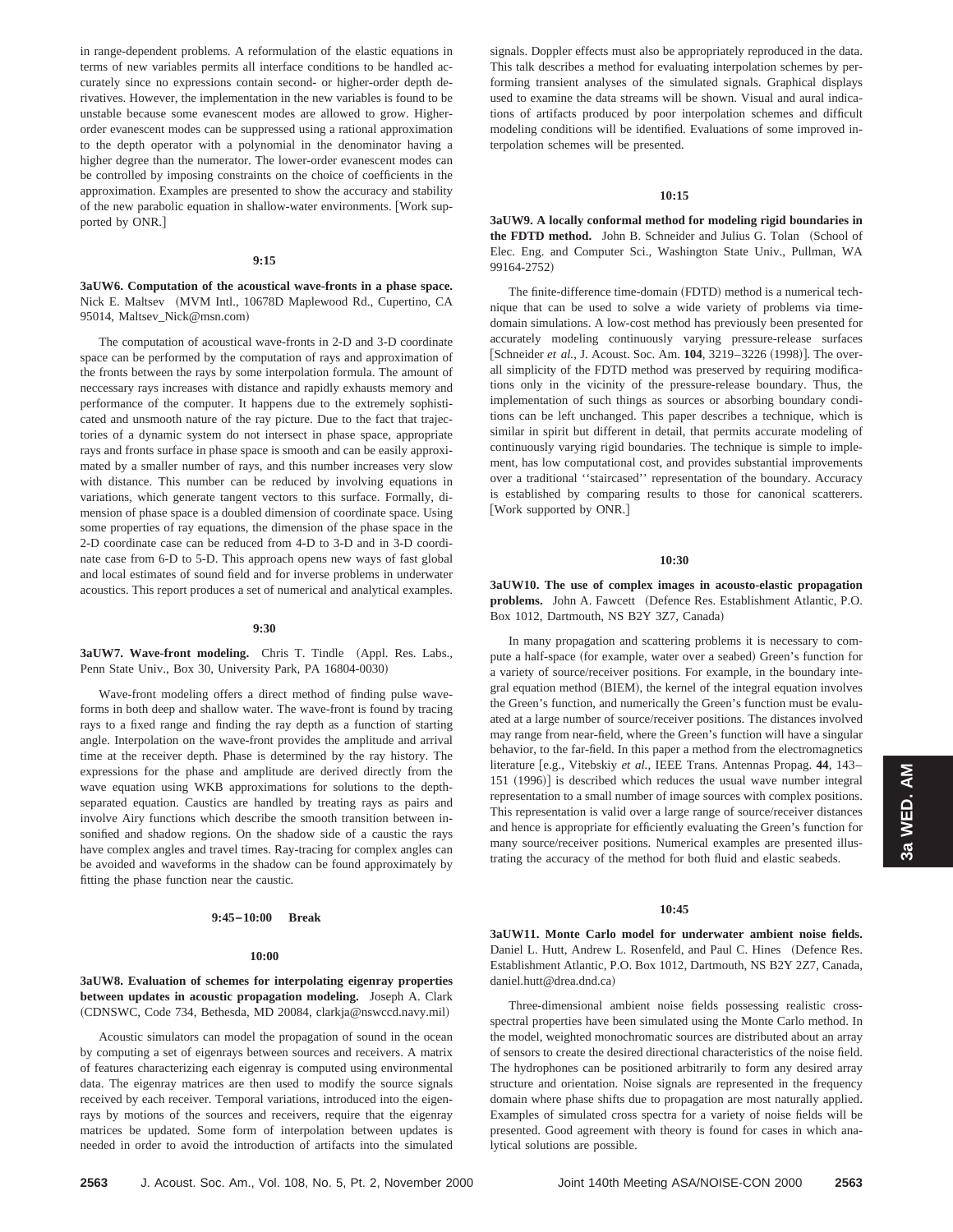### **11:00**

**3aUW12. Simulation of underwater intensity vector measurement: Effect of errors and noise.** Daniel L. Hutt, Paul C. Hines, and Victor W. Young (Defence Res. Establishment Atlantic, P.O. Box 1012, Dartmouth, NS B2Y 3Z7, Canada, daniel.hutt@drea.dnd.ca)

Pressure and pressure-gradient signals from an array of hydrophones can be processed to yield the three-dimensional sound-intensity vector of an acoustic field. In underwater applications, the technique may prove useful for near-field measurements of acoustic intensity and characterization of ambient noise fields. Unfortunately, the accuracy of the magnitude and direction of the calculated intensity vector is degraded by many factors including: fluctuations in the received signal, the presence of ambient noise, system noise, phase error, and errors in channel sensitivity. To investigate the effect of these errors, a numerical simulation of the pressure field due to signal sources and ambient noise was developed. The model is used to calculate the variance of intensity measurements under different noise conditions and to simulate the effects of channel gain and phase imbalance. The results are found to be in good agreement with theoretical expressions. The simulation was also used to compare the performance of a six-element orthogonal intensity array and a four-element tetrahedral intensity array in terms of gain against noise and variance in estimated direction to a sound source.

#### **11:15**

**3aUW13. Numerical results for an approximate form of the nonlocal small slope approximation scattering strength.** Shira L. Broschat (School of Elec. Eng. and Computer Sci., Washington State Univ., P.O. Box 642752, Pullman, WA 99164-2752)

Voronovich introduced the nonlocal small slope approximation (NLSSA) as a generalization of the small slope approximation to explicitly include nonlocal interactions. He showed that the NLSSA generally accounts for double scattering in the high-frequency limit. Broschat and Thorsos presented numerical results for the lowest-order NLSSA scattering strength for two-dimensional pressure-release surfaces. Their results

agreed well with Monte Carlo integral equation results and, in particular, were better than the higher-order SSA results at low forward grazing angles. However, the computational cost was extremely high, and results were unobtainable at low grazing angles. In this paper, we discuss the results obtained by making an *ad hoc* approximation to the lowest-order NLSSA scattering cross section that reduces the computational complexity of the integration substantially. In addition, we discuss the difficulties of the numerics and how they are handled. Numerical results for the scattering strength are presented for 2-D pressure-release surfaces. For the cases presented, the NLSSA and its approximate form give virtually the same results. Also, results at low grazing angles are obtainable and accurate with the approximate form. [Work supported by ONR.]

#### **11:30**

**3aUW14. Spectral integral representations of multistatic scattering** from sediment volume inhomogeneities. Henrik Schmidt (Dept. of Ocean Eng., MIT, 77 Massachusetts Ave., Cambridge, MA 02139) and Kevin D. LePage (SACLANT Undersea Res. Ctr., La Spezia, Italy)

A perturbation approximation for multistatic scattering from sediment volume inhomogeneities has been developed using a Fourier–Bessel spectral integral representation of the source and receiver Green's functions. This approach is particularly efficient for modeling scattering from horizontally isotropic, three-dimensional distributions of scatterers in waveguides with arbitrary horizontal layering, and is accurate for scatterers in fast bottoms near the critical angle and for scatterers in layers with background sound-speed gradients. The theory has been implemented in the OASES code and the model has been exercised over broad bandwidths in order to explore the temporal and angular evolution of bistatic scattering for a variety of environmental and experimental scenarios. Examples show that the scattered field received on a bistatic vertical line array shows a distinct evolution in time and angle which can be simply related to the source–receiver geometry and the location of the contributing scatterers at any given time. Similarly, the horizontal angular evolution of bistatic scattering shows a time-angle trajectory which may be easily interpreted using similar geometrical arguments. [Work partially supported by ONR.]

# WEDNESDAY MORNING, 6 DECEMBER 2000 BIG CANYON I/II ROOM, 9:00 A.M. TO 12:00 NOON

# **Meeting of Accredited Standards Committee** "**ASC**… **S2 on Mechanical Vibration and Shock**

to be held jointly with the

# **U.S. Technical Advisory Group** "**TAG**… **Meeting for ISOÕTC 108 Mechanical Vibration and Shock** (and Subcommittees ISO/TC 108/SC1, SC2, SC3, SC5, and SC6)

R. J. Peppin, Chair S2 *5012 Macon Road, Rockville, Maryland 20852*

D. J. Evans, Vice Chair S2 and Chair of the U.S. Technical Advisory Group (TAG) for ISO/TC 108, Mechanical Vibration and Shock

*National Institute of Standards and Technology (NIST), 100 Bureau Drive, Stop 8221, Gaithersburg, Maryland 20899-8221*

**Accredited Standards Committee S2 on Mechanical Vibration and Shock.** Working group chairs will present reports of their recent progress on writing and processing various shock and vibration standards. There will be a report on the interface of S2 activities with those of ISO/TC 108 (the Technical Advisory Group for ISO/TC 108 consists of members of S2, S3, and other persons not necessarily members of those Committees), including plans for future meetings of ISO/TC 108 and/or its Subcommittees.

Scope of S2: Standards, specifications, methods of measurement and test, and terminology in the fields of mechanical vibration and shock, and condition monitoring and diagnostics of machines, but excluding those aspects which pertain to biological safety, tolerance and comfort.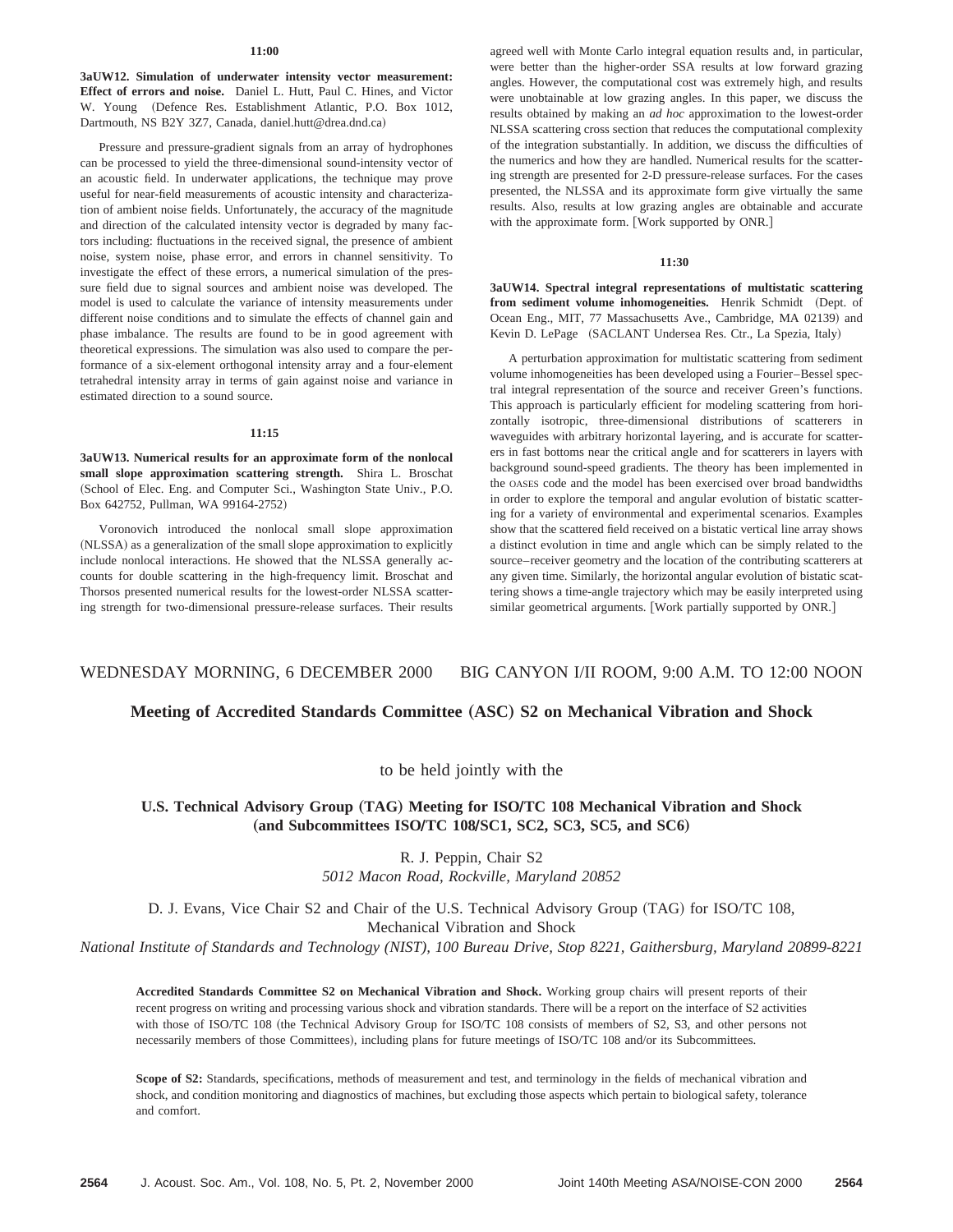# **Session 3pAA**

# **Architectural Acoustics: Amphitheater Acoustic Design and Sound Control for Nearby Communities**

Dana S. Hougland, Cochair

*ACODA Acoustics, LLC, 9603 Orchard Drive, Englewood, Colorado 80111-3503*

Leslie D. Blomberg, Cochair

*Noise Pollution Clearinghouse, P.O. Box 1137, Montpelier, Vermont 05602-1137*

**Chair's Introduction—1:00**

# *Invited Papers*

## **1:05**

**3pAA1. Amphitheater noise, a community perspective.** Leslie D. Blomberg (Noise Pollution Clearinghouse, Box 1137, Montpelier, VT 05601, les@nonoise.org)

Amphitheaters and amplified music often provoke strong community reaction. Leaders of approximately 20 community organizations near existing or proposed amphitheaters were surveyed, and three were selected for case studies. Their experience provides insight into the affected public's perception of the concert industry, acoustical consultants, ordinances, and regulations.

#### **1:25**

**3pAA2. Outdoor concert sounds—Searching for acceptability criteria for communities adjacent to amphitheaters.** William J. Cavanaugh (Cavanaugh Tocci Assoc., Inc., 327 F Boston Post Rd., Sudbury, MA 01776)

Most municipal, state, and federal codes and regulations are inadequate for protecting residential communities adjacent to concert amphitheaters from annoyance due to sound of high-level amplified music, as well as from other concert-related sounds. From numerous consultations involving siting of new and evaluating existing amphitheaters, the author has evolved a criterion which appears to predict with sufficient accuracy the likely response of residential occupants to amphitheater sounds. This experience suggests that if the intrusions represented by the 1-percentile A-weighted levels are not more than 5 dB above the pre-existing (i.e., nonconcert) background represented by the 90-percentile levels, the intrusions are sufficiently immersed in and masked by the normal background and most communities are satisfied. However, some neighbors find the mere audibility or detectability of amphitheater sounds objectionable and measurement is at best difficult where the sound levels are of the same order of magnitude as the normal community background sound. The experience in developing and applying this signal-to-noise based criterion to several amphitheater projects, one of which has been in operation for over 15 years, is reviewed.

#### **1:45**

**3pAA3. Evolution of metrics used in ''real world'' concert sound level management systems.** Richard G. Cann ~Grozier Technical Systems, Inc., 157 Salisbury Rd., Brookline, MA 02145, rcann@grozier.com!

With the ever increasing popularity and proliferation of outdoor amphitheaters and the advent of more powerful amplification systems serving high-energy performing groups, nearby residents are inevitably threatened by higher sound levels. To address these concerns, acoustical consultants have specified monitoring systems that must use simple metrics for the management and control of music facility sound emissions. These metrics must be pragmatic; the visiting artist and sound engineer, the concert promoter, the concert facility management personnel, and even local regulatory personnel must be able to easily understand and interpret their meaning. Furthermore, the management system must accommodate rapid real-time implementation of necessary management control measures and store accurate, permanent, electronic records for future reference. This paper describes the evolution of the Grozier sound level management systems that use simple, accurate metrics developed for several amphitheater venues with diverse local conditions and requirements.

**2:05–2:15 Break**

#### **2:15**

**3pAA4. Using time-variant electronic architecture to improve outdoor acoustics.** Steve Barbar ~LARES Assoc., 9170 Rte. 108, Ste. 404, Columbia, MD 21045!

The outdoor environment offers little of the acoustical support provided by the traditional architecture and surface treatments found in good concert halls or opera houses. While these treatments can be used as part of a shell or enclosure where the musicians perform, incorporating architectural treatments that improve listening enjoyment for the audience, or return energy for the musicians, is much more difficult. Sound reinforcement systems used for classical music or opera outdoors can assist in improving the impact of the direct sound when used carefully. Such systems, however, can do little to improve the sense of envelopment and warmth that are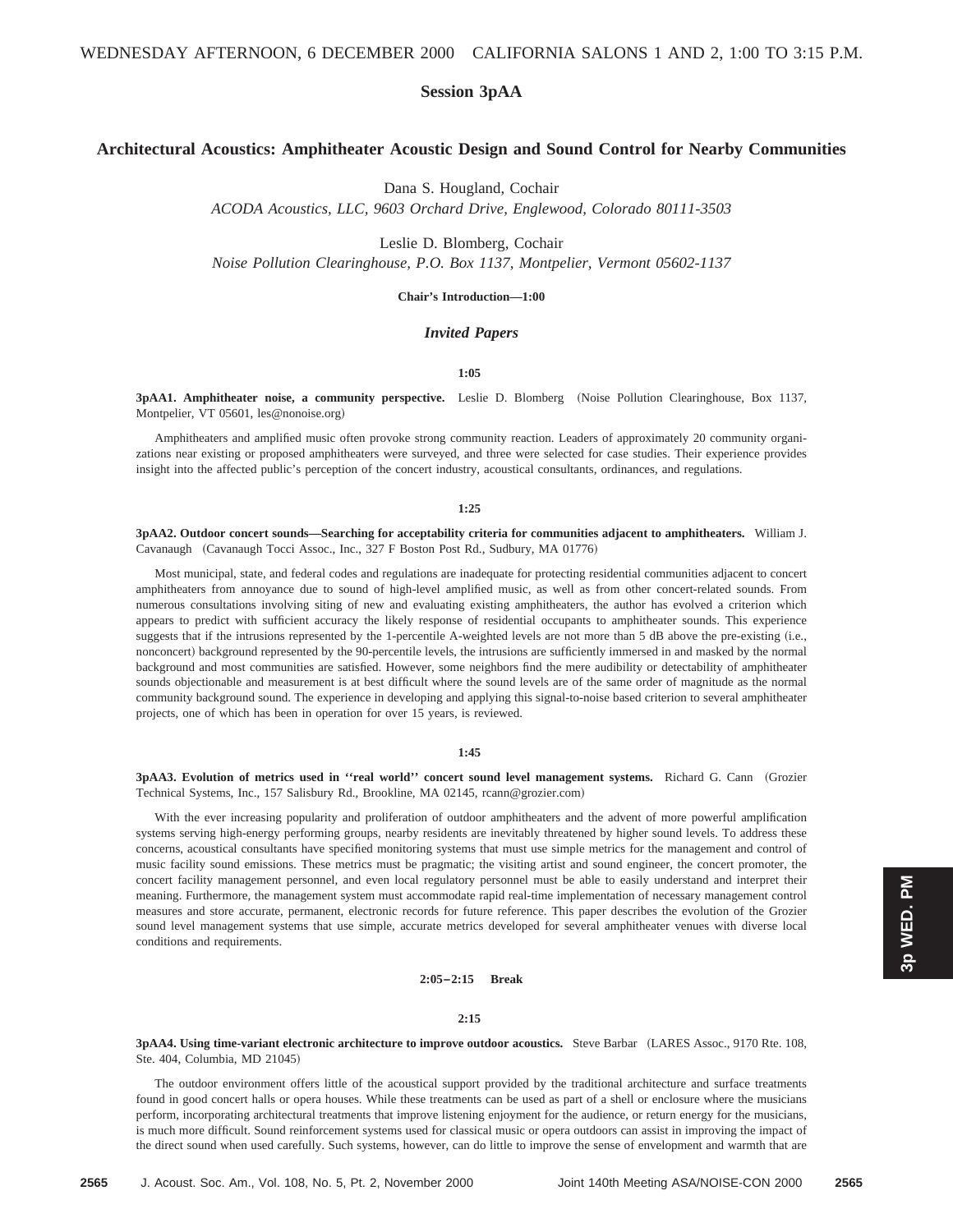an important part of the listening experience for this type of performance. Recent developments in technology have produced a system that uses time variance to reduce the effects of acoustic feedback. These systems have a significant advantage in gain before coloration over previous methods (typically 12 dB or more). When used outdoors, this system provides reflected and reverberant energy for both musicians and the audience. Additionally, this energy can help to mask noise intrusion from sounds outside the designated seating area. The following is what we have determined to be important parameters for the successful implementation of such a system.

# **2:35**

**3pAA5. Community noise reduction through sound system renovation, a case study.** David E. Marsh (Pelton Marsh Kinsella, 1420 W. Mockingbird Ln., Ste. 400, Dallas, TX 75247) and Jack E. Randorff (Randorff and Assoc., Inc., Ransom Canyon, TX 79366)

Noise intrusions from the Miller Outdoor Theater in Houston, Texas caused recurring complaints from the surrounding upscale community. Measurements confirmed that events at this performing arts venue regularly produced levels of 75 dBA and above at residents homes approximately 1,300 ft from the proscenium stage. The project goals were to provide the theater with a high-quality sound system, capable of producing nominal levels of 95 dBA at the audio mixing console and 85 dBA at the farthest lawn seats (340 ft from the stage) while not exceeding levels of around 55 dBA in the nearby neighborhood. These goals were met through loudspeaker selection (including some customization) along with careful loudspeaker zoning, elevation, and aiming. Two different computer-based programs were used for acoustical modeling—one to design and predict the sound systems coverage throughout the seating area and another to predict noise propagation from the theater into the community. Both programs were used to produce maps indicating sound levels as color contours which simplified presentation of these data to the client.

#### **2:55**

**3pAA6. The acoustics of the outdoor Shakespeare theater—Rutland, UK.** Peter A. Mapp (Peter Mapp Assoc., Colchester C03 4JZ, UK!

The outdoor Shakespeare Amphitheatre at Tolethorpe (Rutland, UK) is an unusual form of theater in that the actors perform in the open air while the audience is enclosed in a lightweight Teflon fabric auditorium. This unique format produces some unusual acoustic properties and problems. The early reflection patterns from and around the stage are quite different from a normal enclosed proscenium theater. The Teflon walls and roof, while effectively acoustically transparent at low and lower midfrequencies, become highly reflective at high frequencies. This not only impacts the transmission of sound through the structure but also speech transmission and intelligibility within the auditorium. The hyperbolic curved-roof surfaces and flat parallel walls were found to cause undesirable sound focusing and reflections detrimental to speech intelligibility. The acoustics of the space was investigated by means of both directional and binaural time-domain spectrometry techniques as well as more traditional acoustic measures. The paper presents the results of these measurements and outlines the remedial treatments adopted.

# WEDNESDAY AFTERNOON, 6 DECEMBER 2000 PACIFIC SALONS A–F, 1:55 TO 3:00 P.M.

# **Session 3pID**

# **Interdisciplinary: Hot Topics in Acoustics**

Ralph T. Muehleisen, Chair

*Civil, Environmental and Architectural Engineering, University of Colorado, Campus Box 428, Boulder, Colorado 80309-0428*

# **Chair's Introduction—1:55**

# *Invited Papers*

# **2:00**

**3pID1. Hot topics in acoustical oceanography.** James F. Lynch (Woods Hole Oceanogr. Inst., Woods Hole, MA 02543)

Acoustics continues to play an ever-increasing role as a means of exploring the ocean. In every area of oceanography, acoustic techniques are being used to make measurements that would have been considered science fiction only a few scant years ago. In this lecture, we will show some of the recent, sometimes startling advances that have been made in oceanography using acoustics. We will also endeavor to put the acoustics measurements in the context of other types of measurements that are made. Starting with physical oceanography, we will look at the advances that have been made, going from the largest (gyre) scales to the smallest (microscopic turbulence) oceanographic scales. We will then turn to marine geology, and examine how various acoustic techniques both map the structure of the marine sediments and also help us understand the formation of sedimentary structures. Finally, we will examine marine biology, where acoustic techniques are helping us quantify the abundance of marine life and, at a more basic level, understand marine ecosystems.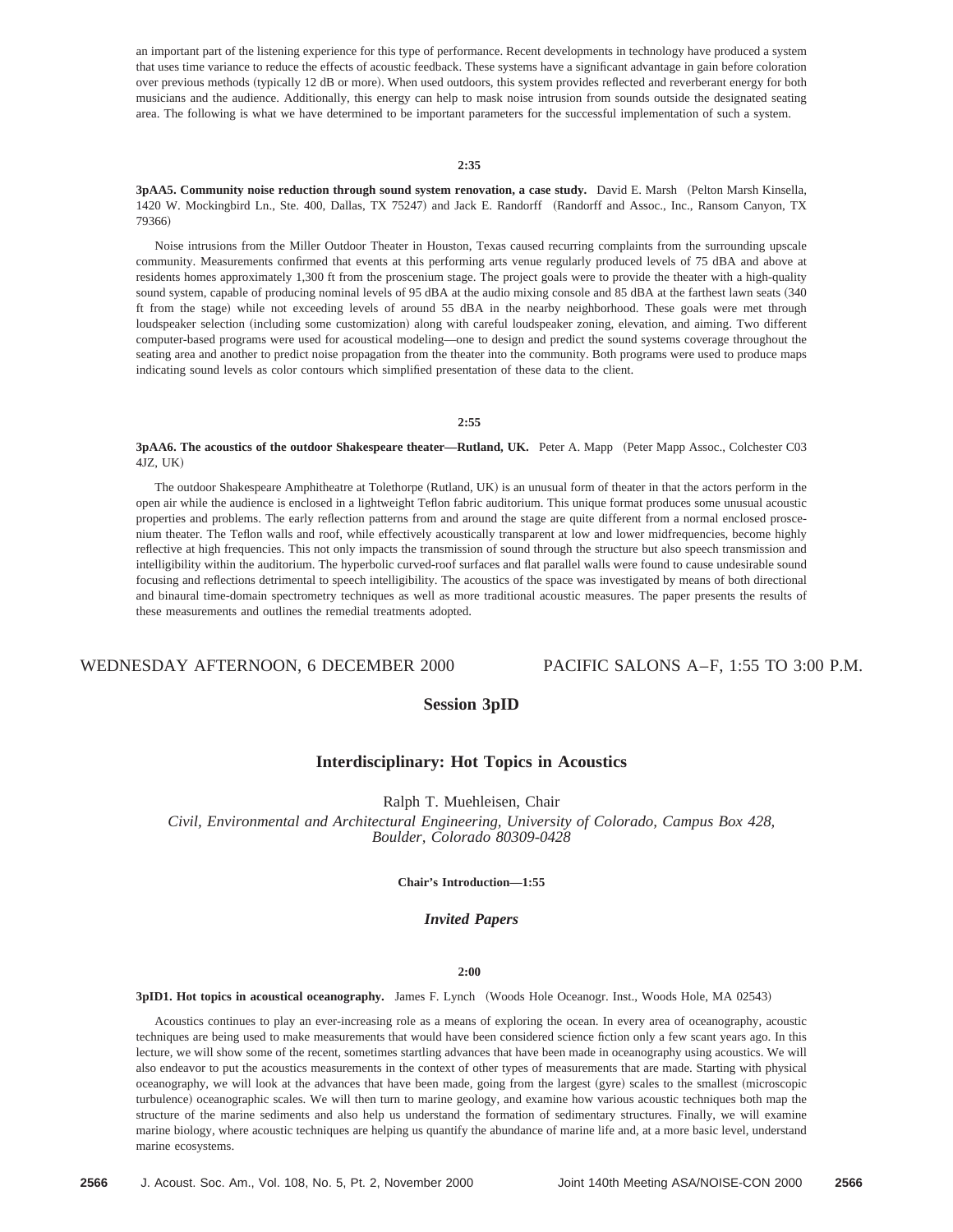**3pID2. Recent developments in biomedical ultrasound.** Lawrence A. Crum (Appl. Phys. Lab., 1013 NE 40th St., Univ. of Washington, Seattle, WA 98105)

Biomedical ultrasound has seen remarkable advances in recent years. By utilizing the properties of nonlinear acoustics, diagnostic ultrasound has shown increased applicability to a wide number of clinical conditions and pathologies. Techniques such as harmonic imaging and the use of ultrasound contrast agents (stabilized microbubbles) have enabled such long-sought goals as noninvasive determination of myocardial perfusion to be clearly within our grasp. Advancements in semiconductor miniaturization have led to the construction of ultrasonic scanners that are now hand-held, and together with telemedicine techniques, it is now reasonable to expect that diagnostic ultrasound will soon be the doctor's stethoscope. An even more promising future is seen for therapeutic ultrasound. Although the mechanism is not yet clearly understood, ultrasound can transiently permeabilize cell membranes, thus permitting the delivery of therapy to specific sites within the body; indeed, together with drug-carrying ultrasound contrast agents, ''site-specific drug delivery'' is now in clinical trials. Finally, the application of High Intensity Focused Ultrasound can induce coagulative necrosis at well-controlled sites within tissue. When imaging and therapy are combined, ''image-guided, transcutaneous, bloodless surgery'' devices are now under development. With acoustics, ''Star Trek medicine'' is just around the corner.

## **2:40**

3pID3. Recent studies of the lip reed: Low-tech experiments and stroboscopic observations. R. Dean Ayers (Dept. of Phys. and Astron., California State Univ., Long Beach, 1250 Bellflower Blvd., Long Beach, CA 90840, rdayers@csulb.edu)

There are currently three basic models for the brass player's vibrating lips: (1) Helmholtz's outward-striking or swinging door model,  $(2)$  a sliding door model, with motion that is transverse to the air stream, and  $(3)$  a hybrid, two-dimensional model that combines those two motions. Time-domain computer simulations of these models have been carried out by S. Adachi and M. Sato [J. Acoust. Soc. Am. 97, 3850–3861 (1995); 99, 1200–1209 (1996)]. The experience of brass players agrees qualitatively with the behavior of the hybrid model. Feedback is optimized near each peak of the input impedance curve, and from there it is easy to drop the playing frequency but not to push it upward. (Buzzing on an isolated mouthpiece yields the same behavior, even though there is no regime of oscillation.! A graph of playing frequency versus an operationally defined ''lip frequency'' is obtained by using a side hole in the backbore. Agreement with results from the hybrid model is good for the first few modes but not the higher ones. Stroboscopic images of Rayleigh waves on the upper lip suggest that a more advanced model should have at least two masses performing orbital motion. Demonstrations will be included. [Work supported in part by the Scholarly and Creative Activities Committee at CSULB.]

# WEDNESDAY AFTERNOON, 6 DECEMBER 2000 YAWL ROOM, 1:00 TO 2:35 P.M.

# **Session 3pMU**

# **Musical Acoustics: Asian Musical Instruments and Traditions II**

Thomas D. Rossing, Chair

*Physics Department, Northern Illinois University, DeKalb, Illinois 60115*

**Chair's Introduction—1:00**

# *Invited Papers*

# **1:05**

**3pMU1. Acoustics of Asian drums.** Thomas D. Rossing (Phys. Dept., Northern Illinois Univ., DeKalb, IL 60115)

Drums have played an important role in nearly all musical cultures, including those of Asia. The tabla and mrdanga of India are specially tuned to have harmonic partials so that they convey a strong sense of pitch. The very important drums in Balinese and Javanese gamelans, on the other hand, do not have a strong pitch. The large o-daiko of Japan have modes of vibration that are somewhat similar to those in the bass drum. Smaller drums, such as the tsuzumi, have spectra that vary considerably with playing style.

#### **1:35**

**3pMU2. Tuned sets of bells from ancient China.** Robert W. Bagley (Dept. of Art & Archaeology, Princeton Univ., 105 McCormick Hall, Princeton, NJ 08544-1018, rwbagley@princeton.edu)

Tuned sets of bronze bells appeared very early in China, sometime around 1200 B.C., and over the next millennium underwent an extraordinary development. The most spectacular set known so far consists of 65 bells found in 1978 in the tomb of Marquis Yi of Zeng (deceased 433 B.C.), ruler of a small and previously unknown state in central China. The set has a range of five octaves, within which is a three-octave chromatic stretch; the largest bell weighs 200 kg. Despite much study of this and other sets, it remains unclear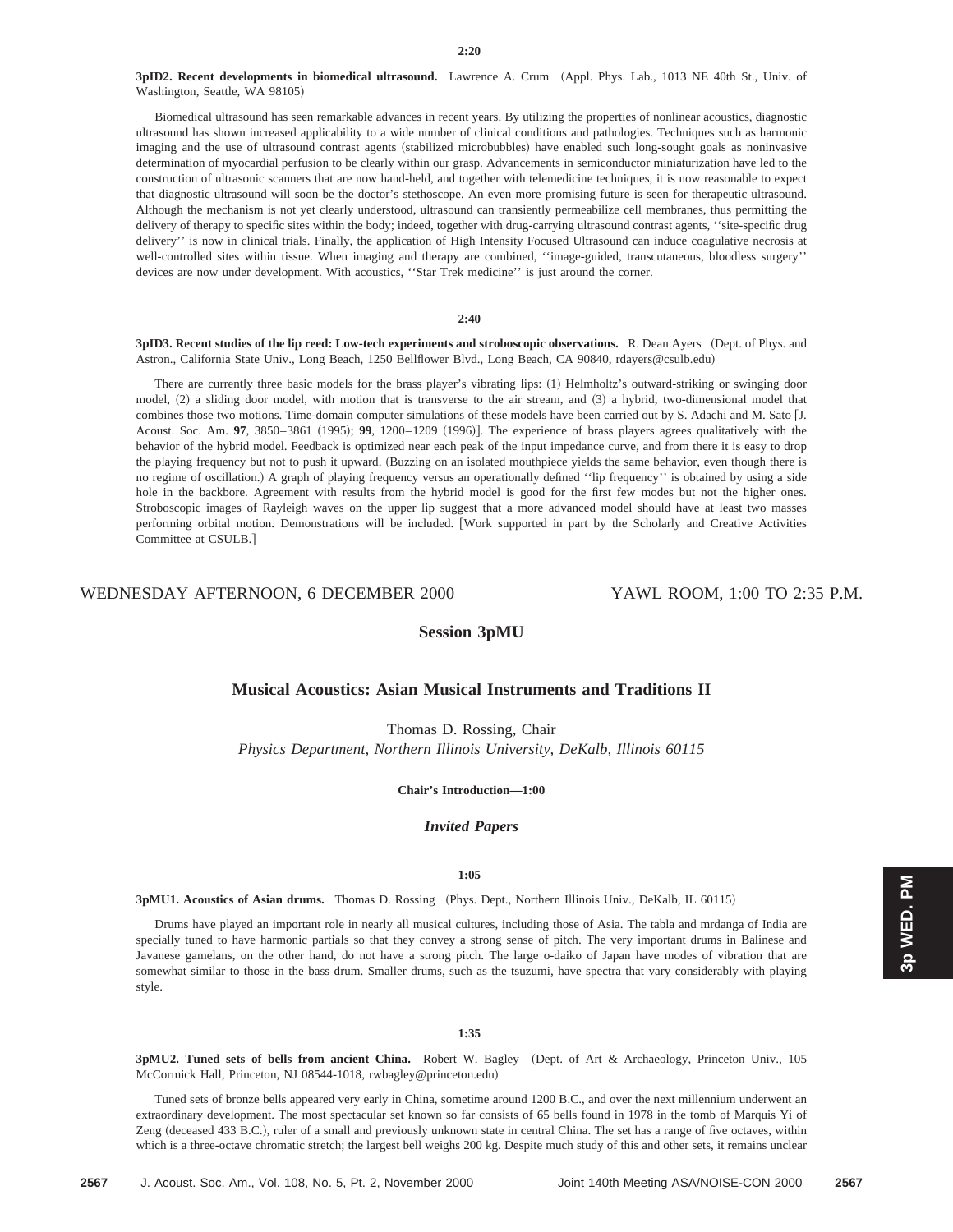how tuned sets were designed and cast; it has not been possible to deduce a scaling rule from measurements of bells. Invoking both archaeological evidence and musical considerations, a hypothesis will be presented to suggest how tuned sets might have been invented and elaborated.

**2:05**

3pMU3. Sounds of ancient Korean bells. Yang-Hann Kim (Ctr. for Noise and Vib. Control (NOVIC), Dept. of Mech. Eng., KAIST, 373-1 Science Town, Taejon-shi, Korea)

This paper reviews the sounds of bells cast during the Shilla Dynasty. One unique characteristic of Korean bells is that they create beats. The beats of various ancient bells are summarized and analyzed with regard to mass, and other geometrical dimensions. Other interesting and unique features of the old Korean bells are that they have sound pipes on top and hollows below the bells. The types of pipes and hollows are also studied and reported. In fact, the pipe is a high-pass filter so that it dissipates high-frequency sound as fast as it can, and the hollow is a resonator that can somehow sustain a beating sound. Bells cast during the Shilla and Korea Dynasty and their sound characteristics are investigated and summarized.

# WEDNESDAY AFTERNOON, 6 DECEMBER 2000 CALIFORNIA SALON 3, 2:00 TO 3:05 P.M.

# **Session 3pNS**

# **Noise and Archives and History: Acoustical Society's Role in Noise Control**

Tor S. D. Kihlman, Chair

*Applied Acoustics, Chalmers University of Technology, Goteborg S-412 96, Sweden*

**Chair's Introduction—2:00**

# *Invited Paper*

# **2:05**

**3pNSa1. The Acoustical Society of America's historical contributions to noise and its control.** Leo L. Beranek ~975 Memorial Dr., Ste. 804, Cambridge, MA 02138-5755, beranekleo@mediaone.net) and William W. Lang (29 Hornbeck Ridge, Poughkeepsie, NY 12603-4205)

The Society's contributions to noise and its control, a subfield of the broad subject of acoustics, have been significant and constant over the years since the first noise paper was presented at the Society's first meeting in 1929. The major contributions are considered in an historical context—during the period before World War II when the Society first produced national standards for instrumentation used for noise measurement, during the War and the Postwar Era when there was considerable government support for airborne acoustics research, during the 1950s when *Noise Control* magazine was published, followed by the 1960s and the later years of the 20th Century. Of the ASA members expressing interest in the 13 different subfields of acoustics, the number concerned with noise is near the top of the list. But ASA is no longer alone. Nearly a dozen other professional organizations in the U.S.A. have groups that are involved with noise and its control. Over the past three-quarters of a century, ASA has played a leadership role in developing the subfield of acoustics focused on noise control, and in producing a broad range of American National Standards on noise and vibration. In the future, ASA must take concrete, positive steps to retain its position of leadership.

## A NOTE ABOUT THE ASA HISTORY LECTURE SERIES

In 1997, the ASA Committee on Archives and History conceived a plan for a series of invited lectures on each of the technical areas of the Society which would memorialize the significant achievements and milestones of each of its twelve technical committees and one interdisciplinary technical group during the first three quarters of the Society's first century.

With the cooperation of the technical committees, distinguished individuals are selected to review the history of their particular technical speciality and present a lecture which shows how that activity has developed and has contributed to the Society at large and to the broad field of acoustics as well. At the meetings in Columbus, Ohio and Atlanta, Georgia, the first four History Lectures were presented: Gabriel Weinreich on Musical Acoustics, Robert Beyer and David Blackstock on Physical Acoustics, Stanley Ehrlich on Engineering Acoustics and Ewart Wetherill on Architectural Acoustics. At each subsequent meeting two additional lectures will be scheduled including those in Noise and Speech Communication at this meeting in Newport Beach.

The invited lecturers have been asked to prepare a written manuscript of their lectures which will be published in a commemorative book for the 75th Anniversary of the Society to be celebrated in 2004. The Archives and History Committee and the individual technical committees/group welcome comments and suggestions on both the History Lecture Series and on the proposed ASA Diamond Anniversary Book. Volunteers to assist the committees would be most welcome too. Contact Henry Bass, Chair, Committee on Archives and History, pabass@sunset.backbone.olemiss.edu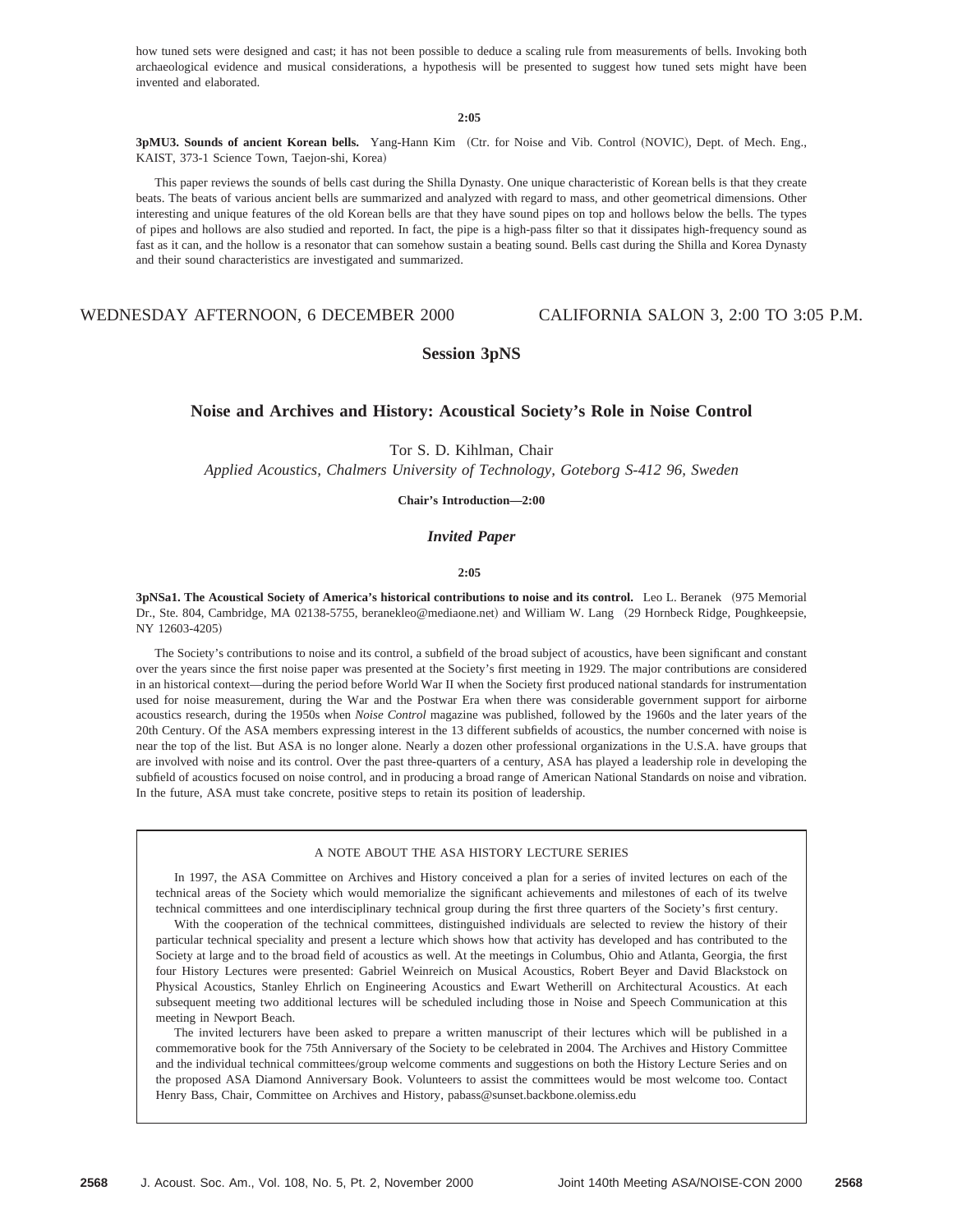# **Session 3pPA**

# **Physical Acoustics: Thermoacoustics II**

Larry A. Wilen, Chair

*Department of Physics and Astronomy, Ohio University, Clippinger Laboratories, Athens, Ohio 45701-0882*

**Chair's Introduction—1:40**

# *Contributed Papers*

**1:45**

**3pPA1. Time-averaged pressure drop produced by an abrupt change in a resonator's cross section.** A. Doller, Anthony A. Atchley, and Roger Waxler (Grad. Prog. in Acoust., The Penn State Univ., State College, PA 16804, aatchley@psu.edu)

The behavior of steady, incompressible flows through constrictions, expansions, bends, and branches in pipes is very well documented and commonly used to design fluid handling systems over a wide range of Reynolds numbers, surface roughness, etc. However, the state of knowledge of high-amplitude acoustic flows in similar structures is much less mature, as demonstrated by recent developments in thermoacoustic devices [S. Backhaus and G. W. Swift, J. Acoust. Soc. Am. 107, 3148-3166  $(2000)$ ]. The research presented here, motivated by this lack of understanding, focuses on the nature of predominately reactive, high-amplitude acoustic fields in the vicinity of changes in resonator cross section. Oberststyle resonators  $[H.$  Oberst, Akust. Z.  $5$ ,  $27-38$   $(1940)$ , consisting of two sections of straight brass pipe of different diameters and joined through either step-like or conical couplers, were constructed. The resonators are driven by a graphite piston at one end, and rigidly terminated at the other. The acoustic pressure is measured at four locations along the resonator. Of particular interest is the time-averaged pressure drop across the coupler section. Measurements of this pressure drop are reported as functions of drive amplitude for the different coupling configurations. [Work supported by the Office of Naval Research.]

## **2:00**

**3pPA2. Practical considerations for the design and construction of an acoustic dynamometer.** Robert W. M. Smith, John F. Heake, and Steven L. Garrett (Penn State Appl. Res. Lab, P.O. Box 30, State College, PA 16804)

An instrumented, variable acoustic load of the type described by Fusco [Fusco *et al.*, J. Acoust. Soc. Am. 91(4), 2229–2235 (1992)] and Gardner [D. L. Gardner and G. W. Swift, Cryogenics  $37(2)$ ,  $117-121$  (1997)] has been implemented for the testing of high power (greater than 1.5 kW) electrodynamic loudspeakers for thermoacoustic refrigerator applications. The load serves to facilitate performance measurements for these loudspeakers under various operating conditions, a role analogous to a dynamometer in conventional rotating machinery. Attached to a primary acoustic resonator, the acoustic dynamometer consists of a 2-in angle globe valve and other flow constrictions connected to an acoustic compliance. The design of these flow restrictions employed the acoustic ''minor loss'' model developed by Swift et al. [Swift et al., J. Acoust. Soc. Am. 105, 711-723 (1999)]. Measurements of the dynamometer performance agreed with the calculated acoustic impedance to within 16%. At powers exceeding 1 kW, agreement between the acoustic load dissipation and other measurements of loudspeaker power agree to within 3%. To illustrate the utility of an acoustic dynamometer, a brief summary of measurements on two moving-magnet loudspeakers will be presented. [Work supported by ONR.]

**3pPA3. Wet-walled thermoacoustics.** William V. Slaton and Richard Raspet (Dept. of Phys. and Astron. and The Natl. Ctr. for Physical Acoust., Univ. of Mississippi, University, MS 38677, wmslaton@meta3.net)

**2:15**

An analytic solution of sound propagation in wet-walled tubes with a temperature gradient will be presented. The tube contains an inert gasvapor mixture with a thin layer of condensed vapor coating the tube wall. The vapor phase condenses and evaporates from this layer during an acoustic cycle. This phased evaporation and condensation modifies traditional energy density and wave number equations. It is found that mass and heat transport act in parallel thereby increasing the acoustic energy density for proper choice of gas mixtures. This increase in energy density due to inert gas-vapor working fluids can be quite large and even dominate the traditional thermal transport contribution. The use of phased evaporation-condensation in gas mixtures provides a path to higher energy density in thermoacoustic systems. The effects on sound propagation, energy density, and efficiency due to the presence of an inert gas-vapor working fluid in tubes with wet walls will be discussed. [Work supported by the Office of Naval Research.]

#### **2:30**

**3pPA4. Torsionally resonant toroidal standing-wave resonator.** Scott R. Diehl, Steven L. Garrett (Grad. Prog. in Acoust., Penn State Univ., P.O. Box 30, State College, PA 16804), Milo Friesen, Roy L. Kessinger, Jr., Paul Receveur, and Leonard Schrank (Lynx Motion Technol. Corp., New Albany, IN 47151-0408!

A toroidal resonator with a rigid barrier can be used to generate highamplitude standing waves if the resonator is oscillated in a torsional mode about its central axis [S. Garrett, US Pat. No. 5,953,921 (Sept. 21, 1999)]. In the following, a 2-1/2-in diameter schedule-40 steel pipe is bent into a 13-in radius torus to form the resonator. The torus is then deformed along its cross section to detune harmonic overtones and suppress shock wave formation. The torsional drive force is provided by rigidly attaching the resonator to the housing of a modified Lynx Model T468 Direct-Drive Servo Motor [Kessinger et al., US Pat. No. 5,744,896 (April 28, 1998)]. The resonator/motor housing and shaft/rotor assemblies are made into a mechanical 2-DOF torsional oscillator by coupling their moments-ofinertia through an elastic restoring force. The torsional restoring force is provided by a quartet of semi-cylindrical stainless steel (17-7 PH) springs mounted between the resonator/housing and shaft/rotor assemblies. Measurements of modal anharmonicity and peak acoustic pressures at resonance will be reported and compared to DeltaE model results. [Work supported by the Office of Naval Research.

#### **2:45**

**3pPA5. Nostack thermoacoustics.** Ray Scott Wakeland and Robert M. Keolian (Grad. Prog. in Acoust., Penn State Univ., P.O. Box 30, State College, PA 16804, wakeland@psu.edu)

The ''stack'' used in conventional standing-wave thermoacoustics depends on intrinsic thermodynamic irreversibilities for its operation. One approach to increasing efficiency is to eliminate the stack, retaining a small gap between heat exchangers in a standing wave. While a ''nos**3p WED. PM**

3p WED. PM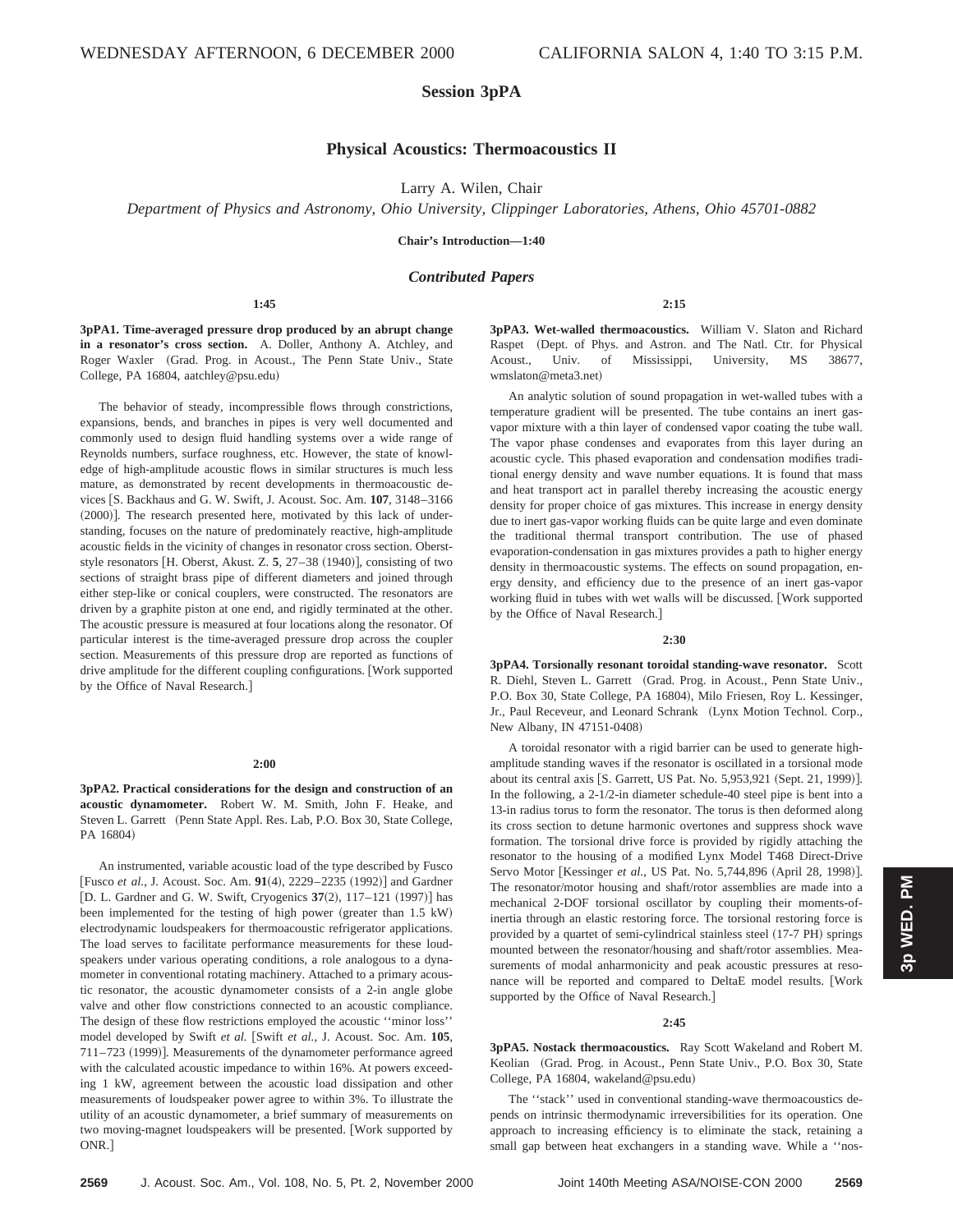tack'' device has a temperature span that is limited by the achievable pressure amplitude, it is expected to have greatly increased thermodynamic efficiency compared to a stack-based device with the same power and operating temperatures. Losses associated with flow through the heat exchangers, however, are expected to be higher in a nostack device. The standard theory of low-amplitude thermoacoustics does not apply to nostack devices, where the displacement amplitude is larger than the heat exchangers and the gap. As an alternative, an idealized thermodynamic model of nostack is combined with separate calculations of conduction loss and flow losses, including so-called ''minor losses'' arising from sudden changes in cross-sectional flow area. The results suggest that by positioning the heat exchangers very close to a pressure antinode to reduce flow velocity, efficiencies similar to Stirling-like thermoacoustic devices might be achieved with the nostack idea. [Work supported by the Office of Naval Research and the Pennsylvania Space Grant Consortium.#

#### **3:00**

**3pPA6. Alternative-geometry traveling-wave thermoacoustic devices.** Larry Wilen and Gabriela Petculescu (Dept. of Phys. and Astron., Clippinger Lab, Ohio Univ., Athens, OH 45701, wilen@helios.phy.ohiou.edu)

Ceperley has discussed the idea that an acoustic traveling wave passing through a regenerator executes a Stirling cycle [P. H. Ceperley, J. Acoust. Soc. Am. 77, 1239-1244 (1985)]. He also emphasized that for an acoustic Stirling device to be useful, the impedance must be high or else viscous losses will dominate. Backhaus and Swift recently found a way to produce a useful device with high impedance and traveling wave phasing using a toroidal geometry [S. Backhaus and G. W. Swift, J. Acoust. Soc. Am. 107, 3148-3166 (2000)]. We will discuss possible ways to realize these conditions with alternative geometries, and we will present some preliminary results for a refrigerator employing one such configuration. [Work funded by the Office of Naval Research.]

# WEDNESDAY AFTERNOON, 6 DECEMBER 2000 CATAMARAN/TRIMARAN ROOMS, 1:00 TO 3:00 P.M.

# **Session 3pPP**

# **Psychological and Physiological Acoustics: Potpourri (Poster Session)**

Thomas Z. Strybel, Chair

*Psychology Department, California State University at Long Beach, 1250 Bellflower Boulevard, Long Beach, California 90840*

# *Contributed Papers*

All posters will be on display from 1:00 p.m. to 3:00 p.m. To allow contributors an opportunity to see other posters, contributors of odd-numbered papers will be at their posters from 1:00 p.m. to 2:00 p.m. and contributors of even-numbered papers will be at their posters from 2:00 p.m. to 3:00 p.m.

**3pPP1. Effects of basilar membrane roughness and nonlinearity on** stimulus frequency otoacoustic emissions. Carrick L. Talmadge (Natl. Ctr. for Physical Acoust., Univ. of Mississippi, University, MS 38677) and Arnold Tubis (Purdue Univ., West Lafayette, IN 47907)

Stimulus frequency otoacoustic emissions (SFOAEs) may be evoked via basilar membrane (BM) nonlinearity, BM roughness (random inhomogeneities), or a combination of these properties. Emissions generated by BM nonlinearity alone have phase gradients that are too small to account for the observed emission fine structure  $[e.g.,$  Shera and Guinan  $(1999)$ . Linear reflection via BM roughness can account for the main phase characteristics of the emissions [e.g., Shera and Zweig (1993); Talmadge et al.  $(1995)$ ]. It is shown theoretically that, contrary to what is expected from naive considerations concerning phase derivatives and group delays, the physical time delays associated with both emission mechanisms are approximately equal to the round-trip cochlear wave travel time from the cochlear base to the tonotopic place for the stimulus frequency. A theoretical framework is presented for describing the combined effects of roughness and nonlinearity on the emission fine structure. For the case of cochlear roughness and a weak nonlinearity, it is shown that in some instances, the nonlinearity can significantly modify the level and phase behaviors of the fine structure and actually enhance the fine structure patterns. The implications of these results for the stimulus level dependence of SFOAE fine structure are also explored.

**3pPP2. Hydrodynamics of otoacoustic emissions.** Taha Jaffer and Hans Kunov (Inst. for Biomaterials and Biomed. Eng., Univ. of Toronto, 4 Taddlecreek Rd., Toronto, ON L4J 2X7, Canada, taha@ibme.utoronto.ca)

In this paper, a novel boundary condition for the classical cochlear model will be outlined that allows the realistic simulation of tone-burst transiently evoked otoacoustic emissions (TEOAEs). OAEs are sounds that are emitted from the inner ear and have been related to hearing function. Classical cochlear models suffer from an inability to realistically simulate OAEs because of the simplistic treatment of the hydrodynamics at the interface between the oval window, stapes, and cochlear fluid. In the classical cochlear model, there are two boundary conditions; the first describes the helicotrema, and the second details how fluid is displaced by the oval window in response to sound entering the ear. In this model, OAE production cannot be simulated because once the stimulating sound is stopped, the oval window is immobile and incapable of transmitting acoustical energy back out of the inner ear. In this paper, this boundary condition will be reconsidered in light of the additional fluid displacement caused by the movement of the cochlear partition. The addition of this boundary condition yields realistic simulations of tone-burst OAEs, both in time evolution and frequency content.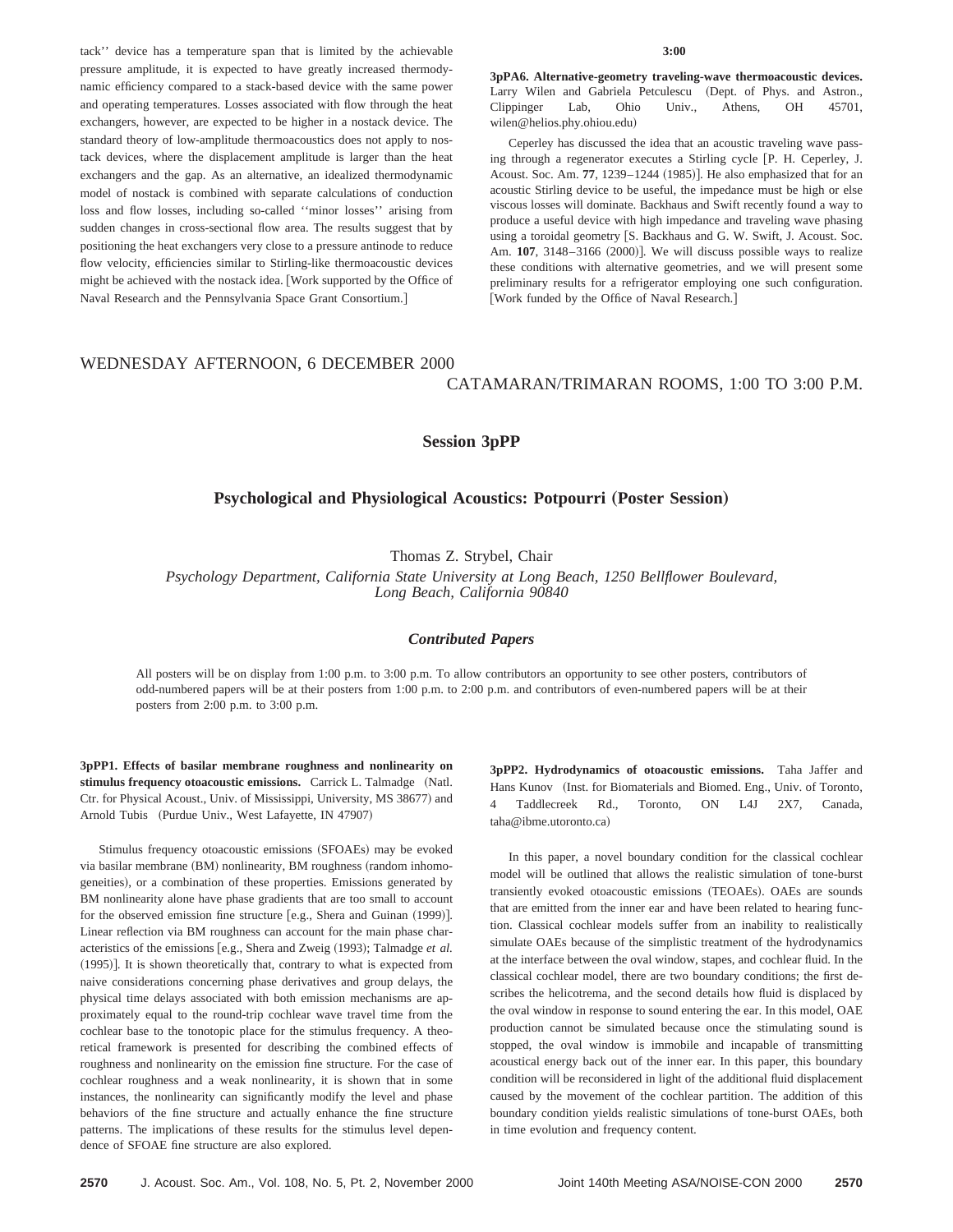**3pPP3. Modulated otoacoustic emissions reveal features of the human cochlear impedance at low frequencies.** Torsten Marquardt (Dept. of Physiol., Univ. College London, Gower St., London WC1E6BT, UK, torsten.marquardt@ucl.ac.uk), Johannes Hensel, Guenther Scholz, and Dieter Mrowinski (Virchow Hospital, Augustenburger Platz 1, 13353 Berlin, Germany)

Basilar membrane (BM) displacement by loud low-frequency (LF) tones periodically alters the level of distortion-product otoacoustic emissions (DPOAEs) as a function of the phase of the modulating LF tone. For three human subjects the level of a modulating LF tone  $(15-320 \text{ Hz})$  was adjusted to maintain a constant DPOAE-modulation depth, indicating a constant periodic LF BM displacement. The resulting modulation LF-tone levels match the iso-loudness contours (ISO/R226) except for an antiresonance centered at about 55 Hz. Here, an increase in level of approximately 5 dB above the iso-loudness contour is required to maintain constant periodic LF BM displacement. The antiresonance separates two distinct regions of the cochlear impedance: a slope of 12 dB/octave at frequencies below 55 Hz suggests a mass-controlled impedance resulting from perilymph flow through the helicotrema; a slope of 6 dB/octave above 55 Hz suggests the existence of a traveling wave with resistive impedance. Psychophysical threshold experiments did not show the antiresonance. Antiresonances have been observed previously in animal experiments using cochlear microphonics or perilymph pressure measurements to estimate BM displacement. Modulated DPOAEs are a noninvasive method to investigate the BM movement at low frequencies.

**3pPP4. Effect of tonal duration on auditory evoked potentials as a** function of age. Jodi Ostroff, Kelly McDonald, Claude Alain (Rotman Res. Inst., Baycrest Ctr. for Geriatric Care, Univ. of Toronto, 3560 Bathurst St., Toronto, ON M6A 2E1, Canada), and Bruce Schneider (Univ. of Toronto, Mississauga, ON L5L 1C6, Canada)

Behavioral research has shown that temporal resolution decreases with age as evidenced by higher-gap-detection thresholds in older versus young adults with normal hearing. In the present study, we examined the neural correlates of the temporal resolution function in young, middle aged, and older subjects, using a brief Gaussian-shaped 2-kHz tone that increased by 2 ms in separate trial blocks. All stimuli elicited a negative potential that peaked at about 100-ms poststimulus (N1). The N1 amplitude increased linearly with increases in tonal duration. The growth function of the N1 amplitude was similar across the three age groups, although the slope of the function in older adults was shallower. Results suggest that the N1 response can resolve temporal information on the order of 2 ms. This electrophysiologic threshold parallels behavioral findings. The slower growth function of the N1 response in older adults may reflect a deficit in temporal processing. [Work supported by the Medical Research Council of Canada.]

**3pPP5. The form of the expansive nonlinearity in cochlear implant** stimulation. Monita Chatterjee (Dept. of Auditory Implants and Percept., House Ear Inst., 2100 W. Third St., Los Angeles, CA 90057)

In electrical stimulation with cochlear implants, loudness grows as an expansive function of stimulus amplitude. The mathematical form of the nonlinearity is difficult to discern, primarily because of the limited current range over which measurements can be made without reaching uncomfortably loud sensations. Both power and exponential functions appear to fit measured loudness estimates reasonably well over the dynamic range. For a given pulse train, increasing the pulse phase duration (*D*) and/or the separation between active and return electrodes in the cochlear (*M*) results in increased loudness. Power function fits to the loudness functions show that while the exponent of the power function is insensitive to these stimulus parameters, the multiplicative constant is not. In contrast, the best fitting exponential functions show systematic changes in the exponent with changing *M* and *D*. The two kinds of functions also yield different predictions for the level-dependence of modulation sensitivity. When the nonlinearity is a power function (as in normal hearing), modulation sensitivity is predicted to show negligible dependence on level; when the nonlinearity is exponential, a strong level-dependence is predicted. In cochlear implant listeners, modulation sensitivity is strongly leveldependent, tipping the balance in favor of an exponential nonlinearity. [Work supported by NIDCD.]

**3pPP6. Speech recognition under conditions of frequency-place** expansion and compression. Deniz Baskent (Dept. of Biomed. Eng., Univ. of Southern California, Los Angeles, CA 90089) and Robert Shannon (House Ear Inst., Los Angeles, CA 90057)

The mapping of frequency information onto the correct cochlear place is critical for speech recognition. In cochlear implants, the cochlear tonotopic range represented by the electrode array is smaller than the acoustic frequency range used in the speech processor. While this condition utilizes a wide range of speech frequency information, it results in a compression of the tonotopic pattern of speech information delivered to the brain. An alternative approach is to take the core frequency range necessary for speech and expand its representation in the cochlea, like an ''acoustic fovea.'' This study examined the effect of linear frequency-place compression and expansion on speech intelligibility for various cochlear locations and number of spectral channels. These conditions were presented to normal-hearing listeners using a noise band vocoder. The cochlear tonotopic range was held constant by employing the same carrier bands for each condition, while the frequency range of the analysis bands was changed. For each condition, the result was compared to that of the perfect tonotopic match, where the carrier and the analysis bands were perfectly matched. Speech recognition in frequency-place expansion and compression was always equal to or poorer than the matched condition. [Work supported by NIDCD.]

**3pPP7. Horizontal and vertical minimum audible angle: Effects of stimulus onset asynchrony and azimuth.** Thomas Z. Strybel, Eishi Adachi, and Simon Jeon (Dept. of Psych., California State Univ., Long Beach, Long Beach, CA 90840)

The effects of stimulus onset asynchrony (SOA, the onset-onset time difference) on the minimum audible angle (MAA) were measured for horizontal and vertical orientations and two azimuth locations. Each participant was tested in 16 conditions created by all combinations of four  $SOAs (25, 50, 100, and 400, ms)$ , two orientations (horizontal and vertical), and two azimuth locations (0 and 90 deg). MAAs were measured with an adaptive procedure. The stimulus was high pass noise with a lower frequency cutoff of 4 kHz and amplitude of 55 dB A-weighted. The burst duration was 50 ms with a rise/decay time of less than 1 ms. As expected, horizontal MAAs were lowest at 0 deg and increased substantially at 90 deg; vertical MAAs were only minimally affected by azimuth. The effect of SOA was similar for both orientations and azimuths. In all conditions, the MAA decreased exponentially with SOA. The slope of the horizontal function at 0 deg was slightly steeper than the slopes of the remaining conditions.

**3pPP8. Objective discrimination of extensity: Concurrent versus** successive sound sources. Prisilia Tirtabudi and David Perrott (Dept. of Psych., California State Univ., Los Angeles, 5151 State University Dr., Los Angeles, CA 90032, tirtabudi@hotmail.com)

This study compared human ability in processing and detecting concurrent versus successive sound stimuli and the degrees of angular separation between sources. Bursts of broadband white noise at 85 dB (SPL) were presented with duration of either 1000, 300, 100, 30, or 10 ms. Angles between speakers for each duration time were at 4.5°, 9.0°, 18°, 27°, and 36°. Two pairs of bursts were presented at a time, either simultaneously or sequentially. Participants were to discriminate whether the first pair of bursts had a larger angular separation between sources than the second pair. Listeners' performance were almost similar between concur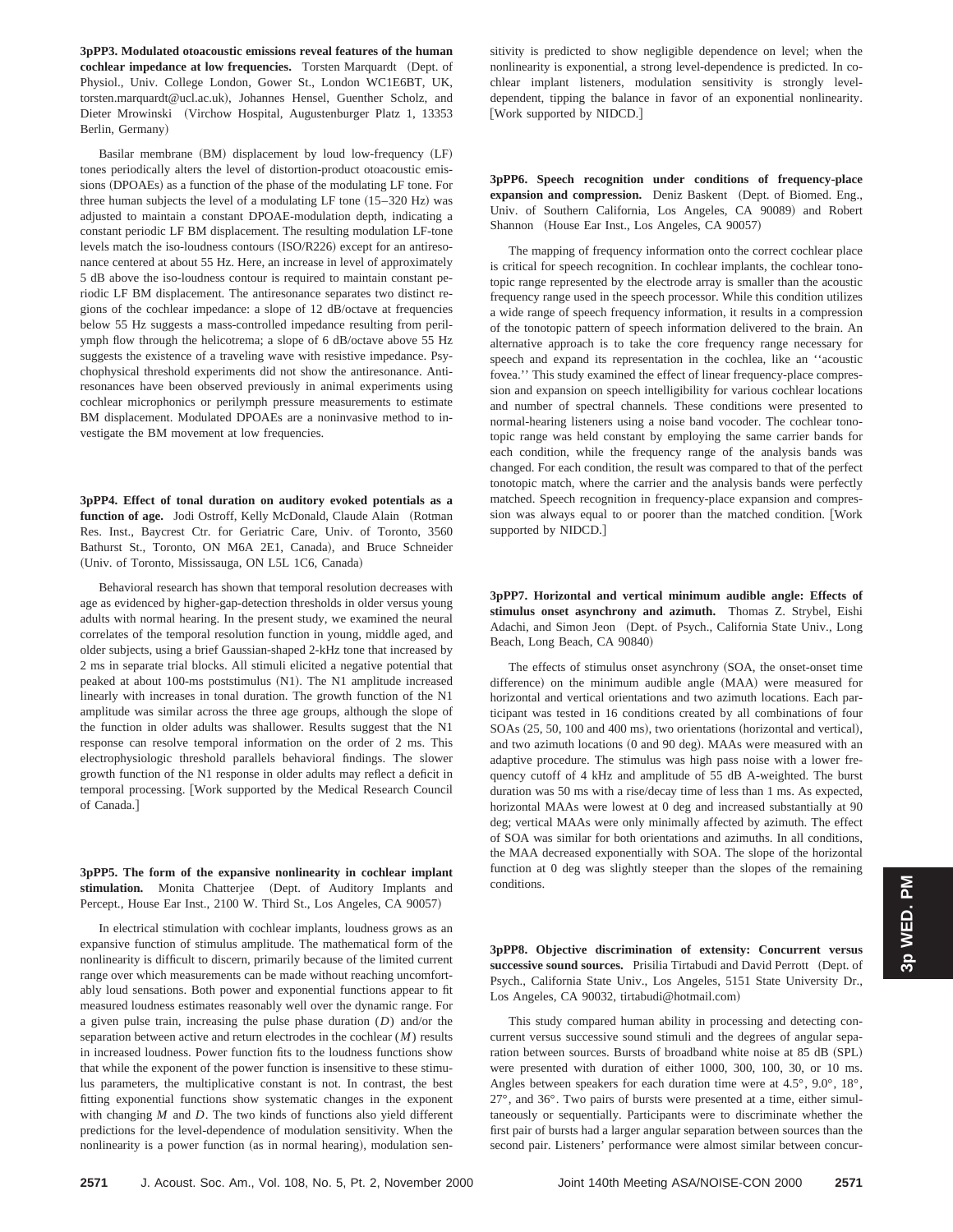rent versus successive stimuli when the durations were 1000, 300, and 100 ms. However, as the duration of the stimuli dropped to 30 and 10 ms, so did the performance in the concurrent condition. In addition, as the angles between the two speakers grew farther apart in both conditions, the degrees of jnd (MAA) were also increasing. Results will be discussed in terms of the auditory system's ability to resolve spatially distributed sources that are set off either concurrently or sequentially.

**3pPP9. Psychophysical tuning curves and filter shapes sharpen over** time. Jennifer L. Repovsch and Sid P. Bacon (Psychoacoustics Lab., Dept. of Speech and Hearing Sci., Arizona State Univ., P.O. Box 87-1908, Tempe, AZ 85287-1908, spb@asu.edu)

Psychophysical tuning curves (PTCs) measured in simultaneous masking usually sharpen as a short signal is moved from the onset to the temporal center of a longer duration masker. Filter shapes derived from notched-noise maskers have not consistently shown this effect. One possible explanation for this difference is that the PTC paradigm uses a fixed signal level, whereas filter shapes typically have been derived from results where the noise masker was fixed in level. In the present study, PTCs and filter shapes were measured with a signal fixed in level at 10 dB SL. The masker was either a pure tone (PTCs) or a noise with a spectral notch placed symmetrically or asymmetricaly about the 2-kHz signal frequency (filter shapes). The 20-ms signal was presented at the onset or temporal center of the 400-ms masker. For a given signal delay, the PTCs were substantially sharper than the filter shapes. Importantly, however, for all four subjects, the PTCs and the filter shapes sharpened on both the lowand high-frequency sides as the signal moved from the beginning to the temporal center of the masker. This sharpening was considerably greater for the filter shapes. [Work supported by NIDCD.]

**3pPP10.** Up/down asymmetry in FM identification. Michael Gordon and David Poeppel (Dept. of Biol., CEBH, Dept. of Linguist., Cognit. Neurosci. of Lang. Lab., Univ. of Maryland, College Park, MD 20742)

Temporal limits of the human auditory system with regard to identifying the direction of frequency modulation (FM) were investigated: How brief can frequency change be without compromising FM direction identification? Such abilities may relate to processing formant transitions. In a 2AFC paradigm, subjects binaurally heard linear FM sweeps rising or falling in frequency between 1000 and 1500 Hz. Ten FM rates were used for both FM directions. The FM rate was modulated by varying stimulus duration from 5 to 640 ms. Each FM stimulus was presented 20 times, in pseudorandom order, for a total of 400 trials. Subjects  $(n=24)$  identified the direction of frequency change. There was a marked difference between up and downward FMs. For upward FMs, 90% accuracy in direction identification was achieved at a rate as fast as 17 Hz/ms. A considerably slower rate, 3 Hz/ms, was needed for identifying downward FMs with an accuracy of 90%. Humans are better at identifying rapid upward FMs than downward ones. This result is congruous with studies revealing lower thresholds for detecting rapid upward FMs (Collins and Cullen, 1978) and higher magnitude evoked potentials elicited by upward FMs (Maiste and Picton, 1989). [Work supported by Comparative and Evolutionary Biology of Hearing Training Program.]

**3pPP11. Greek bilingual listeners perceive the tritone stimuli differently from speakers of English.** Magdalene H. Chalikia, Angeline M. Norberg (Psych. Dept., Minnesota State Univ., Moorhead, MN 56563), and Lena Paterakis (The American College of Greece, Aghia Paraskevi, Greece)

When listeners are presented with pairs of octave-complex tones related by a tritone interval (a half-octave), they hear the pattern as ascending or descending, according to an individual pitch class template. Deutsch (1991) has claimed that this template may be influenced by language. In order to test this hypothesis, data from Greek bilingual listeners were

collected and compared with data from Texas, California, and the south of England. The results show significant differences in how Greek listeners hear the tritone stimuli, as compared to listeners in the other groups. There is also evidence that the Greek listeners may have developed two different pitch class templates, possibly representing the influence of English and the influence of Greek.

**3pPP12. Listeners in Sweden perceive tritone stimuli in a manner different from that of Americans and similar to that of British** listeners. Magdalene H. Chalikia and Fredrik Leinfelt (Dept. of Psych., Minnesota State Univ., Moorhead, MN 56563)

The tritone stimuli consist of two tones, each of which has octaverelated harmonics. The two tones are separated from each other by a half-octave (a tritone interval). The tones are typically presented successively, and listeners decide whether or not the second tone in the pair is perceived as ascending or descending, relative to the first one. Responses tend to vary across listeners for the same stimuli, and for different stimuli. In this study, participants from Stockholm, Sweden, were presented with such tritone pairs and were asked to determine if they heard each pair as ascending or descending. Deutsch's (1991) hypothesis, that language background may influence the perception of the tritone stimuli, was tested. All participants were speakers of both English and Swedish. Their data were compared to data of English monolinguals tested in Texas, and California, as well as listeners from the south of England. Preliminary results suggest that the overall perception pattern in Sweden differs from that found in Texas and California, but tends to be similar to the perception pattern found with English listeners.

**3pPP13. The perception of tritone stimuli by listeners in the Midwest.** Meredith Haugen and Magdalene H. Chalikia (Psych. Dept., Minnesota State Univ., Moorhead, Moorhead, MN 56563)

The tritone stimuli [Deutsch  $(1986)$ ], consist of two tones, each with octave-related harmonics. The tones are separated from each other by a tritone (half-octave) interval. The tones are presented successively, and listeners decide whether or not the second tone in the pair is perceived as ascending or descending, relative to the first one. Listeners tend to hear the tritone pattern as ascending or descending, according to an individual pitch class template, which Deutsch (1991) claims may be influenced by language or English dialect. Some similarities have been found among people from different areas of the U.S., suggesting a canonical manner of perceiving the tritone stimuli, probably propagated by the media [Ragozzine and Deutsch (1994)]. The present study tested the media exposure hypothesis, by presenting tritone stimuli to listeners who grew up in the Midwest. Results show that Midwesterners show a different perceptual pattern relative to that of listeners from Texas and the south of England, but the same pattern with that heard by listeners from California. Spectral envelope effects were also examined, and suggest that the perceptual patterns found under high and low envelopes are similar to those found for Californians, but different from those found with listeners from Texas.

**3pPP14. Investigation of the influence of visual stimuli on the breakdown of the echo threshold.** Thomas Djelani (Institut fuer Kommunikationsakustik, Ruhr-Universitaet Bochum, 44780 Bochum, Germany)

Audiovisual interaction is already known from the ventriloquism effect @W. R. Thurlow and Ch. E. Jack, Percept. Mot. Skills **36**, 1171–1174 (1973)]. Synchronously presented auditory and visual stimuli are perceptually grouped and localized as one object. The performed experiments aimed to explore a possible influence of visual stimuli on echo suppression. They focused on investigating whether visual stimuli can also cause a breakdown of the echo threshold. One hypothesis is that the breakdown of echo suppression is caused by violations of the listeners' expectations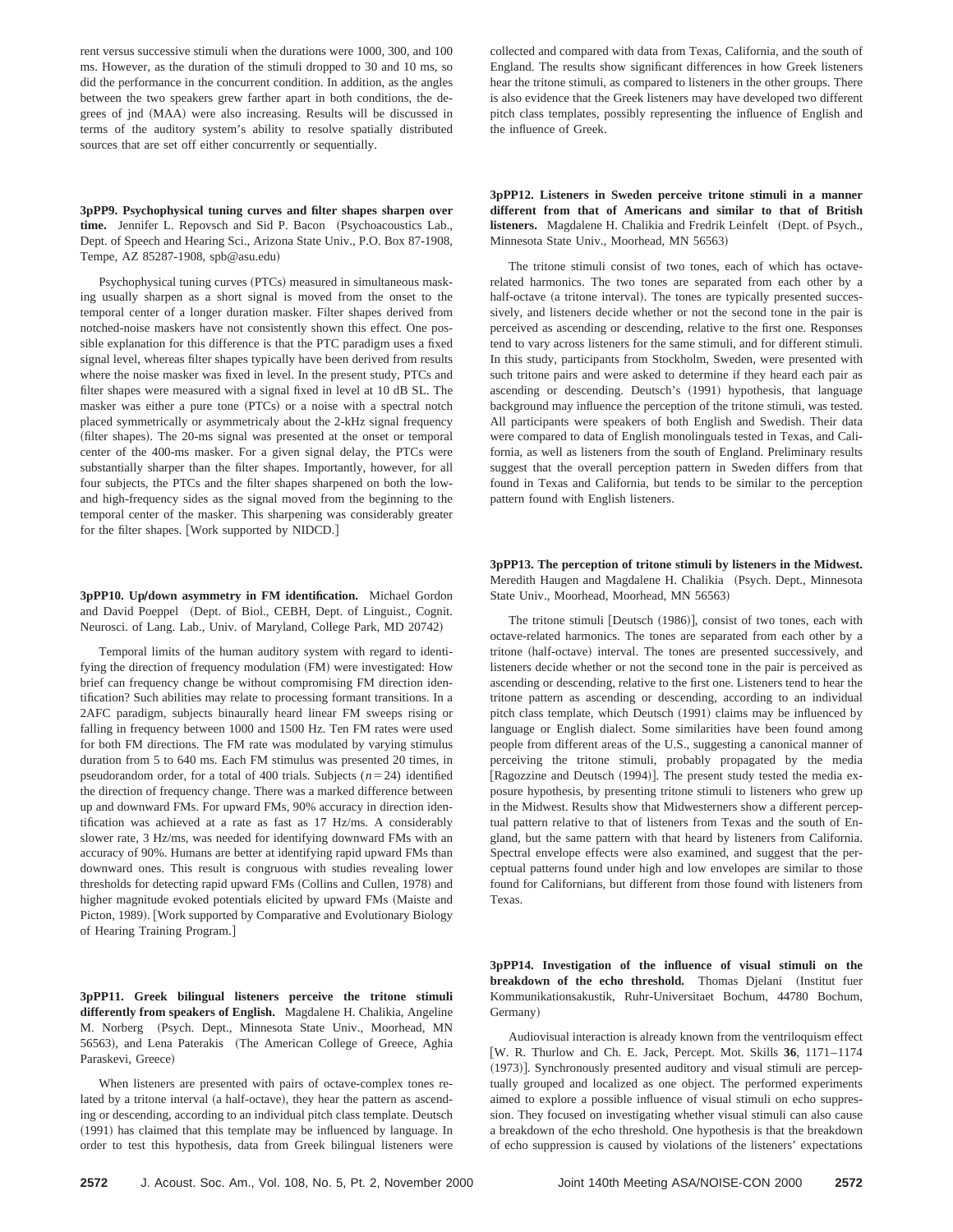concerning the presented scenario. The question is whether this implausibility can be attributed to acoustical reasons. Two different kinds of visual implausibilities were tested by measuring echo threshold with an adaptive paradigm. In the build-up phase of both experiments, visual and auditory parts of the stimuli have been presented from the same direction. In the test phase, the visual stimulus' direction was altered. The main result of the investigations was that both experiments did not provide any evidence of a visually induced breakdown of the echo threshold. This holds true, even if the position of the auditory event corresponding to the direct sound was changed due to the ventriloquism effect by changing the corresponding visual stimulus' direction of incidence.

**3pPP15. Monitoring and localizing simultaneous real-world sounds: Implications for the design of spatial audio displays.** Diane L. Guettler (Dept. of Psych., California State Univ., Long Beach, 1250 Bellflower Blvd., Long Beach, CA 90840), Robert S. Bolia (Air Force Res. Lab., Wright-Patterson Air Force Base), and W. Todd Nelson  $(marchFIRST)$ 

Numerous researchers have investigated the extent to which human listeners are able to localize free-field and virtual acoustic stimuli. Despite the abundance of this research, few studies have focused on the number of sounds a listener is able to localize simultaneously, and even fewer have employed naturally occurring or real-world sounds. Results from these types of experiments may have important implications at the basic research level within the fields of perception and attention, and may also prove useful for guiding the design of spatial audio displays in applied disciplines such as engineering and human factors. In the present study, listeners localized between one and three virtual acoustic stimuli, the positions of which were restricted to the horizontal plane under factorial combinations of seven spatial locations, three set sizes (one, two, or three sources), and three distinct acoustical sounds of a real-world nature (e.g., a crying baby). The paradigm employed required participants to monitor a set of simultaneously presented sounds and localize one specific sound when prompted. Performance was measured in terms of average localization error and percentages of front–back confusions. These results will be discussed in terms of their implication for the design of spatial audio interfaces for complex, multitask environments.

# WEDNESDAY AFTERNOON, 6 DECEMBER 2000 CALIFORNIA SALON 5, 1:30 TO 2:45 P.M.

# **Session 3pSA**

# **Structural Acoustics and Vibration: Acoustic Scattering from Elastic Structures**

J. Gregory McDaniel, Chair

*Department of Aerospace and Mechanical Engineering, Boston University, 110 Cummington Street, Boston, Massachusetts 02537-0339*

# *Contributed Papers*

# **1:30**

**3pSA1. Scattering from a partially filled elastic-shelled sphere.** John A. Fawcett (Defence Res. Establishment Atlantic, P.O. Box 1012, Dartmouth, NS B2Y 3Z7, Canada)

Scattering from spherical scatterers can be analytically formulated in terms of a harmonic series solution. The case of a shelled sphere with an evacuated or filled interior has been particularly well studied. In this paper, the case of a partially filled sphere is considered. A solution for the scattered field is sought in terms of a harmonic Legendre function series. A standard series expansion is used for the shell and the exterior of the sphere. A modified expansion, which satisfies the interface condition within the interior, is used for the inner region. Unlike the standard spherical scattering problem, the system of equations for the various orders (for a fixed azimuthal order) of the Legendre functions are now coupled. Numerical computations are presented for a steel-shelled sphere with various levels of water-fill.

#### **1:45**

**3pSA2. Causal and unique reconstruction of nonminimum reflection phase for a class of submerged structures.** Cory L. Clarke and J. Gregory McDaniel (Dept. of Aerosp. and Mech. Eng., Boston Univ., 110 Cummington St., Boston, MA 02215!

An approach is presented for uniquely determining the phase of an acoustic reflection from an object whose impedance magnitude approximates the acoustic impedance of the surrounding medium. This approximation defines a semiannular region in the complex impedance plane that lies between the rigid and pressure-release limits. When this region is mapped onto the complex reflection coefficient plane, the approximation allows for a wide range of reflection coefficients. A Taylor series expansion for the square of the reflection coefficient magnitude is used to estimate the phase of the reflecting impedance. The causality condition is invoked to recover the magnitude of the impedance from its phase. Once the magnitude and phase of the impedance is known, the complex-valued reflection coefficient algebraically follows regardless of whether or not the reflection coefficient is minimum phase. The approach is useful in experimental situations that only allow the accurate measurement of reflection magnitude and not phase. As an example, the approach is demonstrated on one-dimensional numerical simulations that simulate uncertainty in target location and ambient noise. [Work supported by ONR.]

## **2:00**

**3pSA3. Backscattering by tilted cylindrical shells above the coincidence frequency caused by helical flexural waves.** Florian J. Blonigen and Philip L. Marston (Dept. of Phys., Washington State Univ., Pullman, WA 99164-2814)

Generalized leaky Lamb waves excited by ultrasound incident on cylindrical shells in water produce important backscattering effects. At a certain critical tilt angle, leaky waves launched along the meridian of the cylinder have been shown to lead to large backscattering enhancements [S. F. Morse *et al.*, J. Acoust. Soc. Am. **103**, 785–794 (1998)]. At angles less than the critical tilt, these leaky waves follow helical paths and also make significant contributions. In the present work, experiments using tone bursts were performed on a stainless steel shell to investigate the contributions of  $a_0$  leaky Lamb modes. The tone bursts were of sufficient duration to superpose helical wave bursts of successive circumnavigations, along with the meridional contribution near the critical tilt, to arrive at a steady state backscattering amplitude for the cylinder. This was compared against an approximate numerical partial wave series solution and a ray theory solution as a function of the tilt angle. The data follow the basic shape of the theoretical curves. However, the experimental amplitudes are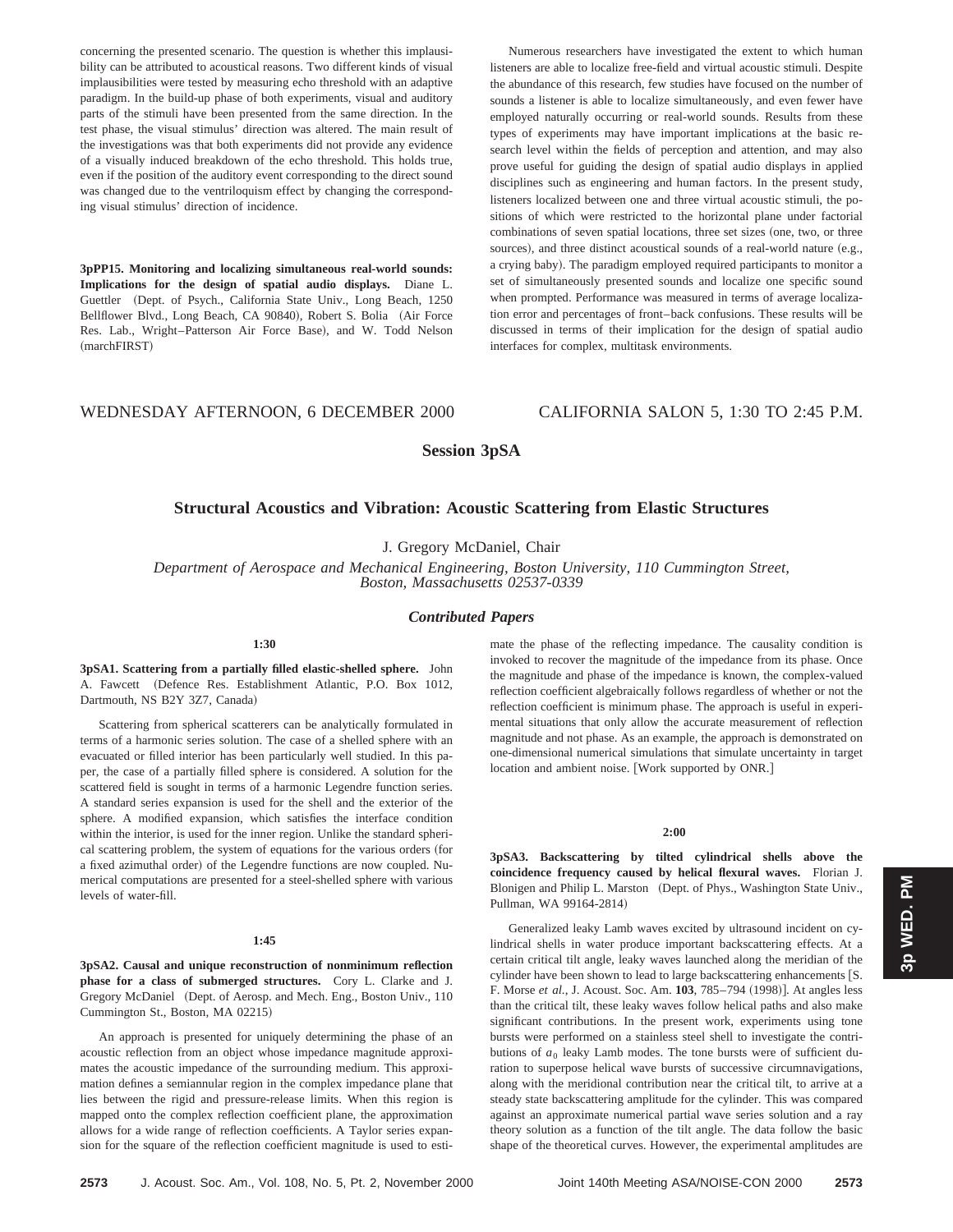more suppressed at higher frequencies resulting from losses due to reflection of leaky waves at the cylinder's end. [Work supported by the Office of Naval Research.]

#### **2:15**

**3pSA4. Acoustic scattering of metallic springs in elastic medium.** Jinmin Zhang (DSO Natl. Labs., 20 Science Park Dr., Singapore 118230), Vijay K. Varadan, and Vasundara V. Varadan (Penn State Univ., State College, PA 16801)

In applications such as ultrasonic immersion testing, damping of flow noise in pipes and ducts and coating of acoustic control surfaces, it is very useful to reduce the reflection of acoustic waves from surfaces. Significant echo reduction can be achieved by addition of an anechoic coating. According to some general design guidelines for a single layer of homogenous coating, a single layer of 15 dB coating must be at least one wavelength thick. For absorbing acoustic waves of low frequencies, inhomogeneities such as metallic fillers, cavities and irregular metallic helices can be introduced into the lossy matrix to substantially enhance the acoustic absorption by acoustic scattering. In this presentation, the acoustic scattering of a single metallic spring embedded in an infinite elastic medium has been investigated using a boundary element formulation. The cross sections of the scattered longitudinal and shear waves have been calculated for various spring sizes, orientations and wave numbers. It will be shown that helical inclusions are more efficient in scattering longitudinal incident waves than spherical inclusions of equal volume. Steel helices are found to be more efficient in converting the incident longitudinal waves into shear waves than helical cavities of equal size.

#### **2:30**

**3pSA5. Lamb waves scattering by inhomogeneities in elastic** waveguides. Natalya S. Gorodetskaya and Victor T. Grinchenko (Inst. of Hydromechanics NAS of Ukraine, 8/4 Zhelabov St., Kiev 252057, Ukraine, vin-igm@gu.kiev.ua)

Different types of conjunctions of elements with various mechanical properties are widely used in engineering practice. Such conjunctions strongly affected the process of acoustic energy transmission in constructions. To study the influence of the physical and geometrical discontinuities in conjunctions on the wave propagation process the composite waveguides have been considered. The method of the boundary problem solution taking into account local singularities of stress is presented. The quantitative data for characteristics of transmitted and reflected waves at the conjunction are given in a wide band of frequencies. At relatively low frequencies the estimations of energy flows by beam model are correct. When the frequency increases, the wave field near conjunction becomes more complicated. As a result the ratio between transmitted and reflected energy becomes a sharply changing function of frequency even in the domain when only one propagating wave exists. This phenomenon is caused by strong excitation of evanescent waves. Excitation of these waves was due to strong mismatch between the form of the incident wave and first transmitted and reflected waves. At the frequency when transmitted energy was minimum the mismatch was maximum. At the same frequency the maximum of normal stresses on the conjunction has been found.

# WEDNESDAY AFTERNOON, 6 DECEMBER 2000 NEWPORT ROOM NORTH, 1:00 TO 3:00 P.M.

# **Session 3pSC**

# **Speech Communication and Signal Processing in Acoustics: Signal Processing for Speech (Poster Session)**

Shrikanth S. Narayanan, Chair

*AT&T Laboratories-Research, 180 Park Avenue, Room D106, Florham Park, New Jersey 07932*

# *Contributed Papers*

All posters will be on display from 1:00 p.m. to 3:00 p.m. To allow contributors an opportunity to see other posters, contributors of odd-numbered papers will be at their posters from 1:00 p.m. to 2:00 p.m. and contributors of even-numbered papers will be at their posters from 2:00 p.m. to 3:00 p.m.

**3pSC1. Intelligibility of aircraft loudspeakers.** Glenn E. Warnaka, Mark E. Warnaka (Future Technologies, LLC 1612 S. Allen St., State College, PA 16801), Peter Mapp (Peter Mapp Assoc., Colchester C03 4JZ, UK), and Bruce Shimizu (C&D Aerosp., 5412 Argosy Dr., Huntington Beach, CA 92649)

Commercial aircraft audio systems provide audible messages including greetings, details of the flight, comments on entertainment, and important safety information. Hence, the speech intelligibility of aircraft audio systems is of great importance. Distributed-mode loudspeakers (DMLs) are known to have wider sound dispersion, especially at higher frequencies, than conventional cone loudspeakers. As aircraft loudspeakers are located relatively close to the passengers, the narrower dispersion and beaming of the high frequencies from conventional cone loudspeakers can cause loss of intelligibility for passengers not on the axis of the loudspeaker and produce uneven sound distribution within the cabin. DMLs have demonstrated intelligibility superior to conventional loudspeakers in other applications such as public address systems. DMLs have other advantages in aircraft installations. They are very lightweight and can even be built into the internal trim, resulting in a nearly zero-weight loudspeaker. Their essentially flat configuration also requires less volume. This paper presents a comparative evaluation of the speech intelligibility of current aircraft loudspeakers and DMLs as determined by the STI (Speech Transmission Index) using the RASTI (Rapid Speech Transmission Index) method in accordance with RTCA document DO-214. Tests were performed under representative conditions and for different seating arrangements.

**3pSC2. Improved speech intelligibility in noise with a single-microphone noise reduction technique.** Michael J. Nilsson, Xiaoling Fang, Robert M. Ghent, Jr., Patrick Murphy, and Victor H. Bray , Jr. (SONIC innovations, 2795 E. Cottonwood Pkwy., Ste. 660, Salt Lake City, UT 84121)

Reception threshold for sentences (RTS) as measured by a modified version of the HINT test [Nilsson *et al.*, J. Acoust. Soc. Am. 95, 1085– 1099 (1984)] were collected on 26 hearing-impaired listeners fit binaurally with digital hearing aids incorporating a nine-channel spectral subtraction technique of single-microphone noise reduction. Thresholds were measured in quiet and noise presented at a zero degree azimuth with the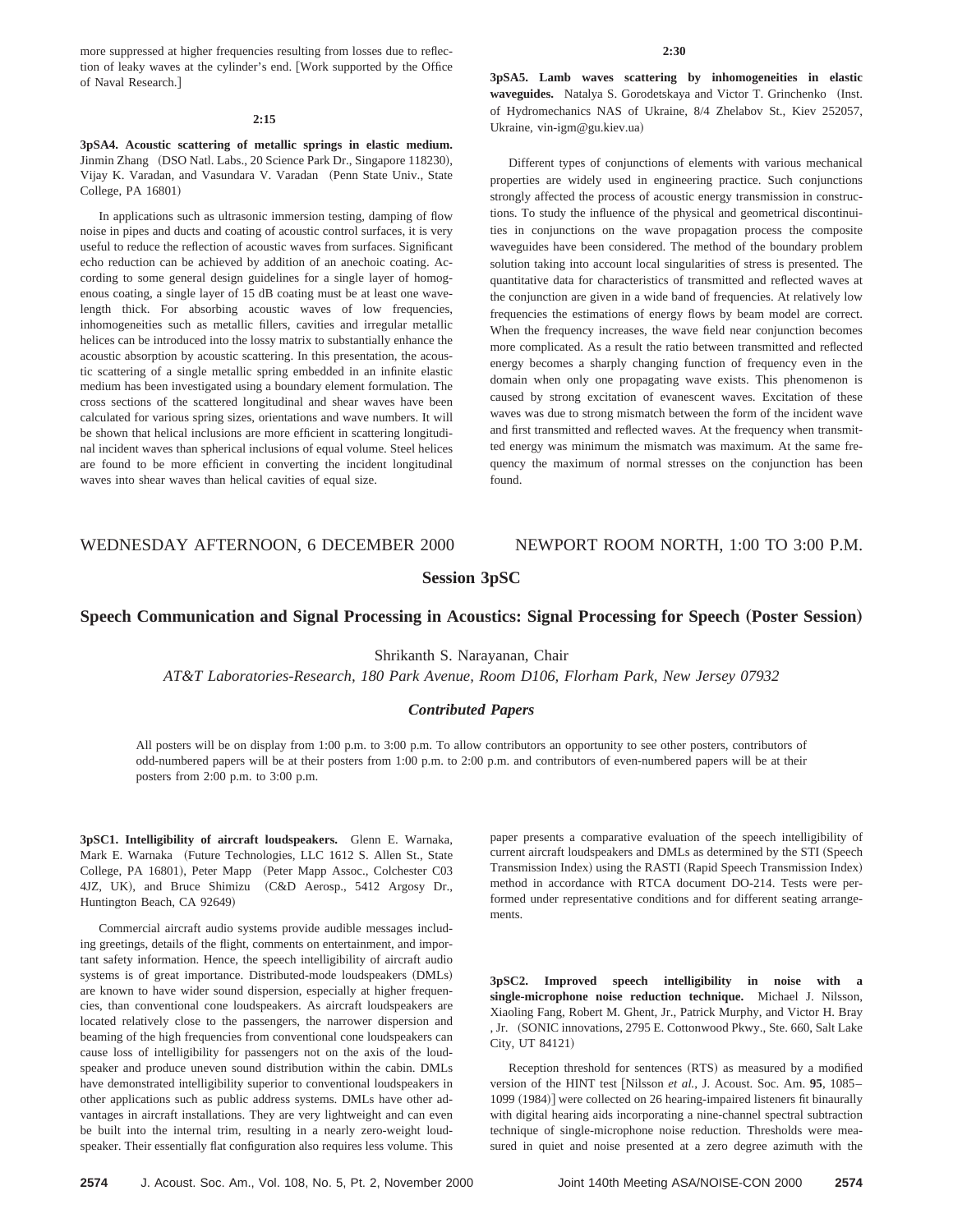subjects listening unaided, aided without noise reduction, and aided with noise reduction and no modification to the gain function when noise reduction was activated. Additional data included soundfield thresholds as a frequency-dependent measure of the impact of the noise reduction algorithm on sensitivity to soft sounds. RTS in quiet reveal a significant effect of noise reduction  $[F(3,69)=46.9, p<0.01]$  with noise reduction increasing RTS 3.4 dB relative to no noise reduction, from 40.4 dB (A) to 43.8 dB (A). RTS in noise reveal a significant effect of noise reduction  $F(3,69) = 18.7$ ,  $p < 0.01$ ] with noise reduction decreasing RTS 1.8 dB relative to no noise reduction, from 0.0 dB S/N to 1.8 dB S/N. Soundfield thresholds reveal a loss of sensitivity mainly in frequencies below 1000 Hz. The noise reduction algorithm will be reviewed and discussed.

**3pSC3. Automatic speech recognition for mobile hand-held devices.** Richard Rose, Shrikanth Narayanan, S. Parthasarathy, Aaron Rosenberg (AT&T Labs-Res., 180 Park Ave., Florham Park, NJ 07932), and Bojana Gajic (Norwegian Univ. of Sci. and Technol., Trondheim, Norway)

The implementation and evaluation of an automatic speech recognition (ASR) based task for a mobile, hand-held device is presented. The use of ASR on mobile devices will make environmental noise, and the design of transducers and compensation algorithms for dealing with noise, critical issues for the success of ASR based services on these devices. A description of the task is provided along with a set of compensation techniques that are used to compensate speaker independent hidden Markov models (HMMs) with respect to environment and transducer variability. Data were collected in a prototype application environment for a form-filling directory access task with speech and pen input and text output (48 subjects in an office environment; 21 in a cafeteria). A technique for combined environment/transducer compensation is presented for this task and is shown to significantly reduce the effects of environmental mismatch. The overall performance degradation was reduced from 41.7% to 10.4% for speech spoken through a far-field microphone in an office environment, and from 79.2% to 39.8% for the same transducer in a noisy cafeteria environment.

**3pSC4. Soft-decision speech signal estimation.** Leonid Krasny (Ericsson, Inc., Development Dr. 7001, Research Triangle Park, NC 27709, euslekr@rtp.ericsson.se)

Speech is often corrupted by background noise which degrades the performance of coding and recognition algorithms. This scenario is especially true in hands-free mobile communications where noise can be generated by the car engine, the road, and wind hitting the windows. It is essential to reduce the noise level without distorting the original speech signal. A well-known technique for solving this problem is spectral subtraction (SS), where the power spectrum of the noise is estimated when speech is absent and used to suppress noise when speech is present. Normally, a voice activity detector (VAD) is used to determine the presence of speech. In the conventional approach, VAD and SS algorithm act independently. Specifically, the speech signal is first detected by the VAD, and once the presence of the speech is detected, the SS algorithm is used to estimate the signal. Although each task can be optimized separately, the resulting algorithm is not optimal. In this paper, we present a novel approach for estimating the speech signal in which the detection and SS tasks are combined optimally. Our approach employs a soft-decision algorithm for detecting and estimating the speech signal, which leads to improved speech quality.

**3pSC5. Time-dependent signal representations that are independent** of sensor calibration. David N. Levin (Dept. of Radiol., Univ. of Chicago, Chicago, IL 60637, d-levin@uchicago.edu)

Suppose that the sensor arrays of two speech recognition systems, Sx and Sy, are calibrated differently so that they have different responses  $(x + y)$ and y) to the same sound. It is difficult for pattern recognition software to handle such variable sensory data. This paper shows how to avoid this problem: each device transforms its sensory data elicited by an evolving sound into the *same* ''canonical'' representation so that it is suitable for analysis by pattern recognition algorithms. Assume that the two systems have previously been exposed to samples of the same collection of sounds. These ''training'' data induce an affine-connected differential geometry on the sound manifold, which the two sensor arrays represent in different coordinate systems  $(x \text{ and } y)$ . Without communicating, the two systems can utilize this geometry to construct the same coordinate-independent (scalar) representation of any time-dependent sound of interest. This methodology is demonstrated by applying it to simulated data from devices with two sensory channels (e.g., for measuring the frequency and amplitude of tones). This approach mimics human perception, which also tends to be constant across systems (individuals) with different sensory distortions, as long as they have been exposed to similar collections of stimuli in the past.

**3pSC6. Crime-detection speaker recognition system.** Igor I. Gorban (Inst. of Math. Machines and Systems, 42 Ave. Acad. Glushkov, Kiev, 03187 Ukraine, gorban@immsp.kiev.ua), Vitalij N. Magera (Police State Res. Ctr. of Crime-Detection Expertise, Kiev, 01024 Ukraine), and Sergey V. Levij (Natl. Tech. Univ. of Ukraine, Kiev, 04055 Ukraine)

Crime-detection automatic speaker verification and identification (CASVI) system oriented to nonprofessional experts was described at the 137th ASA Meeting [I. I. Gorban, N. I. Gorban, and A. V. Klimenko, J. Acoust. Soc. Am. 105, 1353 (1999)]. At the current meeting another speaker recognition system for professional crime-detection experts is presented. It consist of special units, Pentium-type computer, and programs realized speech-processing algorithms in automated and automatic modes. The system gives the possibility to research records made on different tape recorders, to fit tape speed, to decode speech records, to suppress noises, to correct frequency and nonline record distortions, to sort sounds, to measure and calculate different discriminate features, characteristics, and parameters usually used by crime-detection experts in their practical work, to compare the records, to form libraries and archives, and to make reports. The system has a simple and comfortable interface tailor-made for crime-detection expert aims. Police exploiting of the system has shown that utilization of the system raises productivity of expert work sometimes and essentially improves authenticity of phonoscope expertise.

**3pSC7. Thai monophthongs classification using CDHMM.** Ekkarit Maneenoi, Somchai Jitapunkul, Visarut Ahkuputra (Digital Signal Processing Res. Lab., Dept. of Elec. Eng., Faculty of Eng., Chulalongkorn Univ.), and Sudaporn Luksaneeyanawin (Chulalongkorn Univ.)

This paper presents Thai monophthongal vowels recognition. The Thai monophthongs were qualitatively recognized by the 3-state left-to-right continuous density hidden Markov model. The 18 monophthongs are qualitatively 9 different vowels, each of which has two members, short and long. The LPC cepstral coefficients were used and the temporal cepstral derivative was additionally utilized to compare efficiency of the additional feature with the single feature. Qualitative recognition means that short and long vowel pairs were categorized in the same model. Thai polysyllabic words were used in this research. The database consists of 2100 training phonemes from 30 speakers and 1378 testing phonemes from a different group of 20 speakers, respectively. The highest recognition rate of the single feature obtained from 18-order LPC cepstral coefficients is 86.983 percent, while the recognition rate of the 16-order LPC cepstral coefficients plus temporal derivative is 94.580 percent. The results indicate that all the LPC cepstral coefficients associated with temporal derivative have better recognition accuracy than those of LPC cepstral coefficients. It is concluded that the additional temporal derivative can improve recognition rate. The misclassification is analyzed and it is concluded that this resulted from excessively overlapped distributions of vowels in the low- and back vowel groups, respectively.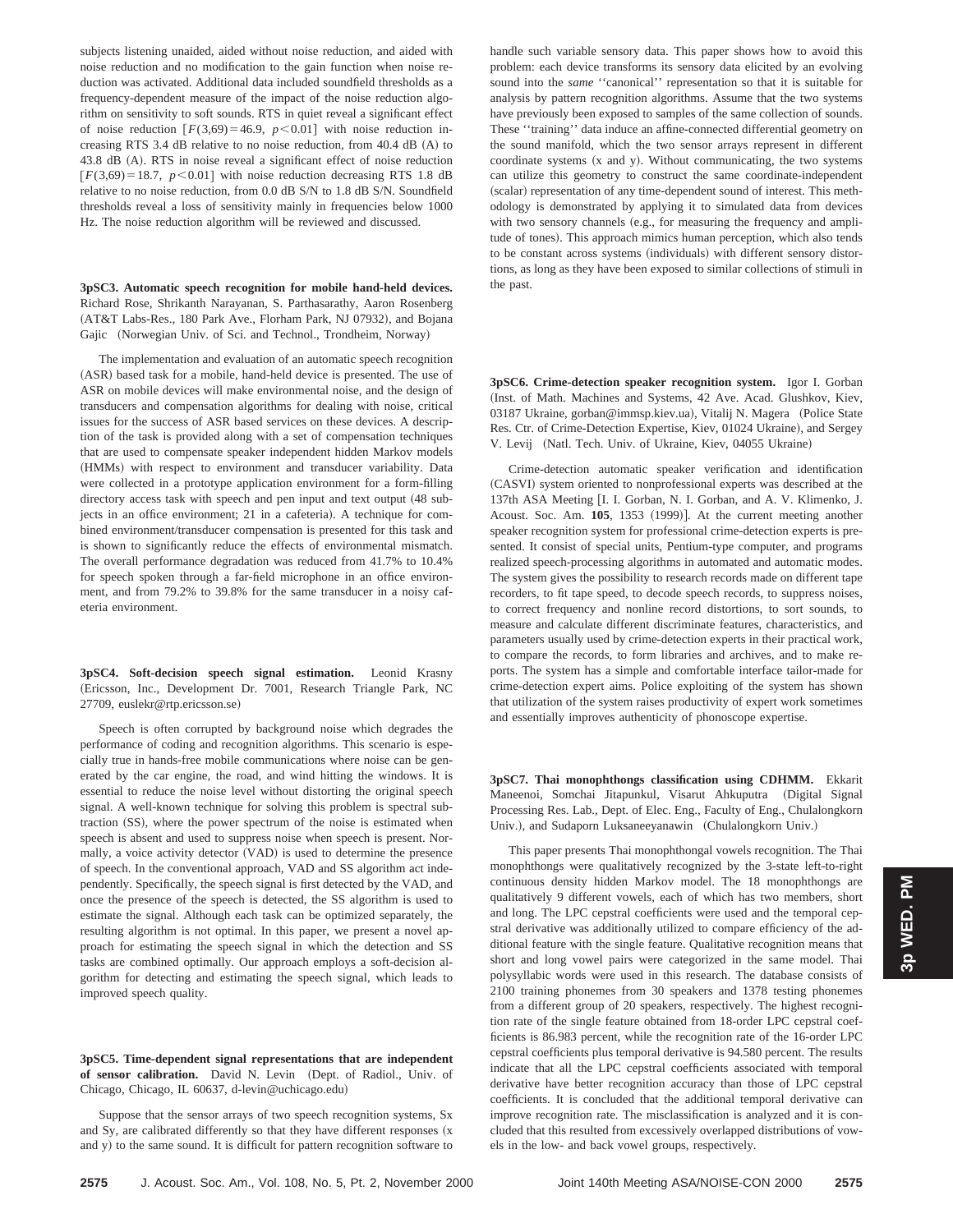**3pSC8. A machine learning technique for evaluating cues to stop** place. Madelaine C. Plauche' (Dept. of Linguist., 1203 Dwinelle Hall, Univ. of California, Berkeley, CA 94720)

This paper is situated in a long line of phonetic studies that seek to determine and qualify the acoustic cues humans use to identify stop place. Acoustic information relevant to the identification of stop place resides in the relative amplitude (Cooper *et al.,* 1952; Ohde *et al.,* 1983) and spectral characteristics of the burst (Blumstein *et al.*, 1979; Stevens, 1999), as well as in formant transitions (Dorman et al., 1996) and voice onset time (Klatt, 1975). Consonant confusion studies suggest that vocalic context is an important factor in the perception of neighboring stops. In the environment of a high front vowel  $(i)$ , for example, cues such as formant transitions and VOT may be neutralized, resulting in a dependence on transient features that are secondary cues in other contexts (Plauche' *et al.,* 1997). The present study estimates the effect of vocalic context on the relative ranking of acoustic cues for stops in CV sequences using a machine learning algorithm (decision trees) that evaluates a database of 1500 (English) CV tokens and their values for the acoustic features: (1) VOT,  $(2)$  energy and power of the burst and release,  $(3)$  spectrum at the burst, and (4) formant transitions into the following vowel.

**3pSC9. Pitch determination by fundamental-harmonic extraction using MUSIC algorithm.** Takahiro Murakami and Yoshihisa Ishida (Meiji Univ., 1-1-1, Higashi-mita, Tama-ku, Kawasaki, 214-8571 Japan)

Short-term analysis pitch determination was executed by using multiple signal classification algorithm, which is an eigen-based subspace decomposition method proposed by Schmidt (Ph.D. thesis, Stanford University, 1981). The MUSIC spectrum, based on subspace principles, is sharply peaked at the frequencies of the sinusoidal components of speech signals without almost receiving the influence of the noise. Since the harmonic structure of the power spectrum of speech signals becomes unclear in a high-frequency domain, fundamental-harmonic extraction is performed using the band-limited MUSIC spectrum. The influence of the noise decreases further by limiting the frequency domain to be analyzed, and calculation time has been shortened greatly. The IDFT of the logarithmic MUSIC power spectrum exhibits a strong peak at the position equal to the pitch period like the cepstral method. Results of pitch determination for male and female Japanese vowels illustrate that the proposed method is more excellent than the cepstral method and can estimate the pitch frequency not being influenced by the noise.

**3pSC10. Measurement and visualization of speech quality with** VIPER. Harald Mundt and Peter Daniel (Neutrik Cortex Instruments, Erzb.-Buchberger-Allee 14, D-93051 Regensburg, Germany, daniel@neutrik-cortex.de)

In this presentation the new VIPER speech quality measurement (VSQM) will be presented. Audible differences between two versions of a sound can be visually inspected in VIPER through the help of auditory distance spectrograms. The objective instrumental measures provided by VIPER will be validated with the results of listening experiments on speech quality (MOS) and compared with the performance of other speech quality measures (PAMS, TOSQA, MNB, PSQM+, PSQM). The comparison is based on the ITU-T Series P. supplement 23 database. The database has been developed in order to characterize the performance of the ITU-T speech codec G.729. Therefore, a wide range of different speech codes, in noisy and clean conditions, in various tandem conditions, with bit and frame errors of various intensity, was tested for different languages (English, French, Japanese). In order to quantify the assessment performances, the linear correlation coefficient and the standard deviation based on the mapped objective data and the subjective data are used.

**3pSC11. Comparison between physical and auditory parametrization of speech corpus for the unit selection in text-to-speech synthesis.** Minoru Tsuzaki (ATR Spoken Lang. Translation Res. Labs., 2-2 Hikaridai, Seika-cho, Soraku-gun, Kyoto, 619-0288 Japan, minoru.tsuzaki@slt.atr.co.jp!

It is important to design an appropriate cost function to improve the quality of speech produced by a corpus-based text-to-speech (TTS) synthesis. Although the final product of the TTS system is evaluated perceptually, the definition of cost functions has to be based on the physical parameters of speech signal. And a cost function will become inappropriate if the discrepancy between the physical and the perceptual measures becomes critically large. The discrepancy could be caused by two main factors, i.e.,  $(1)$  inappropriate selection of parameters, and  $(2)$  inappropriate scaling. One may judge that the selection of physical parameters is inappropriate if changes in a single physical parameter result in changes in multiple perceptual attributes. One may also judge that the scaling of physical dimension is inappropriate if the mapping function of the physical space to the perceptual space appears to be critically nonlinear. Aiming at a better definition of cost functions, a signal analysis based on the standard linear prediction coding (LPC) method and one based on the models of the peripheral auditory system (DSAM-AIM) are compared. The results of principal component analysis for Japanese speech databases of a corpus-based TTS system, CHATR, are presented.

# WEDNESDAY AFTERNOON, 6 DECEMBER 2000 SCHOONER/SLOOP ROOMS, 1:10 TO 3:00 P.M.

# **Session 3pUW**

# **Underwater Acoustics: Propagation**

Michael G. Brown, Chair *University of Miami, RSMAS-AMP, 4600 Rickenbacker Causeway, Miami, Florida 33149*

**Chair's Introduction—1:10**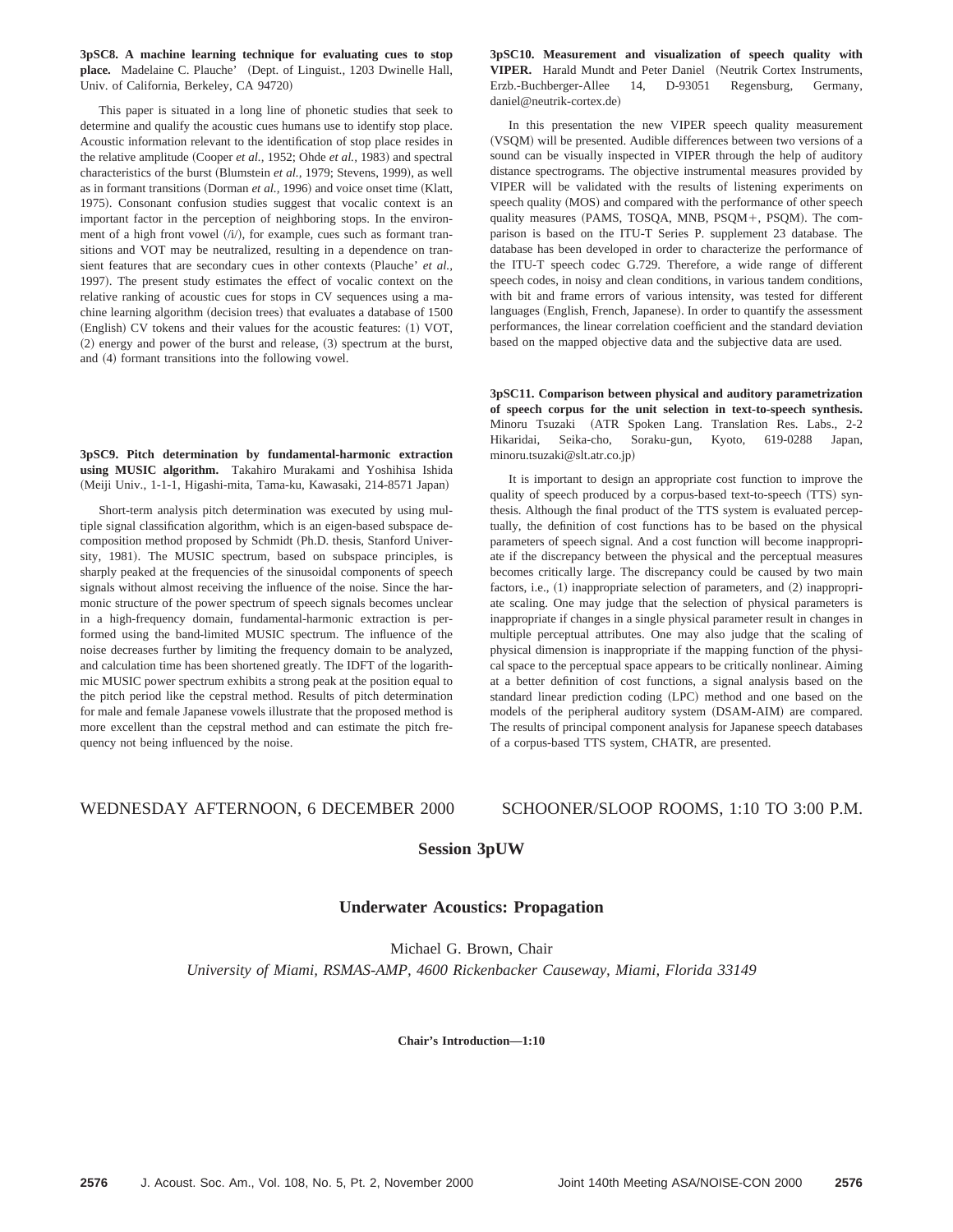**3pUW1. Sound propagation using impulsive sources on the New** Jersey Continental Shelf. Mohsen Badiey (Univ. of Delaware, Newark, DE 19716) and William M. Carey (Boston Univ., Boston, MA  $(02215)$ 

An acoustic experiment was performed on the New Jersey Continental Shelf in a well surveyed area with known bottom and sub-bottom properties. The measurement system was a calibrated vertical array 14–18 km from a known geological feature. Calibrated airgun shots (AG) and special small omni-directional explosives shots (SO) were used to generate impulsive sounds monitored by a calibrated source hydrophone. The repeatability of the SO and AG shots was excellent. The sea state during this experiment was between 4 and 6 on the Beaufort scale and the ship was held in position on either side of the geological feature. The sound velocity profiles were stable over the measurement period due to the fully developed seas. A mixed layer depth of approximately 20–30 m was followed by a steep thermocline to a depth of 48 m with a gradient of approximately 0.5 sec and a relatively isothermal layer to the bottom which ranges between 70 m at the source location and 80 m at the receiving array. Measurements received on the vertical array were variable but over short periods of time remarkably consistent. Time of flight enabled the separation of the first three modes whose shape and arrival times were to agree with calculations. Comparisons of the arrival structure changes due to the feature and estimates of the backscatter from this feature are presented in relation to the mode arrival statistics for different groups of shots.

#### **1:30**

**3pUW2. Measurement-based geoacoustic modeling for the Acoustic Characterization Test III.** Ilya Rozenfeld, William Siegmann (Dept. of Mathematical Sci., Rensselaer Polytechnic Inst., Troy, NY 12180, rozeni@rpi.edu), William Carey (Boston Univ., Boston, MA 02215), and Peter Cable (GTE/BBN Technologies, New London, CT 06320)

The Acoustic Characterization Test III was performed in the oceanographically complex Strait of Korea to provide accurate measurements of sound transmission and coherence (array signal gain) under known environmental conditions. Bottom sampling and sub-bottom surveys, coupled with archival geophysical information, provided the basis for geoacoustic profiles of sound speed, density, and attenuation versus depth. These profiles and the measured bathymetry and water sound speed were used as input parameters for parabolic equations computations. Very good agreement was obtained between measured and calculated narrow-band transmission loss by employing slightly modified geoacoustic profiles and an attenuation profile with a near-water-sediment interface power-law frequency dependence of 1.8. This power law was determined through the use of an effective attenuation coefficient and a least-square analysis of transmissions from five narrow-band tones between 47 and 604 Hz. These results are consistent with measurements in other sandy–silty areas. Using these parameters, comparisons were made between independent measurements and calculations of broadband transmissions and of signal spread, and excellent agreement was found. [Work supported by ONR.]

#### **1:45**

**3pUW3. Focused arrivals in shallow water propagation.** Harry A. DeFerrari, Neil J. Williams, and Hien B. Nguyen (Univ. of Miami, Rosenstiel School of Marine and Atmospheric Sci., 4600 Rickenbacker Cswy., Miami, FL 33149!

Observations of acoustic pulse transmissions for several sites in the Florida Straits consistently show that a single intense pulse dominates the arrival pattern. For these sound channels, the propagation is by refracted modes that interact with the bottom below the critical angle resulting in favorable low-loss transmission. The intense arrivals come about from focusing of the waveguide and are always observed for downward refracting sound speed profiles whenever the source and receiver are deep in the channel. The foci correspond to caustics of ray theory or to the phasestationary summation of many modes. Such arrivals are often 20 dB higher than others and are of interest in that they will be the only detectable features at long ranges and have been shown to be stable and persistent enough for tomographic inversion. The coherence properties and fluctuation statistics of focused arrivals are presented and analyzed. Data from a 28-day propagation experiment are presented. The receptions of broadband pulse transmissions are compared for a 10-km propagation range for pulses with center frequencies from 100 to 3200 Hz. Simultaneous measures of the sound speed field are used as model inputs to predict and compare spatial and temporal features of the focused arrivals.

## **2:00**

**3pUW4. Anomalous signal loss in the Yellow Sea, revisited: Coupling the acoustics with model-generated oceanographic realizations.** Stanley A. Chin-Bing, David B. King, Alex C. Warn-Varnas, Robert A. Zingarelli (Naval Res. Lab., Stennis Space Center, MS 39529-5004, chinbing@nrlssc.navy.mil), and Kevin G. Lamb (Univ. of Waterloo, Waterloo, ON N2L 3G1, Canada)

In a seminal paper, Zhou et al. [J. Acoust. Soc. Am. 90, 2042-2054  $(1991)$ ] introduced the concept of large anomalous signal loss due to a resonance effect caused by solitons (internal waves traveling along the thermocline). They assumed that solitons were present and produced a remarkable comparison between acoustic model predictions and their acoustic measurements taken over a four-year period. They did not take sufficient oceanographic measurements to confirm the existence of solitons. Numerous investigators have tried to duplicate their pioneering work in similar shallow-water environments with solitons present. Signal reduction, mode conversions, and resonance-like effects have been observed, but signal loss of the magnitude measured by Zhou *et al.* have not been observed. We have used a primitive equation soliton model and the tidal flow near the Shandong peninsula to generate soliton simulations that flow into the Yellow Sea near the region where Zhou *et al.* made their acoustic measurements. We are performing analysis similar to that of Zhou *et al.* on these soliton realizations to determine if large signal losses can occur. Results from this investigation will be presented and discussed. [Work supported by ONR/NRL and by a High Performance Computing DoD grant.]

#### **2:15**

**3pUW5. Broadband acoustic variability due to internal solitary** waves. Yongke Mu, Mohsen Badiey (College of Marine Studies, Univ. of Delaware, Newark, DE 19716), James F. Lynch (Woods Hole Oceanogr. Inst., Woods Hole, MA 02543), Stephen N. Wolf (Naval Res. Lab., Washington, DC 20375), and William L. Siegmann (Rensselaer Polytechnic Inst., Troy, NY 12180)

A shallow water (70–90-meter-deep) broadband acoustic experiment with a source-receiver range of 15–18 km in an azimuthally dependent environment was designed as a part of the SWARM'95 field study. Temporal behavior of the water column was sampled every minute from two sources placed above and below the thermocline transmitting signals over a period of several hours while the water column was measured for the passage of internal waves. Spatial behavior was sampled in the vertical plane by hydrophones with spacing on the order of meters. Coherence of broadband acoustic waves for frequencies  $(20–300 \text{ Hz})$  is examined for the waveguide over different environmental conditions. The effect of environmental variability on coherence, in particular the sound-speed fluctuations in the water column due to the internal solitary waves, is noted as a function of acoustic frequency and azimuth. Analysis of the acoustic fluctuations over short time scales  $(10-15 \text{ minutes})$  may resolve the temporal decorrelation of the received signal due to internal waves. The vertical sampling of the received signal permits an analysis of arrival-angle fluctuations. Numerical simulations are performed, which provide support to the experimental observations. [Work supported by ONR.]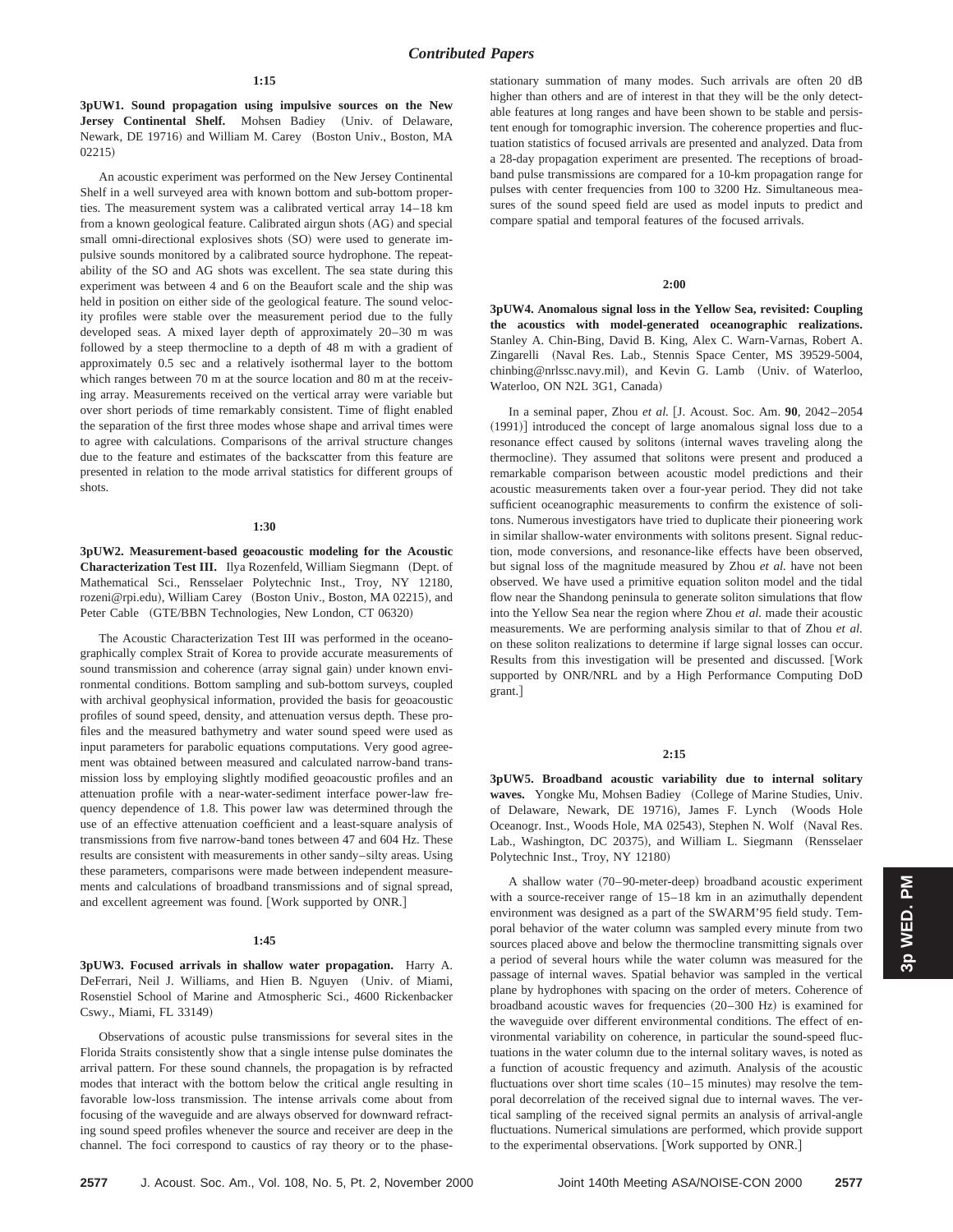**3pUW6. Ray dynamics in the AET experiment.** Michael G. Brown (Rosenstiel School of Marine and Atmospheric Sci., Univ. of Miami, Miami, FL 33149, mbrown@rsmas.miami.edu), John A. Colosi (Woods Hole Oceanogr. Inst., Woods Hole, MA 02543), Anatoly L. Virovlyansky, George M. Zaslavsky (Courant Inst. of Mathematical Sci., New York Univ., New York, NY 10012), Steven Tomsovic, and Michael A. Wolfson (Washington State Univ., Pullman, WA 99164)

A ray-based wave field description is employed in the analysis of measurements made during the November 1994 Acoustic Engineering Test (the AET experiment). In this experiment phase-coded pulse-like signals with 75-Hz center frequency and 37.5-Hz bandwidth were transmitted near the sound channel axis in the eastern North Pacific Ocean. The resulting acoustic signals were recorded on a moored vertical receiving array at a range of 3252 km. In our analysis both mesoscale and internalwave-induced sound speed perturbations are taken into account. Much of this analysis exploits results that relate to the subject of ray chaos; these results follow from the Hamiltonian structure of the ray equations. It is argued that all of the important features of the measured AET wave fields are consistent with a ray-based wave field description in which ray trajectories are predominantly chaotic. [Work supported by ONR.]

#### **2:45**

**3pUW7. Time variability of acoustic signals in a benign shallow-water** area. Peter L. Nielsen, Martin Siderius, and Finn B. Jensen (SACLANT Undersea Res. Ctr., Viale San Bartolomeo 400, 19138 La Spezia, Italy)

SACLANTCEN conducted the ADVENT'99 experiment in the Strait of Sicily, Mediterranean, to assess the time variability of broadband acoustic signals in a benign shallow-water region. Broadband acoustic signals  $(200-3800 \text{ Hz})$  were transmitted for up to 18 h over fixed paths of 2, 5, and 10 km. Dense sampling of the environment was performed including a sound-speed section every hour along the acoustic tracks. Band-averaged transmission loss is stable with time, which agrees well with modeling results. The Bartlett processor was applied to correlate the acoustic data. The correlation time varies from several hours at low frequency and short range to a few minutes at high frequency and longer ranges. Range- and time-dependent propagation modeling of the acoustic signals (200–800 Hz) shows behavior similar to the data. Particularly, the correlation time decreases abruptly from several hours to less than 1 hour at a frequency around 700 Hz for the 10-km data. This effect of the time-varying waveguide on the acoustic signals is correctly predicted by the propagation model. Severe problems using the acoustic signals coherently persist above a few hundred Hz and at ranges beyond a few kilometers, although the experiment was conducted under favorable conditions. The experimental data and the simulations illustrate the complexity of sound propagation in shallow water.